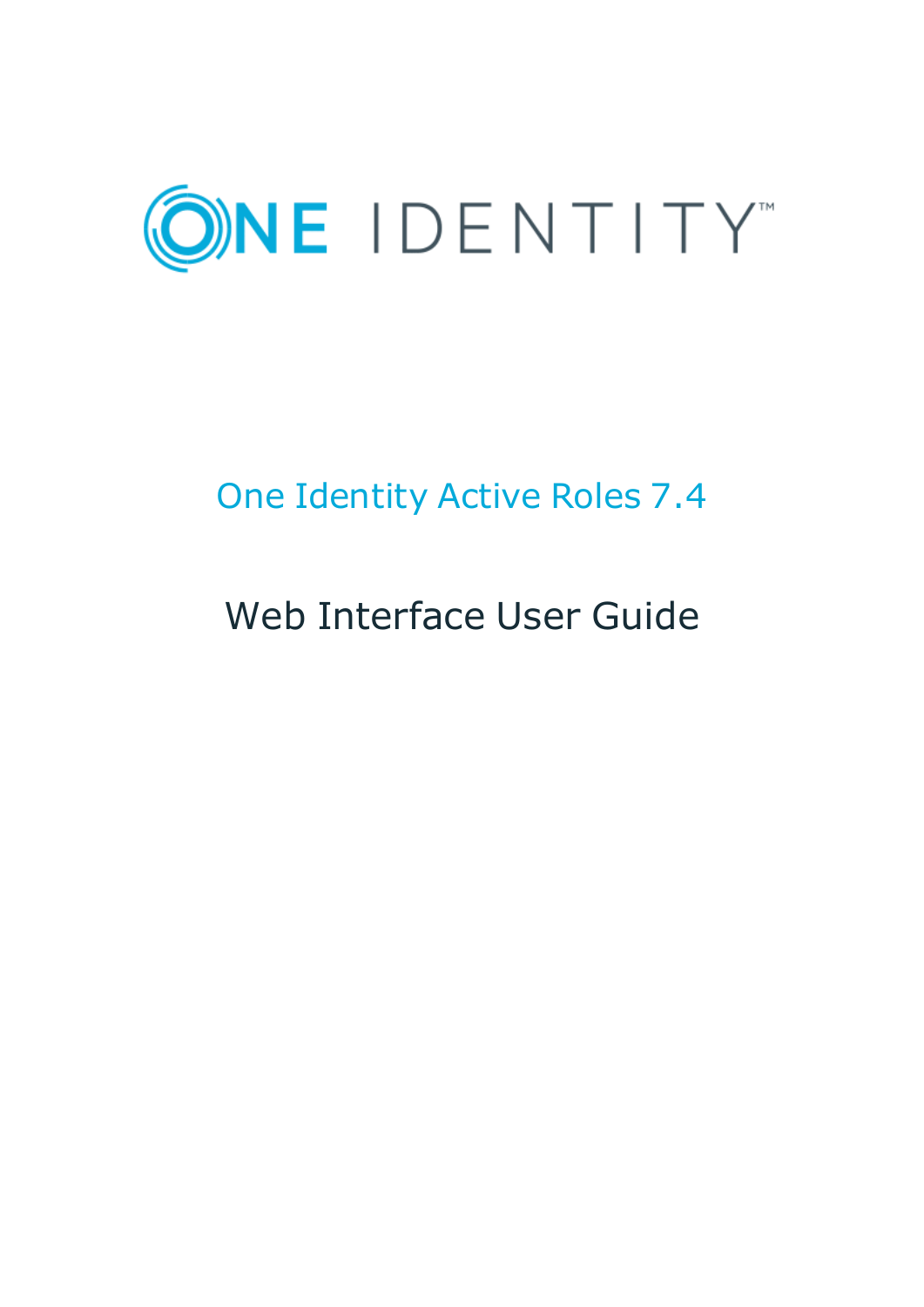#### **Copyright 2019 One Identity LLC.**

#### **ALL RIGHTS RESERVED.**

This guide contains proprietary information protected by copyright. The software described in this guide is furnished under a software license or nondisclosure agreement. This software may be used or copied only in accordance with the terms of the applicable agreement. No part of this guide may be reproduced or transmitted in any form or by any means, electronic or mechanical, including photocopying and recording for any purpose other than the purchaser's personal use without the written permission of One Identity LLC .

The information in this document is provided in connection with One Identity products. No license, express or implied, by estoppel or otherwise, to any intellectual property right is granted by this document or in connection with the sale of One Identity LLC products. EXCEPT AS SET FORTH IN THE TERMS AND CONDITIONS AS SPECIFIED IN THE LICENSE AGREEMENT FOR THIS PRODUCT, ONE IDENTITY ASSUMES NO LIABILITY WHATSOEVER AND DISCLAIMS ANY EXPRESS, IMPLIED OR STATUTORY WARRANTY RELATING TO ITS PRODUCTS INCLUDING, BUT NOT LIMITED TO, THE IMPLIED WARRANTY OF MERCHANTABILITY, FITNESS FOR A PARTICULAR PURPOSE, OR NON-INFRINGEMENT. IN NO EVENT SHALL ONE IDENTITY BE LIABLE FOR ANY DIRECT, INDIRECT, CONSEQUENTIAL, PUNITIVE, SPECIAL OR INCIDENTAL DAMAGES (INCLUDING, WITHOUT LIMITATION, DAMAGES FOR LOSS OF PROFITS, BUSINESS INTERRUPTION OR LOSS OF INFORMATION) ARISING OUT OF THE USE OR INABILITY TO USE THIS DOCUMENT, EVEN IF ONE IDENTITY HAS BEEN ADVISED OF THE POSSIBILITY OF SUCH DAMAGES. One Identity makes no representations or warranties with respect to the accuracy or completeness of the contents of this document and reserves the right to make changes to specifications and product descriptions at any time without notice. One Identity does not make any commitment to update the information contained in this document.

If you have any questions regarding your potential use of this material, contact:

One Identity LLC. Attn: LEGAL Dept 4 Polaris Way Aliso Viejo, CA 92656

Refer to our Web site ([http://www.OneIdentity.com](http://www.oneidentity.com/)) for regional and international office information.

#### **Patents**

One Identity is proud of our advanced technology. Patents and pending patents may apply to this product. For the most current information about applicable patents for this product, please visit our website at [http://www.OneIdentity.com/legal/patents.aspx](http://www.oneidentity.com/legal/patents.aspx).

#### **Trademarks**

One Identity and the One Identity logo are trademarks and registered trademarks of One Identity LLC. in the U.S.A. and other countries. For a complete list of One Identity trademarks, please visit our website at [www.OneIdentity.com/legal](http://www.oneidentity.com/legal). All other trademarks are the property of their respective owners.

#### **Legend**

- **WARNING: A WARNING icon indicates a potential for property damage, personal injury, or death.**
- **CAUTION: A CAUTION icon indicates potential damage to hardware or loss of data if instructions are not followed.**
- IMPORTANT, NOTE, TIP, MOBILE, or VIDEO: An information icon indicates supporting Œ information.

Active Roles Web Interface User Guide Updated - December 2019 Version - 7.4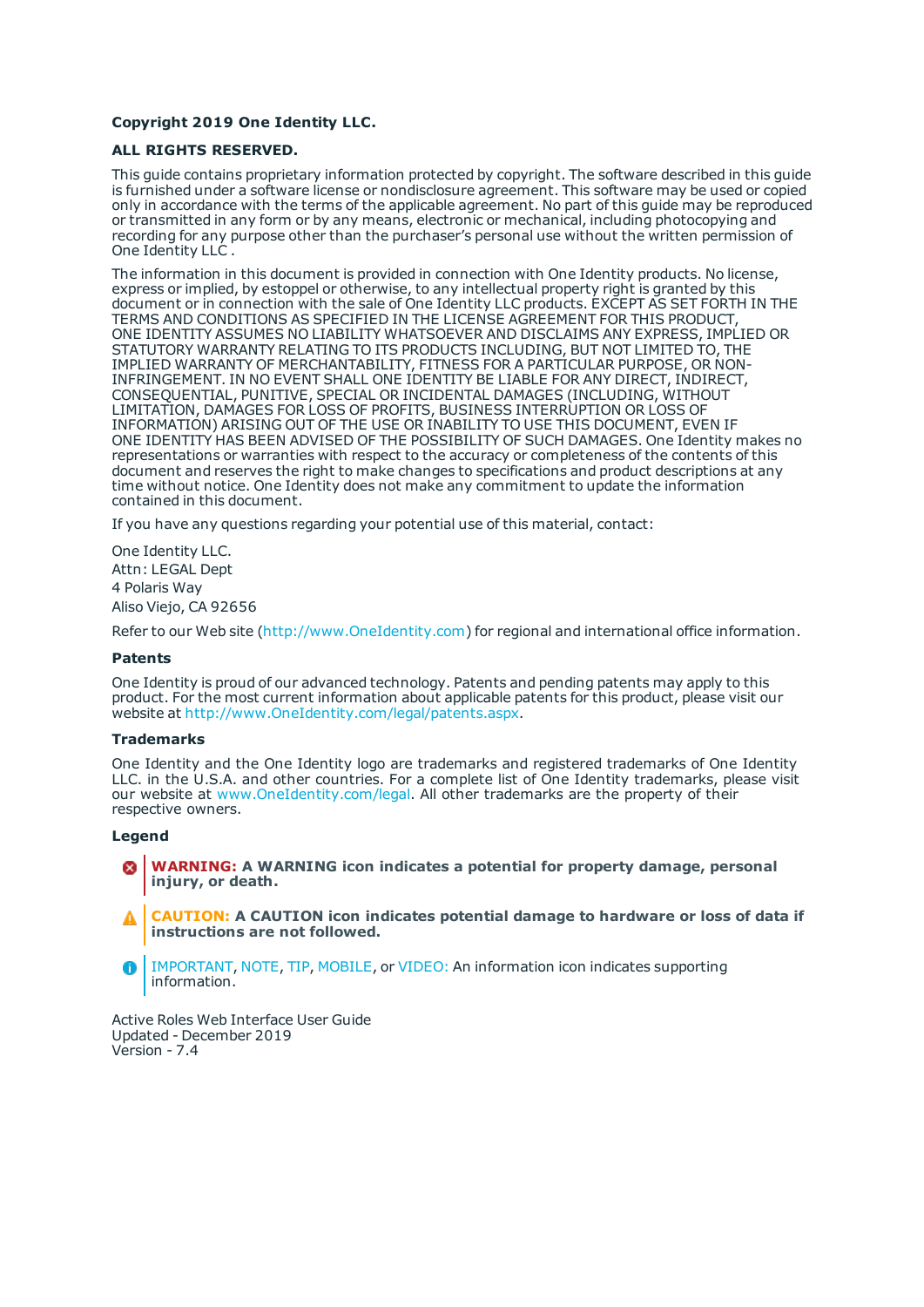## **Contents**

| Object property pages | .16 |
|-----------------------|-----|
|                       |     |
|                       |     |
|                       |     |
|                       |     |
|                       |     |
|                       |     |

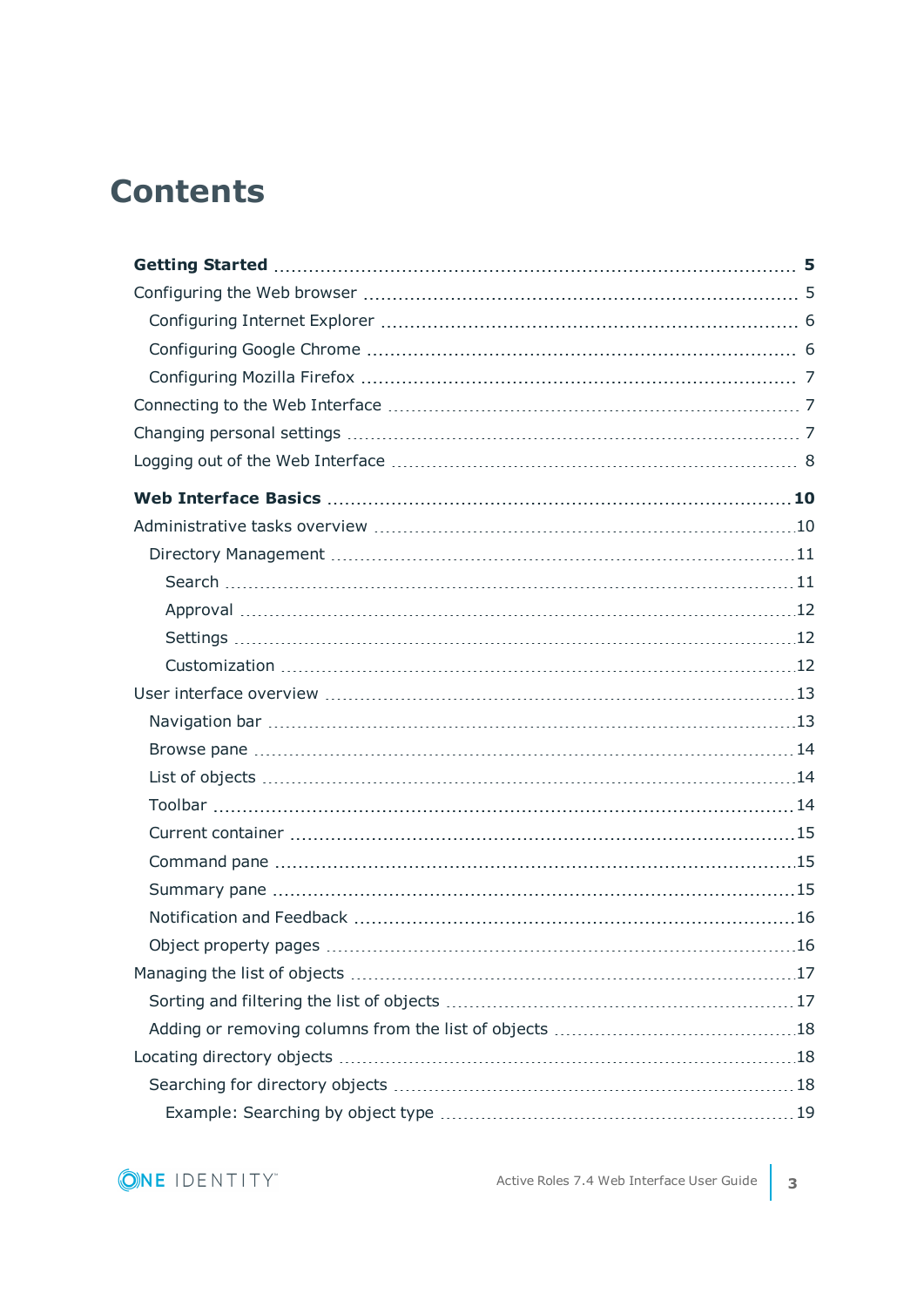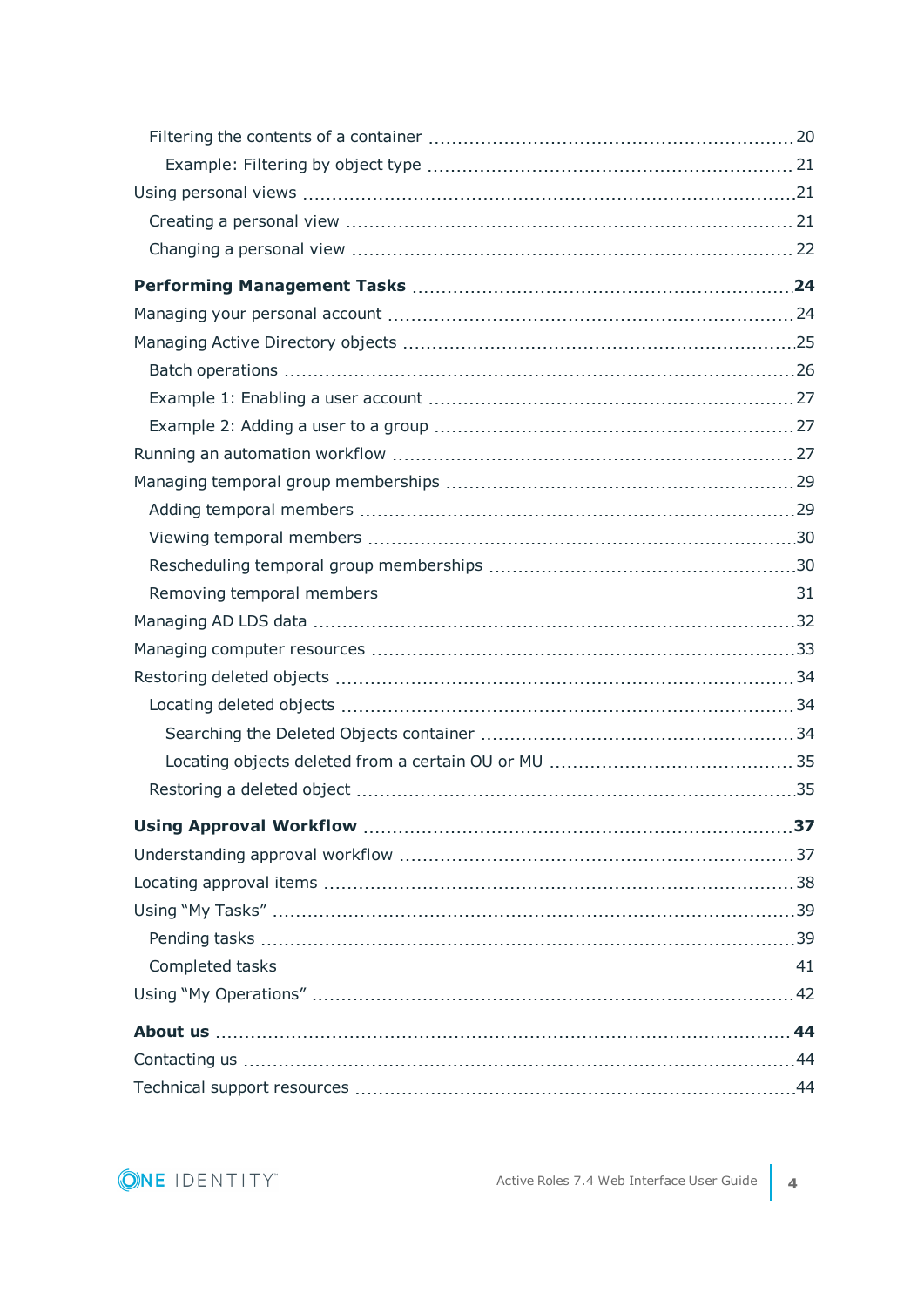# **Getting Started**

<span id="page-4-0"></span>Active Roles (formerly known as ActiveRoles<sup>®</sup>) offers a convenient, easy-to-use, customizable Web Interface that enables authorized users to perform day-to-day administrative tasks, including user management tasks such as modifying personal data or adding users to groups. Via the Web Interface, an intranet user can connect to Active Roles using a Web browser. A user sees only the commands, directory objects, and object properties to which the user's role provides administrative access.

By default, the Web Interface includes three different sites—the site for Administrators, the site for Help Desk, and the site for self-administration. The site for Administrators supports a rich variety of administrative tasks, while the site for Help Desk supports a simplified set of tasks to expedite the resolution of trouble tickets. The site for self-administration is indented for managing personal accounts.

The Web Interface also allows setting the user interface language according to your preferences. The language setting has effect on all menus, commands, and forms that come with the Web Interface, as well as the tool tips and help. Thus, users can work with the Web Interface in their own language.

The Web Interface delivers a reliable, comprehensive solution for users who have administrative access to Active Roles to modify commands that the Web Interface provides for without writing a single line of code, and enables such users to add and remove commands on menus, and modify command pages by adding and removing fields that display property values. For information on how to customize the Web interface, refer to the Active Roles Web Interface Administration Guide.

The Active Roles Web Interface User Guide is for individuals who are responsible for performing day-to-day administrative tasks. This document provides a brief overview of the Web Interface, and includes step-by-step instructions on how to perform administrative tasks.

The following topics describe the procedures for connecting to the Web Interface. First, configure your Web browser to display the Web Interface pages properly. Then, connect to the Web Interface. Finally, you may specify personal settings for the Web Interface.

- [Configuring](#page-4-1) the Web browser
- [Connecting](#page-6-1) to the Web Interface
- [Changing](#page-6-2) personal settings
- Logging out of the Web [Interface](#page-7-0)

# <span id="page-4-1"></span>**Configuring the Web browser**

There are several different Web browsers that you can use to access the Active Roles Web Interface. No matter which browser you use, it must have JavaScript and cookies enabled.

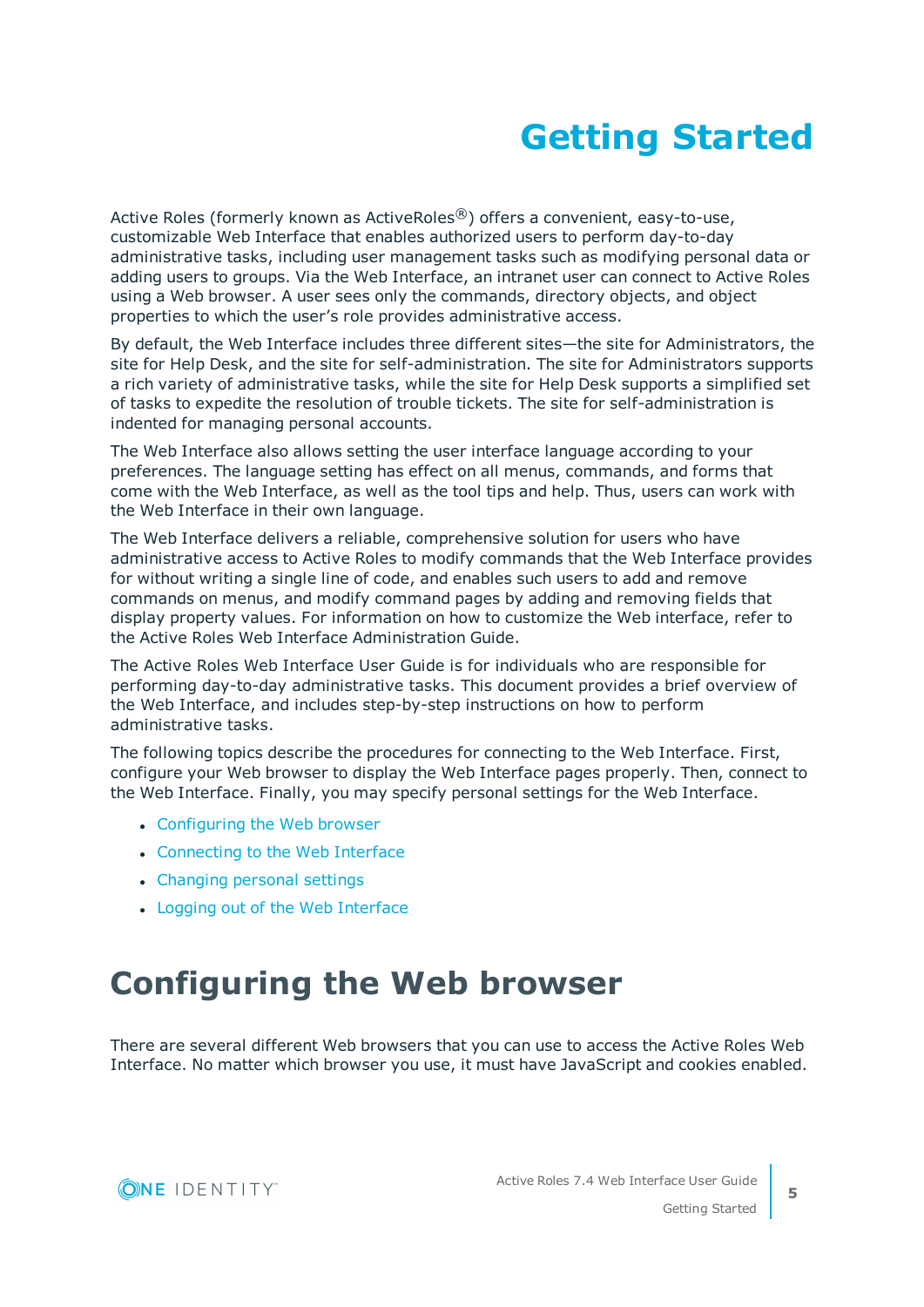JavaScript is a programming language for making Web pages interactive. Cookies are small files stored on your computer that contain information about the Web Interface.

For instructions on how to enable JavaScript and cookies in your browser, see the following topics.

- [Configuring](#page-5-0) Internet Explorer
- [Configuring](#page-5-1) Google Chrome
- [Configuring](#page-6-0) Mozilla Firefox

## <span id="page-5-0"></span>**Configuring Internet Explorer**

To access the Active Roles Web Interface, Internet Explorer must have JavaScript enabled. You don't need to enable cookies as Web Interface sites are located in the Local Intranet zone. Internet Explorer always accepts cookies from Web sites in the Local Intranet zone.

### *To enable JavaScript in Internet Explorer*

- 1. Click **Internet options** on the **Tools** menu.
- 2. In the **Internet Options** dialog box, go to the **Security** tab, click **Local intranet**, and then click **Custom Level**.
- 3. In the **Security Settings** dialog box, scroll down until you see the **Scripting** section. Make sure that the **Enable** option is selected under **Active scripting**, and then click **OK**.
- <span id="page-5-1"></span>4. Click **OK** to close the **Internet Options** dialog box.

### **Configuring Google Chrome**

To access the Active Roles Web Interface, Google Chrome must have JavaScript and cookies enabled.

### *To enable JavaScript and cookies in Google Chrome*

- 1. Click the Chrome menu button on the browser toolbar, and then click **Settings**.
- 2. On the **Settings** page, click **Show advanced settings**, and then click the **Content settings** button in the **Privacy** section.
- 3. In the **Content settings** dialog box, do the following:
	- a. Make sure that the **Allow local data to be set** option is selected under **Cookies**.
	- b. Make sure that the **Allow all sites to run JavaScript** option is selected under **JavaScript**.
	- c. When finished, click **Done**.



Getting Started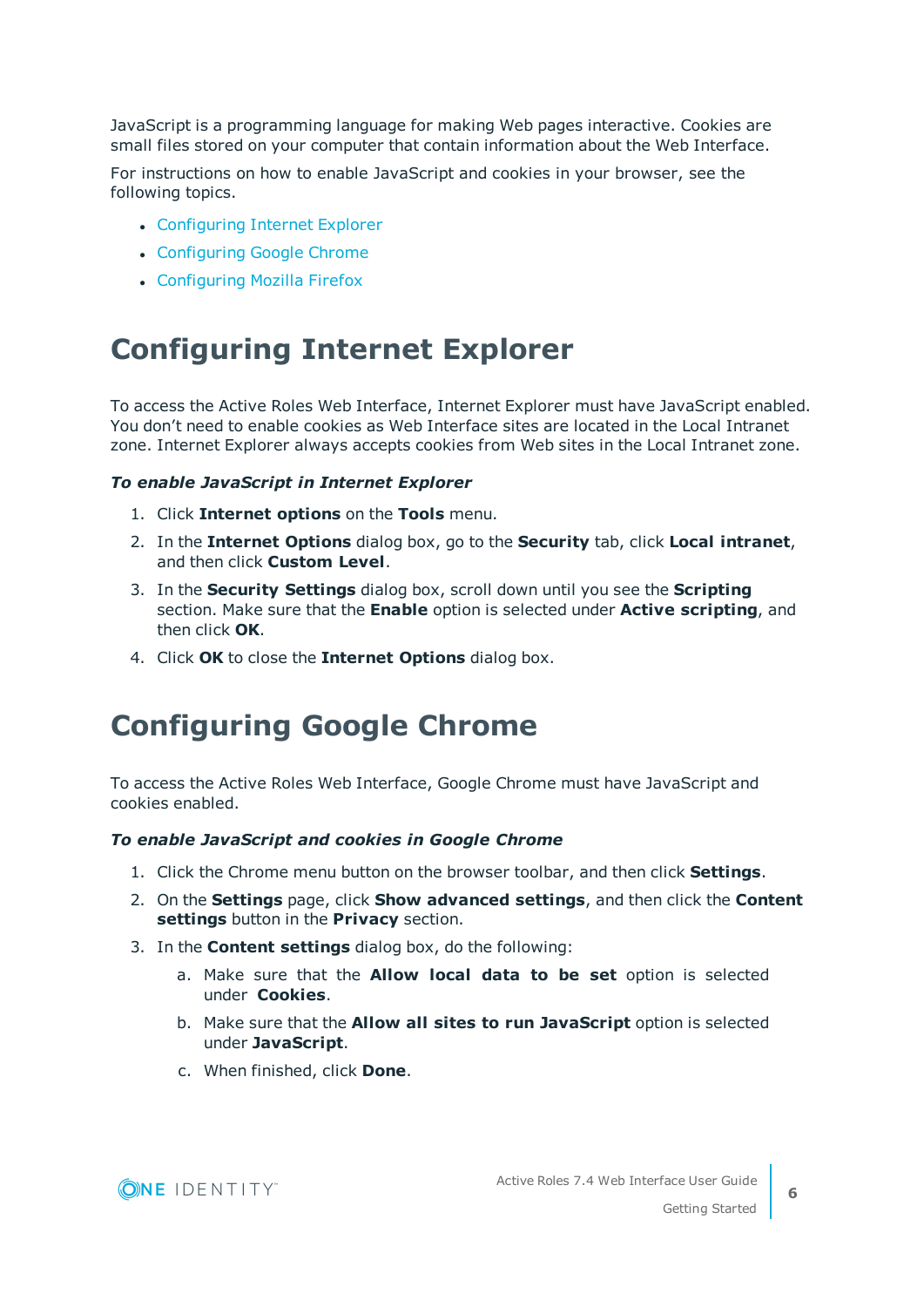## <span id="page-6-0"></span>**Configuring Mozilla Firefox**

To access the Active Roles Web Interface, Firefox must have cookies enabled. You don't need to worry about JavaScript as this option is normally enabled and, beginning with Firefox 23, cannot be disabled or re-enabled by using the **Options** dialog box.

### *To enable cookies in Mozilla Firefox*

- 1. Click **Options** on the **Tools** menu.
- 2. In the **Options** dialog box, do the following:
	- a. Click the **Privacy** button at the top of the dialog box.
	- b. Make sure that the **Remember history** option is selected in the **History** area.
	- c. When finished, click **OK**.

## <span id="page-6-1"></span>**Connecting to the Web Interface**

To connect to the Web Interface, you need to know the name of the Web server running the Web Interface and the name of the Web Interface site you want to access. The default site names are as follows:

- **ARWebAdmin** Site for administrators; supports a broad range of administrative tasks
- **. ARWebHelpDesk** Site for Help Desk; supports the most common administrative tasks
- **ARWebSelfService** Site for self-administration; enables end users to manage their personal accounts

### *To connect to the Web Interface*

• In the address box of your Web browser, type the address of the Web Interface site, and then press Enter.

For example, to connect to the default site for administrators, you might type **http://server/ARWebAdmin** where **server** stands for the name of the Web server running the Web Interface.

## <span id="page-6-2"></span>**Changing personal settings**

When using the Web Interface, you can specify the following personal settings:

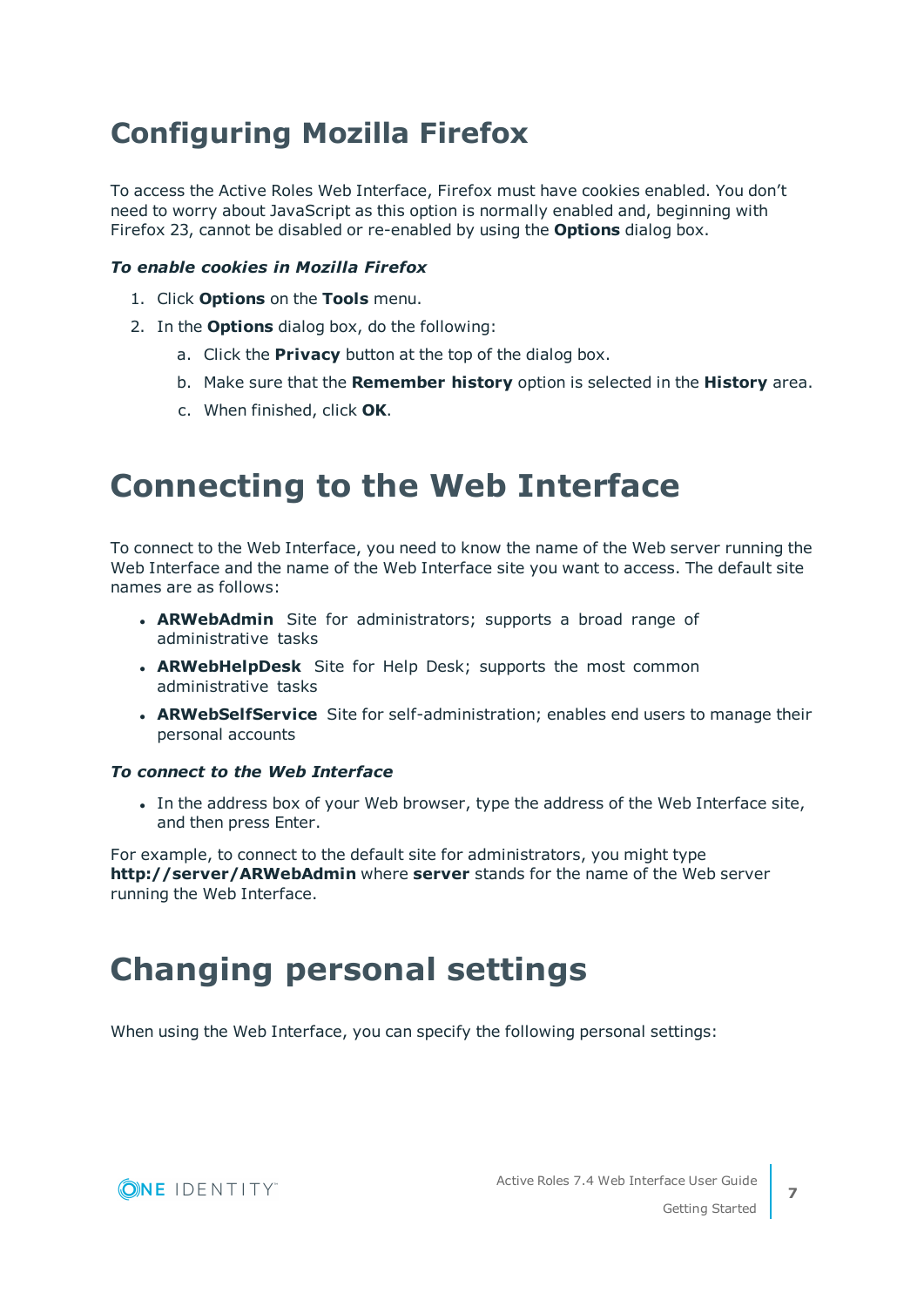- <sup>l</sup> **User interface language** The language of the Web Interface pages. This setting affects all menus, commands, and forms of the Web Interface, as well as tool tips and help, allowing the user to view the Web Interface pages in the selected language.
- <sup>l</sup> **Maximum number of objects to display in search results** Determines the maximum number of objects displayed in single-page lists, such as lists of search results or lists that show contents of containers.
- Use this setting cautiously because displaying a large number of objects may adversely affect performance of your Web browser. Instead of displaying all objects, it would be advisable to use searching and filtering to find the objects you need.
- <sup>l</sup> **Number of items to display per page in paged lists** Determines the maximum number of list items displayed on a single page in multi-page lists. Affects only the lists, such as lists of approval tasks, that are divided into pages, causing each page to display no more items than specified by this setting.

Use this setting cautiously. If you specify a small number, you will need to page through list items. However, specifying an unreasonably large number may result in poor performance of the list view.

<sup>l</sup> **Number of page links to display for paged lists** Determines the maximum number of links to pages displayed for multi-page lists. Affects only the lists, such as lists of approval tasks, that are divided into pages, allowing the user to page through list items by clicking page numbers beneath the list. This setting specifies how many page numbers are to be shown and the duration of the Web Interface notification.

Active Roles saves these settings on a per-user basis in the configuration of the Web Interface site. Once saved, the personal settings take effect regardless of which computer is used to access the Web Interface. The user can have different personal settings for different Web Interface sites.

### *To change personal settings*

- 1. Click the **Settings** (gear) icon in the upper right corner of the Web Interface window.
- 2. Configure the settings as needed.
- <span id="page-7-0"></span>3. Click **Save** for the changes to take effect.

## **Logging out of the Web Interface**

Logging out of the Web Interface can save Web Interface users from harmful security breaches. Users should log out of the Web Interface when their work is completed.

### *To log out of the Web Interface*

• Click the name of the current Web Interface user in the top right corner of the Web Interface window, and then click **Log out**.

The **Log out** command closes the current Web Interface session and deletes all the session-related data from the local computer.

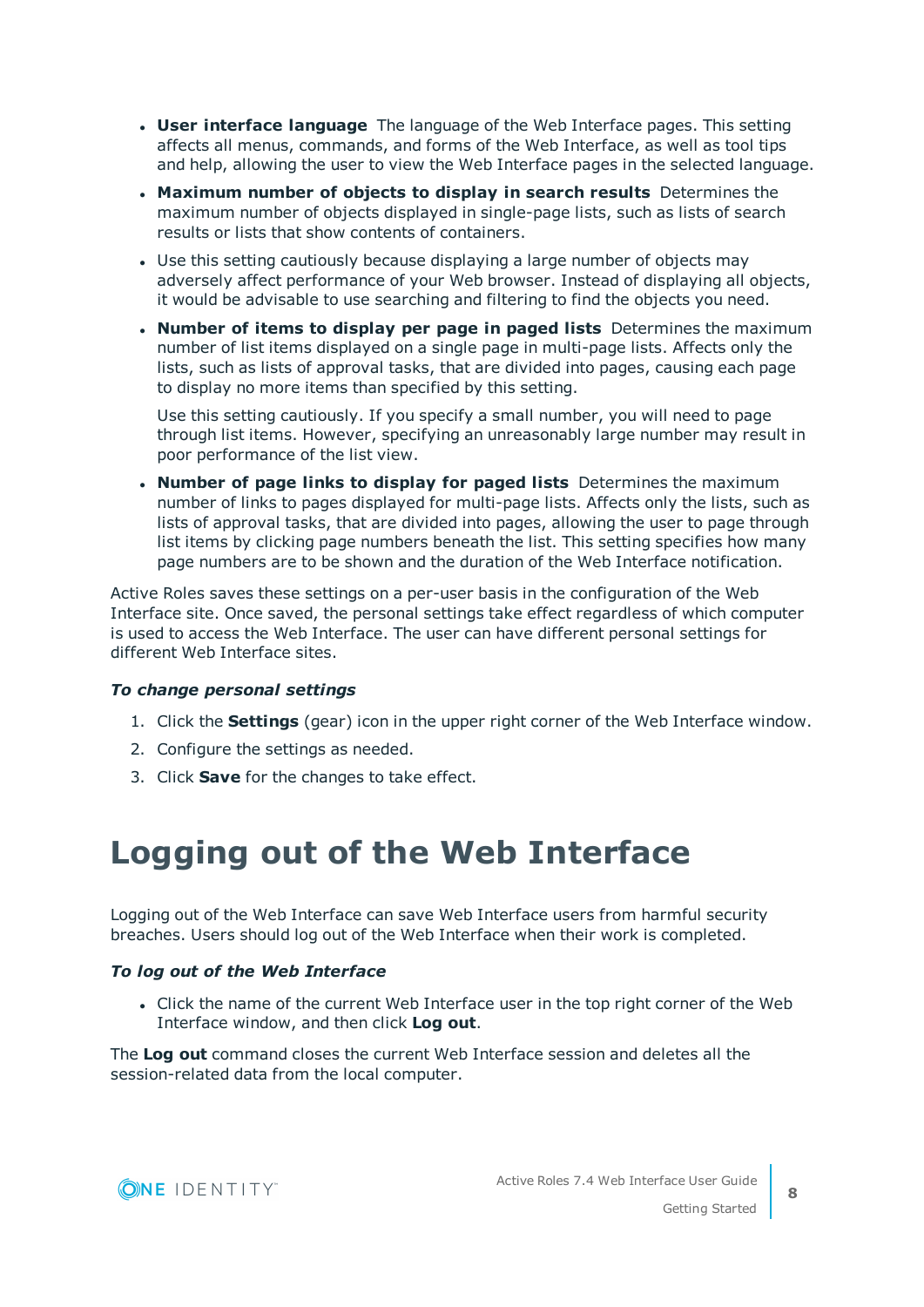Not logging out may pose a security risk (for example, if the user accesses the Web Interface from a public computer). In such a case, the Web Interface can forcibly terminate the session due to user inactivity.

The Web Interface provides an inactivity timeout, ensuring that the session is not terminate unexpectedly. The administrator can specify the amount of continuous idle time that must pass in a Web Interface session before a message box pops up to prompt the user for an action. If the user does not respond to the prompt, the session is forcibly terminated after an additional grace period.

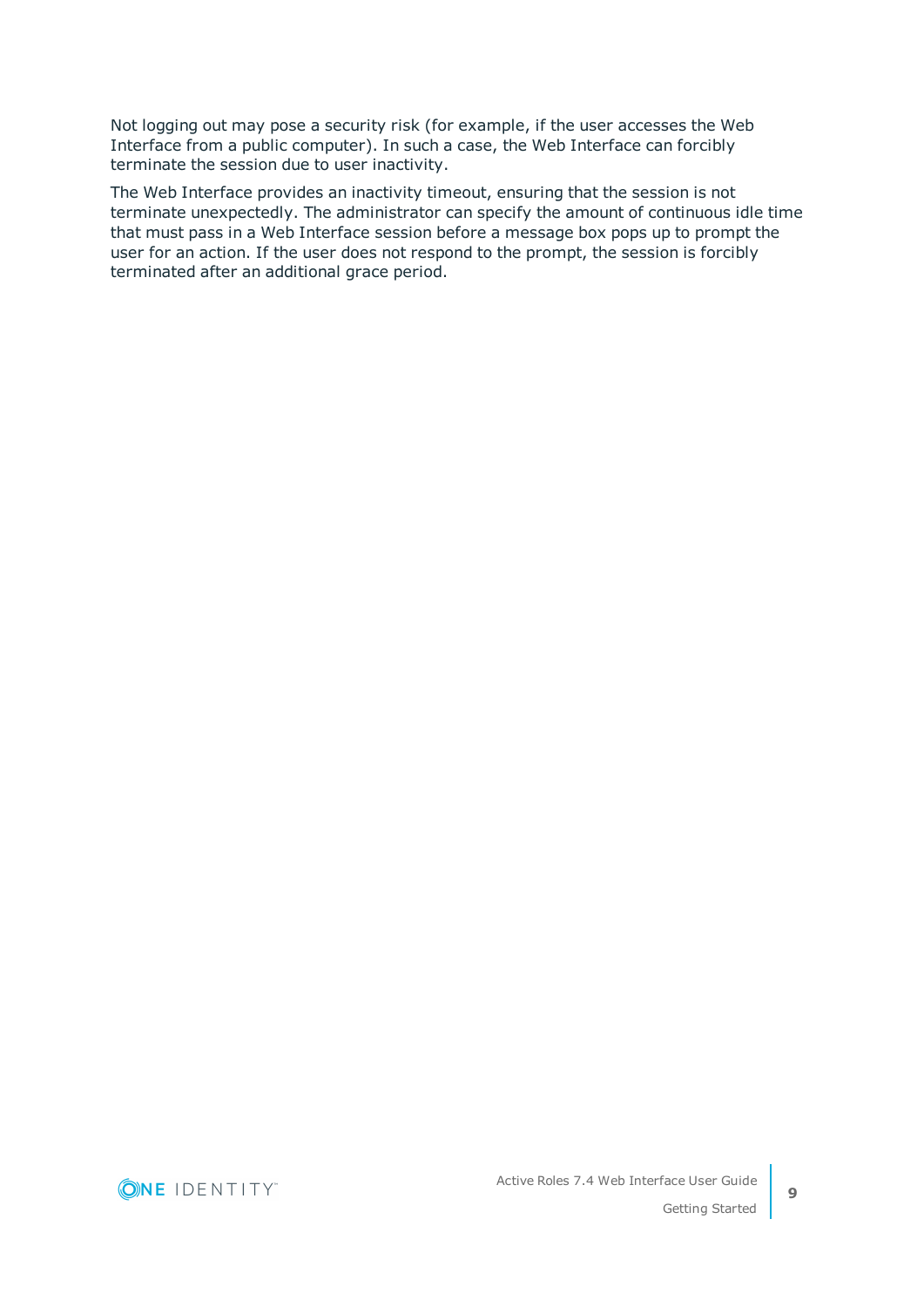# **Web Interface Basics**

- <span id="page-9-0"></span>• [Administrative](#page-9-1) tasks overview
- User interface [overview](#page-12-0)
- [Managing](#page-16-0) the list of objects
- Locating [directory](#page-17-1) objects
- <span id="page-9-1"></span>**.** Using [personal](#page-20-1) views

## **Administrative tasks overview**

The Web Interface home page displays categories of administrative tasks supported by the Web Interface. The same categories are displayed along the vertical strip on the left side of the Web Interface window, referred to as Navigation bar. Click icons on the Navigation bar to perform the following tasks:

- Directory [Management](#page-10-0) Browse for, and manage, directory objects, such as users and groups. You can navigate through containers in the directory; view, filter and select objects held in the container; and apply commands to the selected object or container.
- [Search](#page-10-1) Search for, and manage, directory objects. You can select containers in the directory, and specify search criteria. The Web Interface searches in the selected containers and all of their subcontainers, and lists the objects that match your search criteria, allowing you to apply commands to objects in the list.
- [Approval](#page-11-0) Perform the tasks related to approval of administrative operations. The scope of your responsibilities depends upon your role in the approval workflow processes.
- [Settings](#page-11-1) Set up your personal settings that control the display of the Web Interface pages.
- [Customization](#page-11-2) Add, remove, or modify user interface elements, such as menu items (commands) and pages (forms), intended to manage directory objects. This task requires the rights of Active Roles Admin.

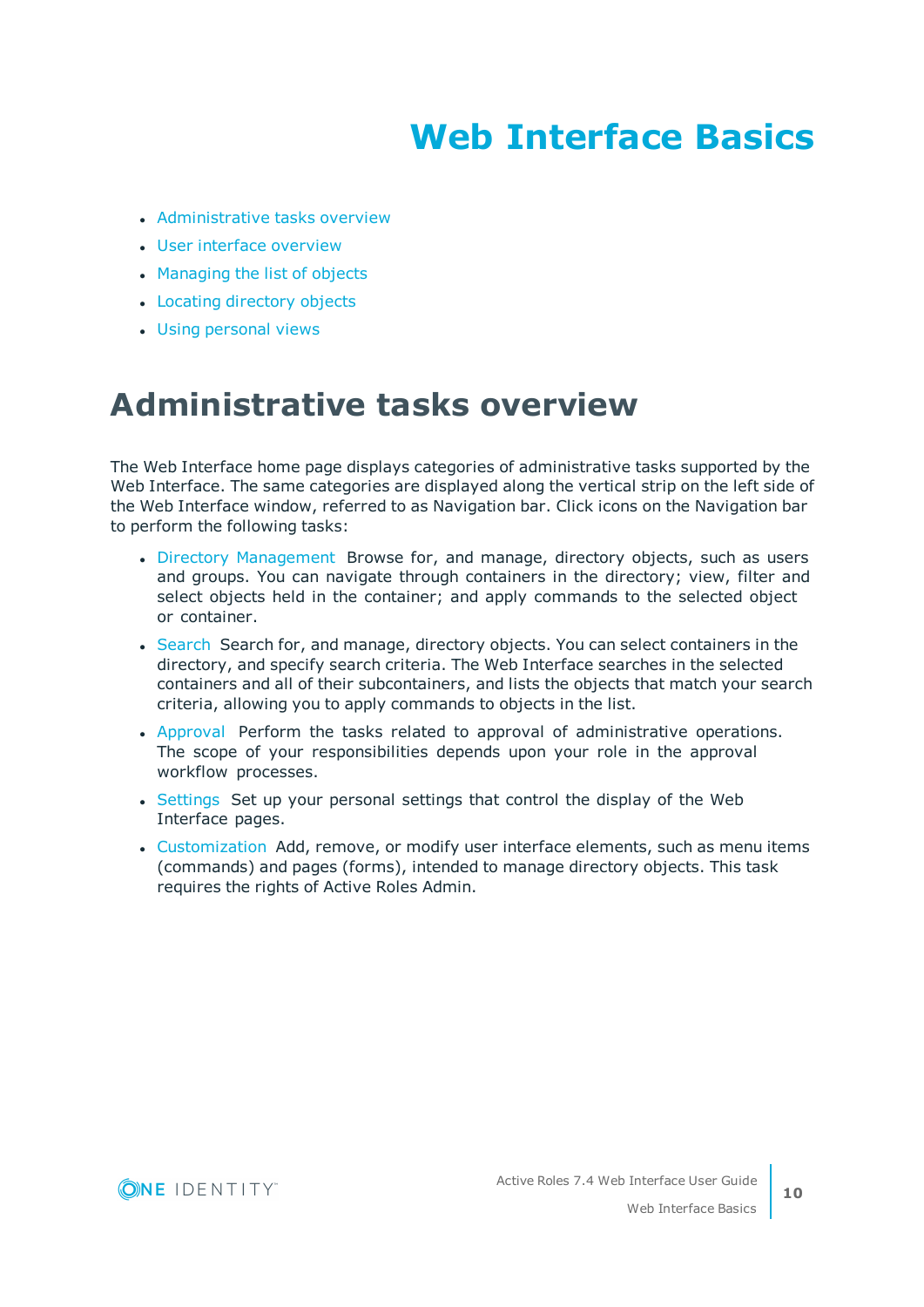- **O** NOTE: For more information on extending the Active Roles provisioning and account administration capabilities to your cloud applications, click the supported connectors in the **What's New** section from the Active Roles 7.4 drop-down list.
- NOTE: On the title bar of the Active Roles Web Interface, click **Feedback** to provide a product feedback. You are redirected to a new browser that allows you to provide the feedback.
	- For Admin site, by default, the feedback option is available.
	- <sup>l</sup> For HelpDesk site, navigate to **Customization | Global Settings** and check the Enable user feedback link check-box to enable the feedback option.
	- The feedback option is not available for SelfService site.

## <span id="page-10-0"></span>**Directory Management**

**Directory Management** allows you to browse for, and administer, directory objects in your organization. Your Active Roles permissions determine which tasks you can perform.

**Directory Management** provides the following views:

- **Active Directory** Lists Active Directory domains managed by Active Roles, allowing you to navigate through containers in those domains. You can view, filter and select objects held in the container, and apply commands to the selected object or container.
- **Managed Units** Lists Managed Units defined in Active Roles, allowing you to view objects, and navigate through containers, held in Managed Units. You can filter and select objects, and apply commands to the selected object or container.

For information on how to administer Active Directory objects, see [Managing](#page-24-0) Active [Directory](#page-24-0) objects later in this document.

### <span id="page-10-1"></span>**Search**

**Search** provides a flexible, query-based mechanism that helps locate directory objects quickly and without browsing through the directory tree. You can select containers in the directory, and build a query by specifying search criteria. The Web Interface searches in the selected containers and all of their subcontainers, and lists the objects that match your search criteria. When the objects you target are returned as the results of a search query, you can then perform the necessary administrative tasks.

You can also save the queries that you build and use them again at a later time. The Web Interface saves queries as your personal views, with each view consisting of the containers and search criteria that you select, as well as the customized sorting and column information that you specify.

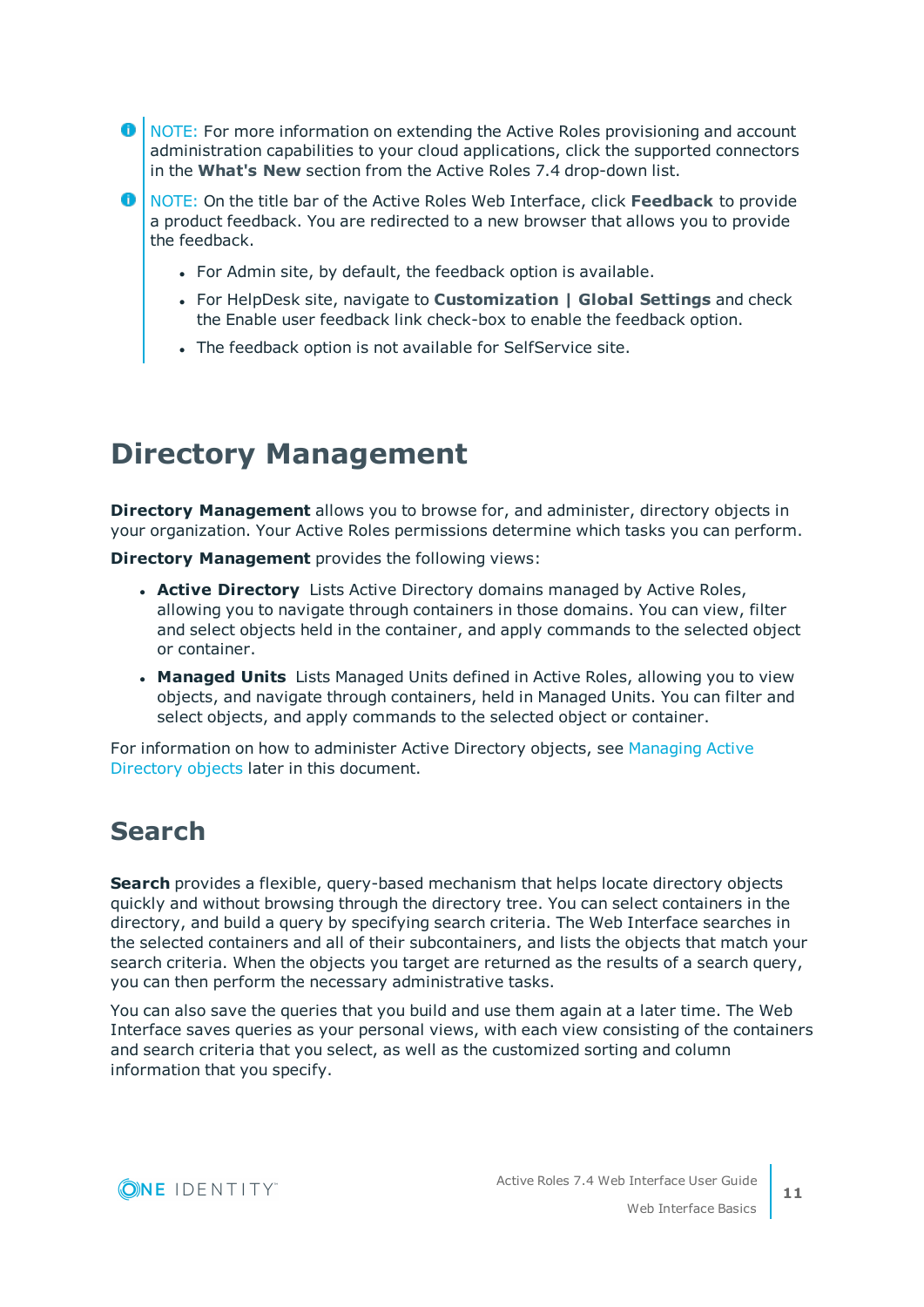For instructions on how to perform a search, see [Searching](#page-17-2) for directory objects later in this document.

## <span id="page-11-0"></span>**Approval**

**Approval** provides you with the tools for performing tasks related to approval workflow. You can use these tools to complete approval tasks assigned to you as an Approver, and to monitor the status of the operations that you initiated, if those require approval.

For details on how to perform approval tasks, see Using Approval [Workflow](#page-36-0) later in this document.

### <span id="page-11-1"></span>**Settings**

By using **Settings**, you can specify:

- The language of the Web Interface pages
- The maximum number of objects displayed in single-page lists
- The maximum number of list items displayed on a single page in multi-page lists
- The maximum number of links to pages displayed for multi-page lists
- Maximum time in minutes, for which the notification is to be visible
- Maximum number of notifications to be stored in Active Roles

The settings are saved on a per-user basis in the configuration of the Web Interface site. For more information, see [Changing](#page-6-2) personal settings earlier in this document.

### <span id="page-11-2"></span>**Customization**

**Customization** allows you to tailor the Web Interface to suit the specific needs of your organization. The **Customization** item is only displayed if you are logged on as Active Roles Admin. The Active Roles Admin account is specified upon configuration of the Active Roles Administration Service.

**Customization** includes the following tasks:

- **. Directory Objects** Modify menus, commands, and forms for administering directory objects. View or change global settings, such as the logo image and color scheme.
- <sup>l</sup> **Restore Default** Restore the original (default) menus, commands, and forms, discarding all previous customizations.
- **Reload** Put into effect the menus, commands, and forms that you have customized.

The customization settings determine the configuration of the Web Interface site for all users.

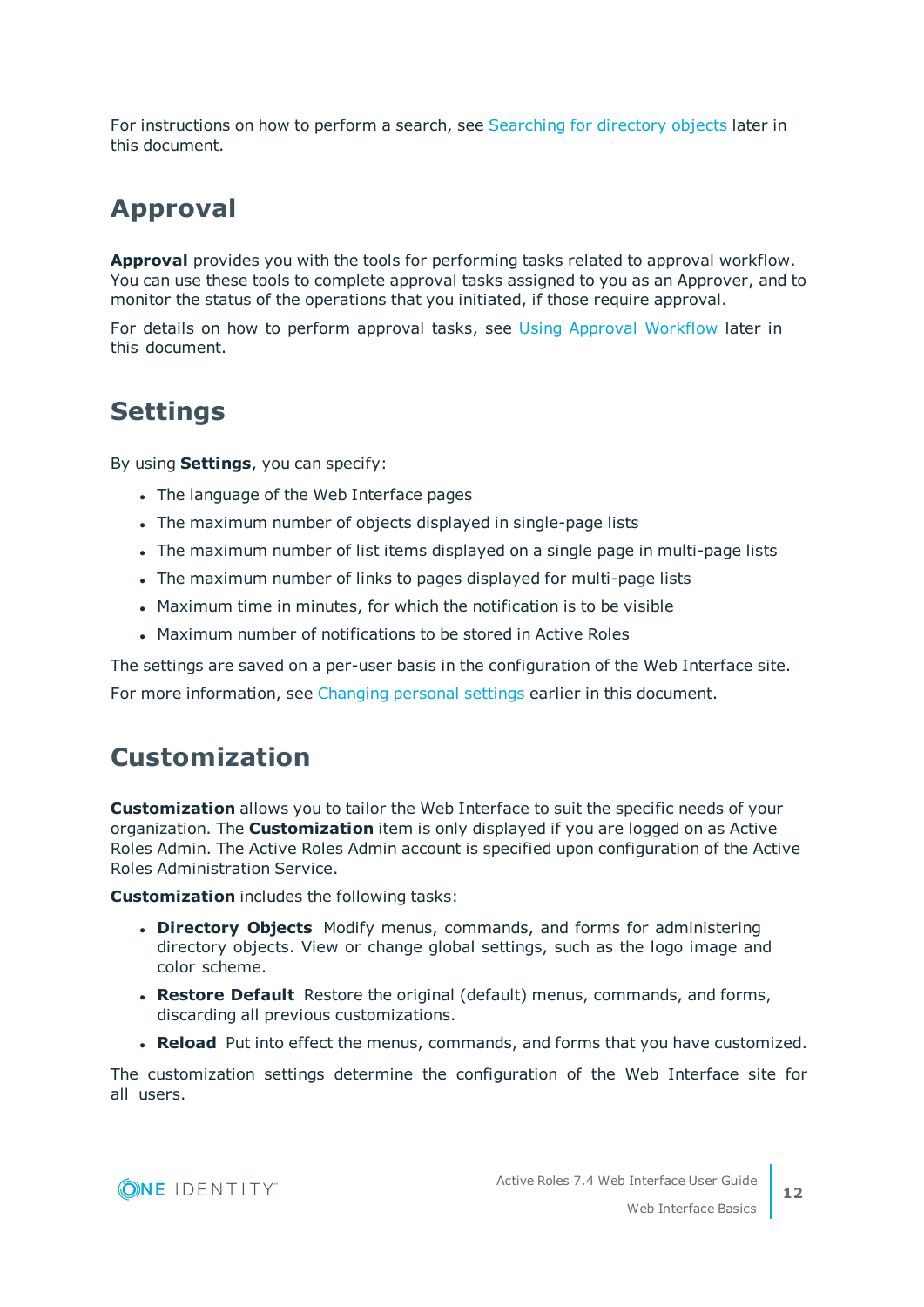For more information and instructions on how to customize the Web Interface, see "Customizing the Web Interface" in the Active Roles Web Interface Administration Guide.

## <span id="page-12-0"></span>**User interface overview**

The section describes the user interface elements that are common across the Web Interface.

|                                                                                                 | <b>ONE IDENTITY</b> Active Roles                                                                                                                                                                                                                        |                                                                                                                             |                                                                                                                                                                                                                                                                                                                                                                                                                                                                   |                      | <b>Feedback and Notifications</b><br><b>O</b> Active Roles 7.4 v<br>$\Delta V$<br>ARSAdmin -<br><b>W</b> Feedback                                                                                                                         |
|-------------------------------------------------------------------------------------------------|---------------------------------------------------------------------------------------------------------------------------------------------------------------------------------------------------------------------------------------------------------|-----------------------------------------------------------------------------------------------------------------------------|-------------------------------------------------------------------------------------------------------------------------------------------------------------------------------------------------------------------------------------------------------------------------------------------------------------------------------------------------------------------------------------------------------------------------------------------------------------------|----------------------|-------------------------------------------------------------------------------------------------------------------------------------------------------------------------------------------------------------------------------------------|
| Home<br><b>Directory Management</b><br>ж.<br>Search<br>Q                                        | <b>Views</b><br>Tree<br>Built-in<br>Active Directory                                                                                                                                                                                                    | TESTOU (objects found: 5)<br>Active Directory / ARSRD.Lab<br>$\equiv$<br><b>Filte</b>                                       | Toolbar<br>▼                                                                                                                                                                                                                                                                                                                                                                                                                                                      | $\checkmark$         | Anu Mehta<br><b>Disable Account</b><br><b>Reset Password</b><br>Delete                                                                                                                                                                    |
| Customization<br>Approval<br>ы<br><b>Settings</b><br>$\bullet$<br>Help<br><b>Navigation bar</b> | <b>Managed Units</b><br>AD LDS<br><b>Automation Workflows</b><br>Azure<br>- Personal<br>You have no personal Views. To create a View,<br>click the button on the left side of the toolbar,<br>and then click "Save current view".<br><b>Browse pane</b> | $\Box$ Name<br>i□ A Ajay Gupta<br><b>■ 日</b> Anu Mehta<br><b>D &amp;</b> Ekta Gupta<br>O.<br>Prashant P<br>O Priya Pate     | Deprovision<br><b>Description</b><br>Type<br>Move<br>QA<br>User<br>Copy<br><b>Developer</b><br>User<br>Rename<br>HR.<br>User<br>Member Of<br>Developer<br>User<br><b>Change History</b><br>QA<br>User<br><b>Entitlement Profile</b><br><b>User Activity</b><br>List of objects<br><b>General Properties</b><br><b>Managed Resources</b><br><b>Exchange Properties</b><br><b>Terminal Services Properties</b><br><b>Dial-in Properties</b><br><b>Name Mappings</b> |                      |                                                                                                                                                                                                                                           |
|                                                                                                 |                                                                                                                                                                                                                                                         | $\leftarrow$<br>↓ Anu Mehta<br>User logon name<br>amehta<br>Modified<br>9/26/2019 9:50:08 AM<br>Expiration<br>Never expires | E-mail<br>amehta@arsrd.lab<br>Description<br>Developer<br>Job title<br>Staff Engineer<br><b>Summary pane</b>                                                                                                                                                                                                                                                                                                                                                      | $\blacktriangledown$ | <b>Move Mailbox</b><br><b>Disable Mailbox</b><br>Enable Archive<br><b>Convert to Linked Mailbox</b><br><b>TESTOU</b><br>Search under this container<br><b>New User</b><br>New Group<br>New Query-based Distribution Group<br>Command pane |

### <span id="page-12-1"></span>**Navigation bar**

Located on the left side of the page, the Navigation bar provides the first level of navigation for most of the tasks you can perform in the Web Interface. The Navigation bar is organized by Web Interface areas, and includes the following items:

- **· Home** Go to the Web Interface home page.
- <sup>l</sup> **Directory Management** Browse for, and administer, directory objects in your organization.
- **. Search** Search for, and administer, directory objects in your organization.
- **. Customization** Customize Web Interface pages. Available to Active Roles Admin only.
- **Approval** Perform the tasks relating to approval of administrative operations.

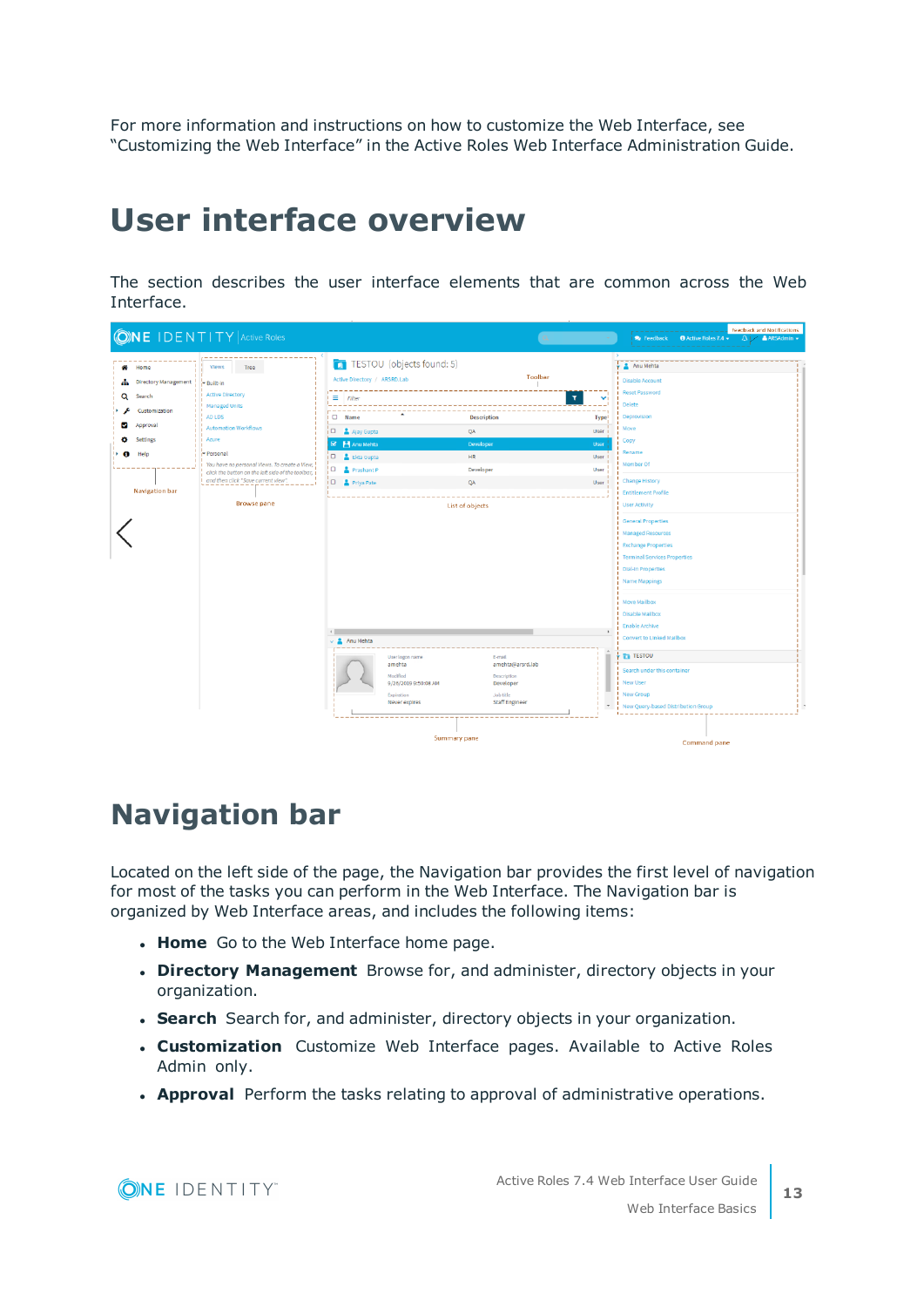- **. Settings** View or change your personal settings that control the display of the Web Interface.
- **Help** Find Help topics and other helpful resources for the Web Interface.

For more information about functions of the Navigation Bar, see [Administrative](#page-9-1) tasks [overview](#page-9-1) earlier in this document.

### <span id="page-13-0"></span>**Browse pane**

Located next to the Navigation bar, the Browse pane lists the built-in views and personal views, and allows you to access the tree view:

- Built-in views provide entry points to browsing for objects in the directory. Personal views are filter or search queries you build and save to use them again at a later time. To see built-in views and personal views, click the **Views** tab at the top of the Browse Pane.
- The tree view helps you browse for directory objects by using the directory tree to navigate through the hierarchical structure of containers. To see the tree view, click the **Tree** tab at the top of the Browse Pane.

## <span id="page-13-1"></span>**List of objects**

When you select a container or view in the Browse pane, you'll see a list of objects. If you select a container, the list includes the objects held in that container. If you select a view, the list includes the objects that match the view settings. It is also possible to customize the list by sorting and filtering, and by adding or removing list columns.

You can select objects from the list and apply commands to the selected object or objects. When you click the name of a container object, such as a domain or an organizational unit, the list changes to display the objects held in that container, thereby enabling you to browse through containers in the directory.

## <span id="page-13-2"></span>**Toolbar**

The Toolbar contains a number of controls allowing you to manage the current list of objects:

- Click the Menu button on the left side of the Toolbar to save the current list as a personal view, add or remove list columns, or export the list to a text file.
- Type in the Filter field and then click the button next to that field to have the list include only those objects whose naming properties match what you typed.

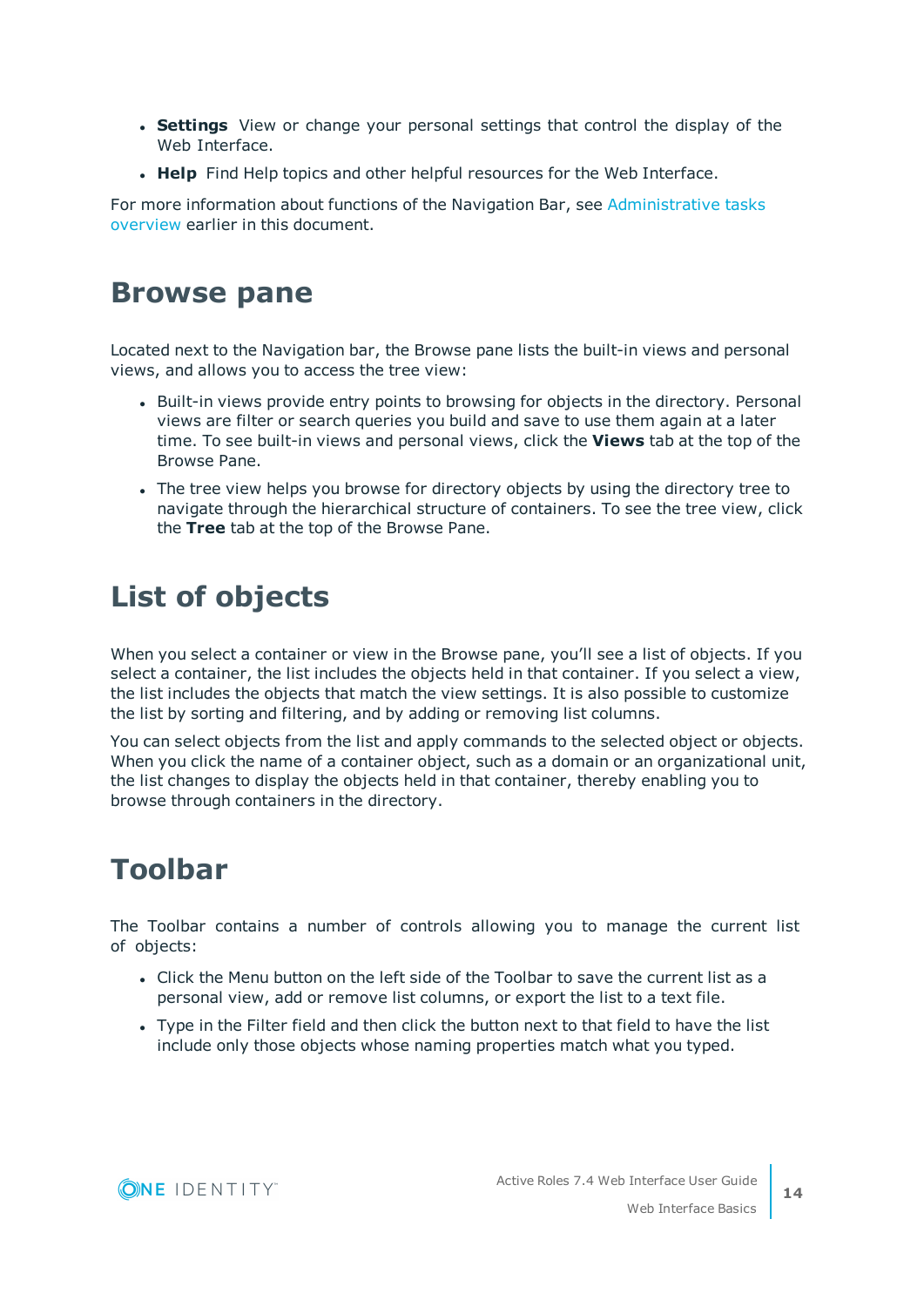• Click the Expand/Collapse button on the right side of the Toolbar to configure filtering criteria based on object properties. To have the list include only the objects that match your filtering criteria, click the button next to the Filter field.

### <span id="page-14-0"></span>**Current container**

The area above the Toolbar displays the name of the current container—the container that holds the objects shown in the list, and identifies the hierarchical path to the current container in the directory. Click the name of a container in the path to view a list of objects held in that container.

## <span id="page-14-1"></span>**Command pane**

Located to the right of the list of objects, the Command pane provides commands you can apply to objects you select from the list as well as commands you can apply to the current container:

- If no objects are selected in the list, the menu includes only the commands that apply to the current container. These commands are grouped under a heading that shows the name of the current container.
- If a single object is selected in the list, the commands that apply to the selected object are added in the top of the menu, under a heading that shows the name of the selected object.
- If multiple objects are selected from the list, the commands that apply to all of the selected objects are added in the top of the menu, under a heading that shows the number of the selected objects.

## <span id="page-14-2"></span>**Summary pane**

When you select an object from the list, information about that object is displayed in the Summary pane under the list of objects. The information includes some commonly used properties of the object, and depends upon the object type. For example, user properties provide more detailed information about a user account, such as the logon name, e-mail address, description, job title, department, expiration date, and the date and time that the account was last changed. If you don't see the Summary pane, click in the area beneath the list of objects.

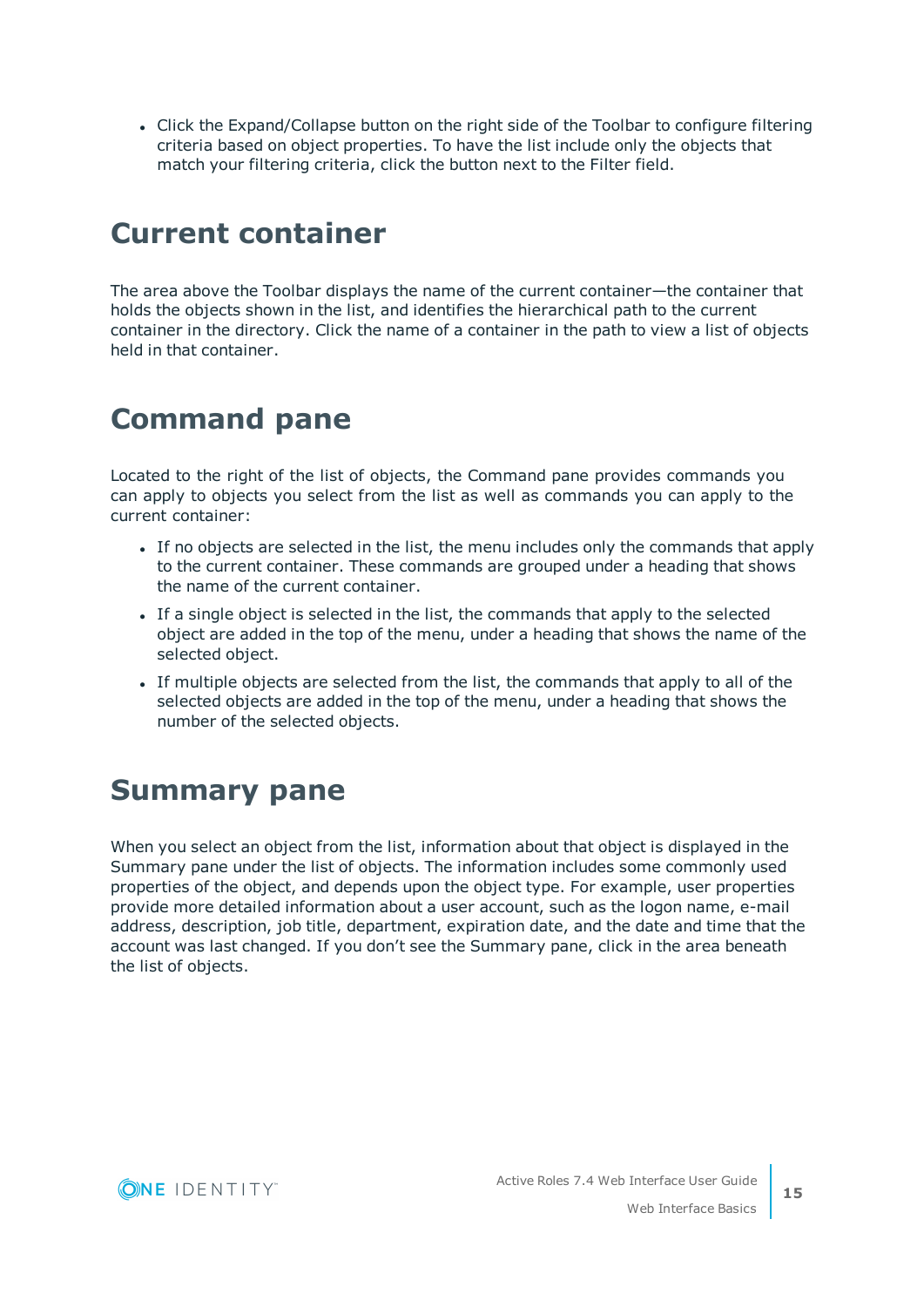## <span id="page-15-0"></span>**Notification and Feedback**

On the upper right corner, you can view the Feedback option, Active Roles drop-down menu, and a Notification icon.

- Feedback option: Allows you to provide product feedback.
- Active Roles drop-down menu: Allows you to know more about the new features in the current version, access online-help, and configure settings.
- Notification icon: Allows you to view the notifications.

## <span id="page-15-1"></span>**Object property pages**

Property pages are used in the Web Interface to modify directory objects. The following figure gives an example of the property page that appears when you select a user account from the list of objects and click **General Properties** in the Command pane.

| Tabs                          |                                  | Data entries  |
|-------------------------------|----------------------------------|---------------|
| <b>General Properties</b>     |                                  | ×             |
| Abbie V. Hefner               |                                  | C Customize   |
| > General                     | First name:                      |               |
| <b>Address</b>                | Abbie                            |               |
| <b>Account</b>                | Last name:                       |               |
| <b>Telephones</b>             | Hefner                           |               |
| <b>Organization</b>           | Initials:                        |               |
| <b>Profile</b>                | V.                               |               |
| <b>Managed by</b>             | Display name: 0                  |               |
| <b>Picture</b>                | Abbie V. Hefner                  |               |
| <b>Published Certificates</b> | Description:                     |               |
| Object                        | Full Time Employee               |               |
|                               | Office:                          |               |
|                               | Building 32, Floor 29, Cube 1068 |               |
|                               | Telephone number:                |               |
|                               | (704) 879-6799                   |               |
|                               |                                  | Close<br>Save |
|                               |                                  | /ı.           |

### **Figure 1: Object Property page**

The property page consists of several tabs. Each tab provides a number of data entries allowing you to view or change certain properties of the directory object. Click a tab to

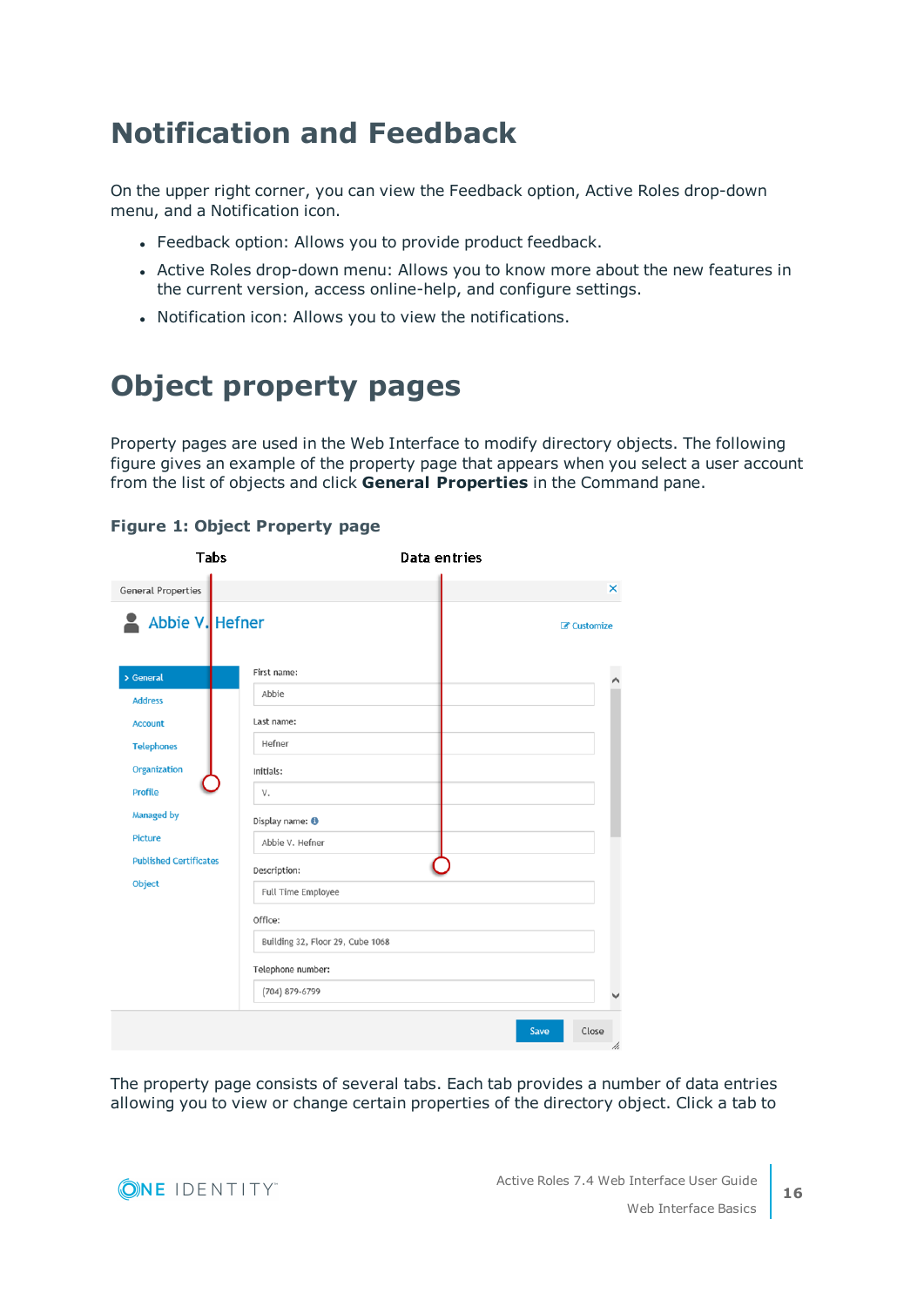access the data entries on that tab. To apply the changes you have made in the data entries, click the **Save** button.

Active Roles Admin can use the **Customize** link in the upper right corner of the page to add or remove data entries or entire tabs from the property page. The **Customize** link is not displayed unless you are logged on as a member of the Active Roles Admin account, which specified in the configuration settings of the Active Roles Administration Service.

## <span id="page-16-0"></span>**Managing the list of objects**

The list of objects in the Web Interface has a number of features that help you locate the objects you target. Thus, you can sort objects in a list and apply a filter to a list. You can also add or remove list columns.

## <span id="page-16-1"></span>**Sorting and filtering the list of objects**

The Web Interface allows you to set a sort order and apply a filter in the list of objects.

### *To sort the list of objects by name*

<sup>l</sup> Click the **Name** column heading once or twice to sort the list by object name in ascending or descending order. An arrow in the column heading indicates the sort order.

You can also sort the list by other columns. Click a column heading to change the sort order. For instructions on how to add or remove columns, see Adding or [removing](#page-17-0) columns from the list of [objects](#page-17-0) later in this document.

### *To filter the list of objects*

- To filter the list by naming properties, type in the Filter field on the Toolbar and then press Enter or click the button next to the Filter field. As a result, the list includes only the objects whose naming properties match what you typed. The naming properties include name, first name, last name, display name, and logon name.
- To filter the list by other properties, click the button on the right side of the Toolbar to expand the Toolbar, click **Add criteria**, choose the properties by which you want to filter, click **Add**, and then configure the criteria as appropriate. When finished, press Enter or click the button next to the Filter field on the Toolbar. As a result, the list includes only the objects that match the criteria you configured.

After you have applied a filter, the list includes only the objects that match the filter. For example, you can type a few characters in the Filter field on the Toolbar and then press Enter to view only the objects whose name starts with the characters you typed.

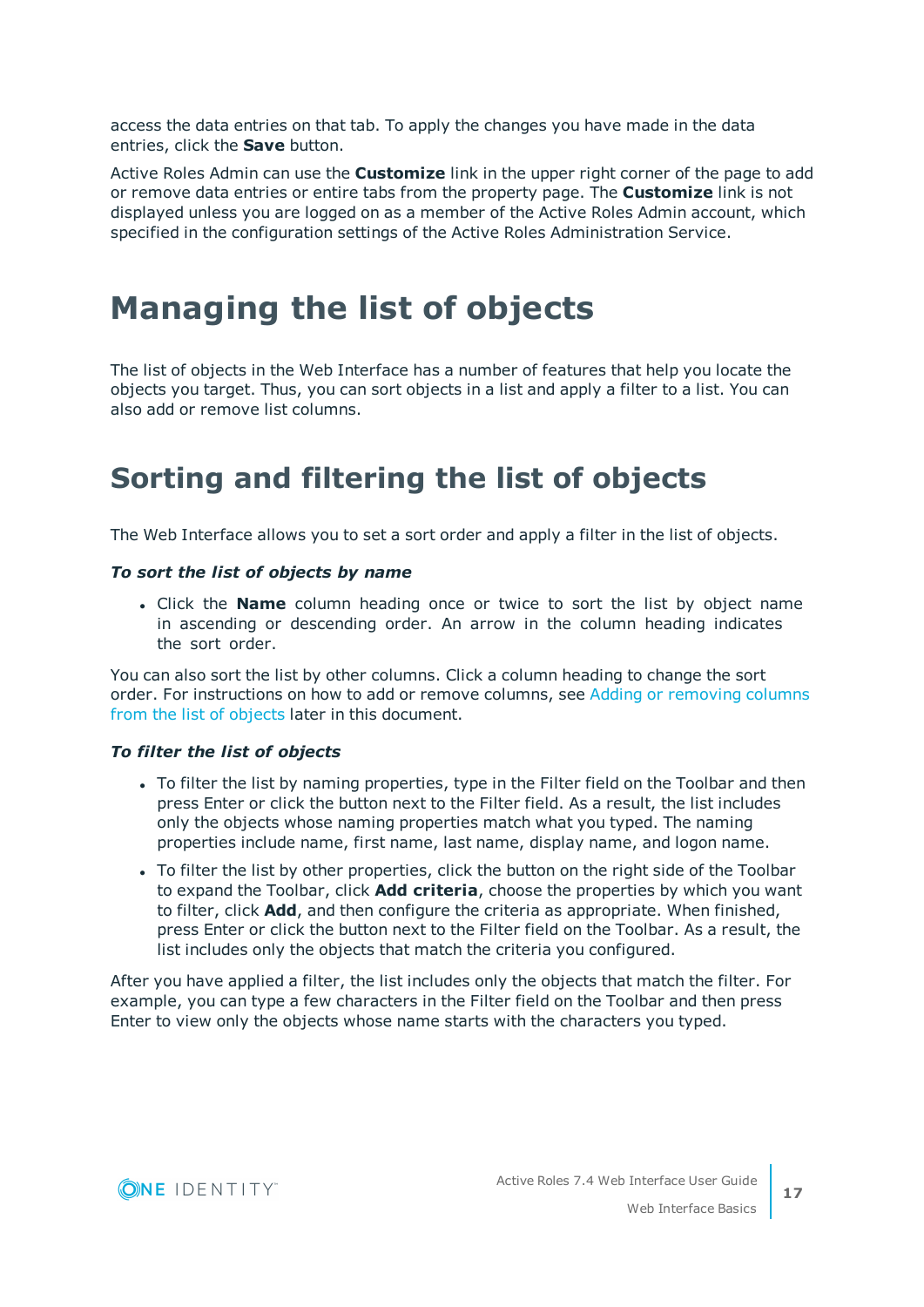### *To remove the filter and restore the original list of objects*

If you did not add criteria, clear the Filter field on the Toolbar and then press Enter; otherwise, expand the Toolbar, click **Clear all**, and then press Enter.

## <span id="page-17-0"></span>**Adding or removing columns from the list of objects**

You can customize the list of objects by adding or removing list columns. Each column is intended to display a certain property of objects in the list, and can be used to set a sort order.

### *To add or remove list columns*

- 1. Click the Menu button on the left side of the Toolbar, and then click **Choose columns**.
- 2. To add a column for a certain property, click the name of the property in the **Hidden columns** list and then click the right arrow button to move the property to the **Displayed columns** list.
- 3. To remove a column for a certain property, click the name of the property in the **Displayed columns** list and then click the left arrow button to move the property to the **Hidden columns** list.

You can reorder list columns by moving list items up and down in the **Displayed columns** list: Click the name of the property in the list and then click the up arrow button or the down arrow button next to the list.

## <span id="page-17-1"></span>**Locating directory objects**

The Web Interface provides search and filtering tools to help you locate directory objects quickly and easily. By creating and applying an appropriate search or filter query, you can build shorter lists of objects, which makes it easier to select the objects needed to accomplish your administrative tasks.

You can also save search and filter queries as your personal views, and use them again at a later time. Each view saves the following settings that you specify: the container to search or filter; the search or filtering criteria; the set of columns and the sort order in the list of search or filtering results.

## <span id="page-17-2"></span>**Searching for directory objects**

To search for directory objects, you can use the **Search** page that allows you to select the container to search and specify criteria for the objects you want to find. The Web Interface

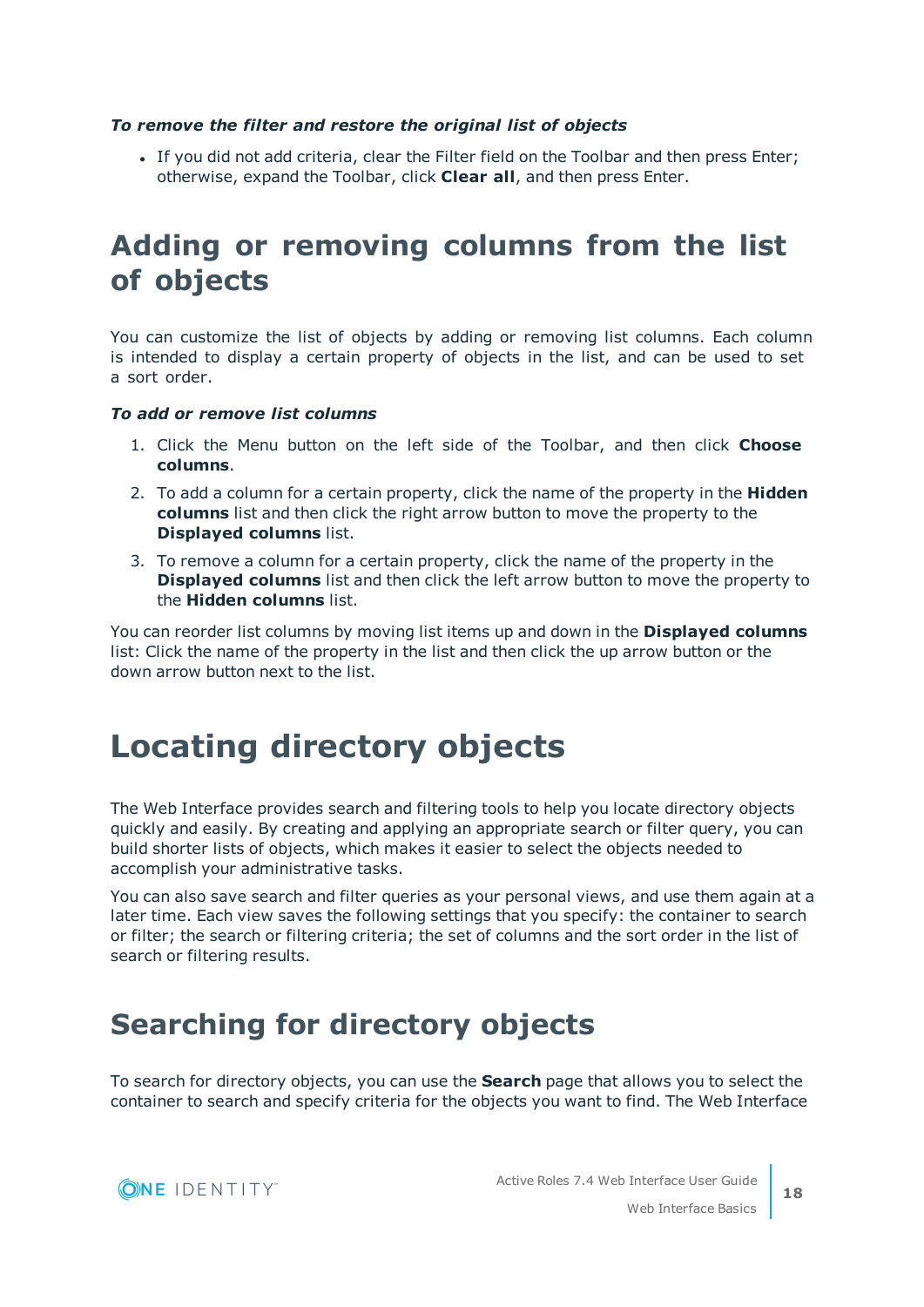searches in the container you select and in all of its subcontainers.

The Web Interface opens the **Search** page when you do any of the following:

- Type in the Search field located in the upper right corner of the Web Interface window, and then press Enter or click the magnifying glass icon in the Search field. In this case, the Web Interface searches all managed Active Directory domains for objects whose naming properties match what you typed and the **Search** page lists the search results. The naming properties include name, first name, last name, display name, and logon name.
- <sup>l</sup> Click **Search** on the Navigation bar. The **Search** page opens, allowing you to configure and start a search.

### *To configure and start a search*

1. Click the **Search in** box on the Toolbar, and then select the container that you want to search. You can select more than one container.

The Web Interface will search in the selected container and all of its subcontainers.

- 2. Specify criteria for the objects that you want to find:
	- To search by naming properties, type in the Search field on the Toolbar. The Web Interface will search for objects whose naming properties match what you typed. The naming properties include name, first name, last name, display name, and logon name.
	- To search by other properties, click the button on the right side of the Toolbar to expand the Toolbar, click **Add criteria**, choose the properties by which you want to search, click **Add**, and then configure the criteria as appropriate. The Web Interface will search for objects that match the criteria that you configured.
- 3. Press Enter to start the search.

The search results are listed on the Search page. You can customize the list by adding or removing list columns and sorting the list by column data. To add or remove list columns, click the Menu button on the left side of the Toolbar and then click **Choose columns** (see also Adding or [removing](#page-17-0) columns from the list of objects earlier in this document). To sort the list by column data, click column headings.

### <span id="page-18-0"></span>**Example: Searching by object type**

The following steps demonstrate how you can use the search function to list all groups that exist in the Active Directory domains managed by Active Roles:

- 1. Click **Search** on the Navigation bar.
- 2. Click the button on the right side of the Toolbar to expand the Toolbar, click **Add criteria**, select the check box next to **Object type is User/InetOrgPerson/Computer/Group/Organizational Unit**, and then click the **Add** button.

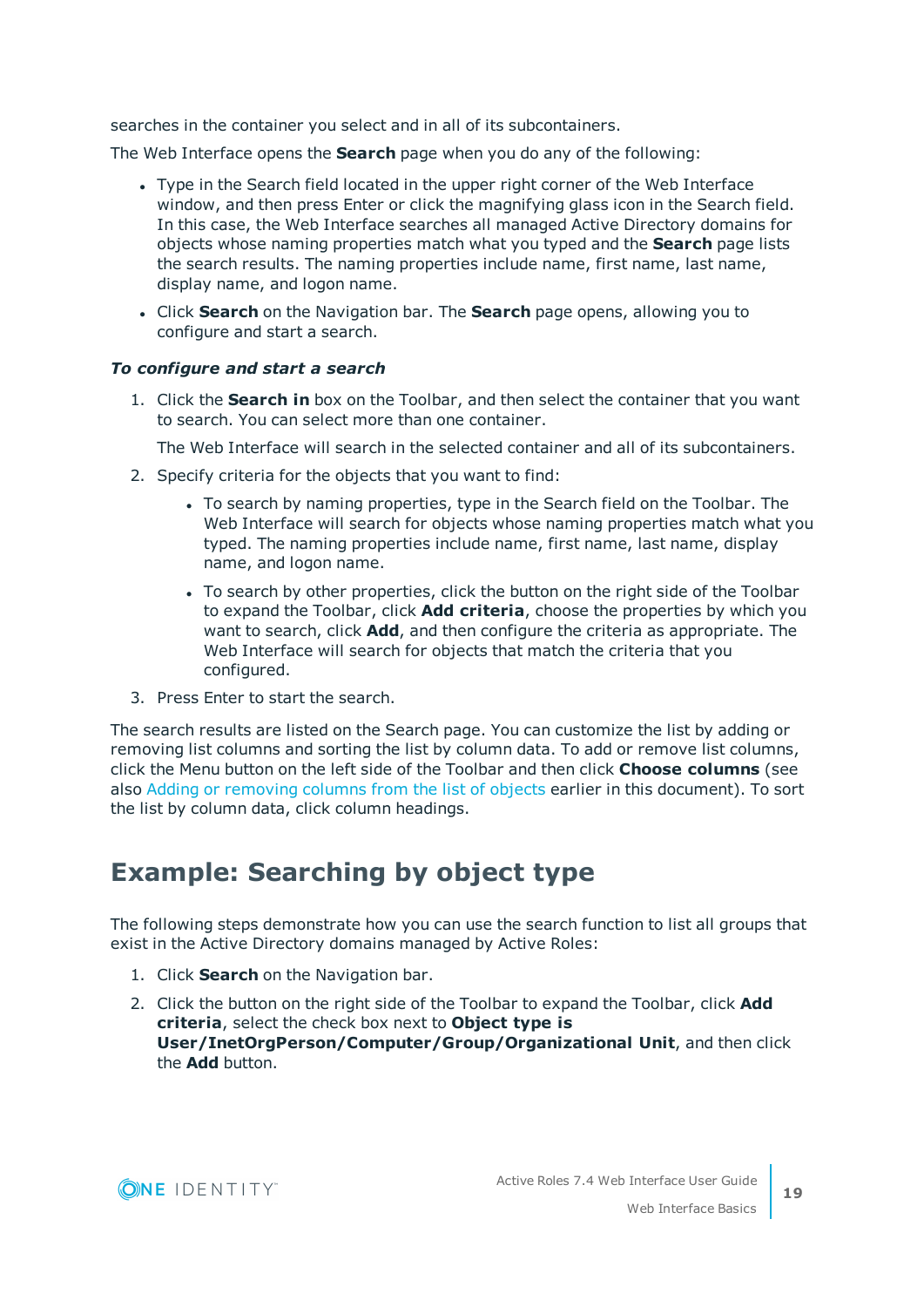3. On the Toolbar, click **Group** in the list next to **The object type is**, and then press Enter.

### <span id="page-19-0"></span>**Filtering the contents of a container**

If a container, such as an organizational unit in your Active Directory, holds large number of objects, you can narrow down the displayed list of objects by filtering the objects held in that specific container.

### *To filter the objects held in a container*

1. Navigate to the container in the Web Interface.

To navigate to a container, you can search for the container object (see [Searching](#page-17-2) for [directory](#page-17-2) objects) and then click its name in the list of search results on the **Search** page. Alternatively, you can browse for the container objects by using the [Browse](#page-13-0) [pane](#page-13-0) and the List of [objects](#page-13-1).

- 0 IMPORTANT: The scope of filtering is always set to the current container, and does not include any subcontainers of that container. Filtering is essentially a search for objects held in a given container only. If you want to search the current container and all of its subcontainers, click **Search under this container** in the [Command](#page-14-1) pane, and then configure and perform a search as described in [Searching](#page-17-2) for directory objects earlier in this document.
- 2. Specify how you want to filter the objects held in the container:
	- To filter objects by naming properties, type in the Filter field on the Toolbar and then press Enter or click the button next to the Filter field. The list of objects will include only the objects whose naming properties match what you typed. The naming properties include name, first name, last name, display name, and logon name.
	- To filter objects by other properties, click the button on the right side of the Toolbar to expand the Toolbar, click **Add criteria**, choose the properties by which you want to filter, click **Add**, and then configure the criteria as appropriate. The list of objects will include only the objects that match the criteria you configured.
- 3. To apply the filter, press Enter or click the button next to the Filter field on the Toolbar.

When a filter is applied to a container, the Web Interface lists a subset of all objects held in that container. You can remove the filter to view all objects: If you did not add criteria, clear the Filter field on the Toolbar and then press Enter; otherwise, expand the Toolbar, click **Clear all**, and then press Enter.

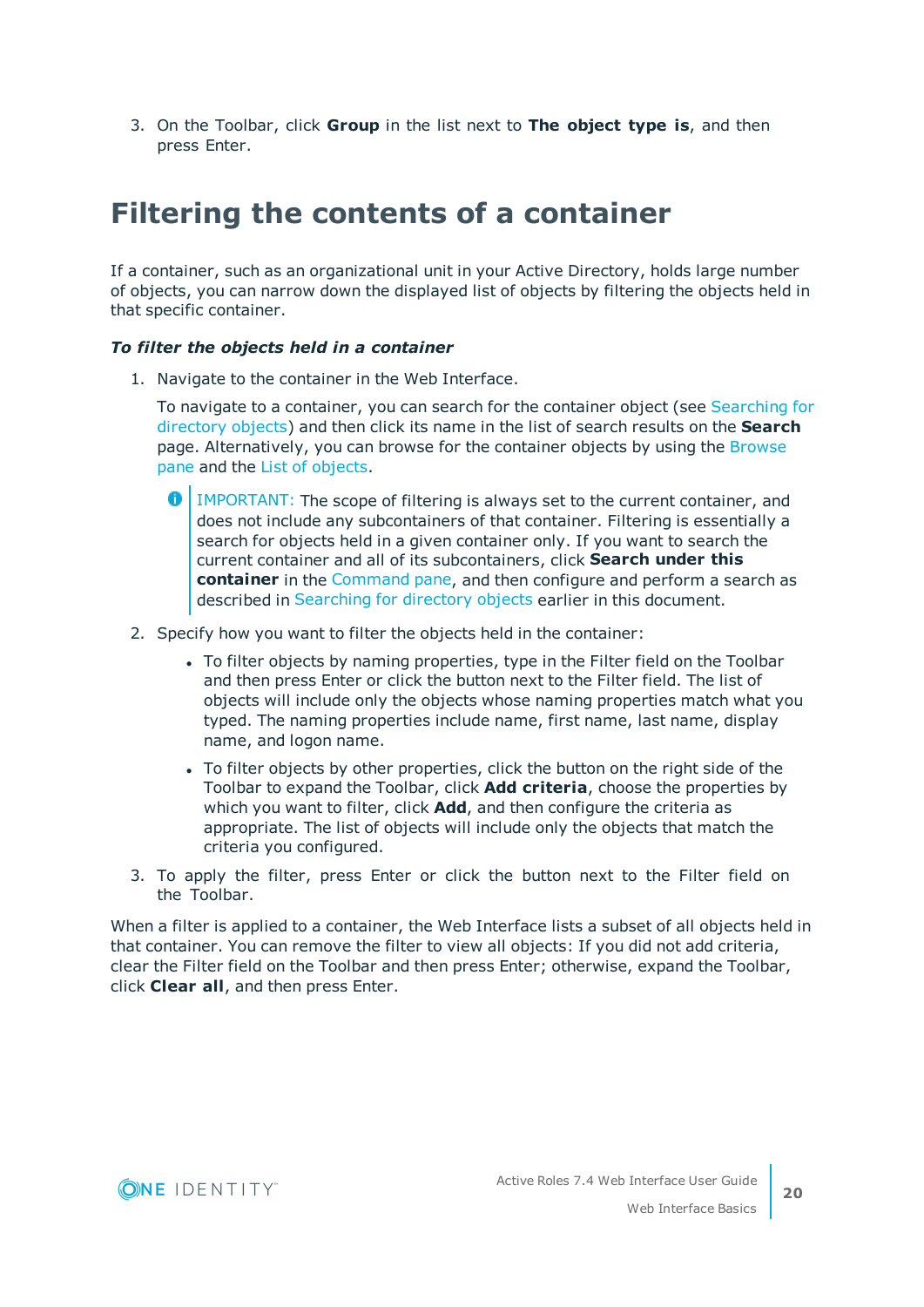### <span id="page-20-0"></span>**Example: Filtering by object type**

The following steps demonstrate how you can configure a filter that lists only user accounts held in a particular organizational unit, removing objects of any other type from the list:

- 1. Navigate to the organizational unit in the Web Interface.
- 2. Click the button on the right side of the Toolbar to expand the Toolbar, click **Add criteria**, select the check box next to **Object type is User/InetOrgPerson/Computer/Group/Organizational Unit**, and then click the **Add** button.
- 3. On the Toolbar, confirm that the field next to **The object type is** reads **User** and then click the button next to the Filter field, or press Enter.

## <span id="page-20-1"></span>**Using personal views**

In the Web Interface, you can use search or filter queries to locate directory objects. To create a query, you specify a set of rules that determine the contents of the resulting list of objects. You can, for instance, specify that only user accounts held in a particular organizational unit should be listed. In addition, you can adjust the set of columns and the sort order in the list of search or filtering results.

The ability to locate the objects you target is crucial as you need to focus your attention on only those objects that apply to the task you are performing. However, creating a search or filter query that displays the objects you are interested in for a particular task can be timeconsuming. Personal views provide a way for you to save that work. Once you have created a query that displays just the objects you need, you can provide the query with a name and save it to use later. That saved query is a personal view. Each view saves the following settings that you specify: the container to search or filter; the search or filtering criteria; the set of columns and the sort order in the list of search or filtering results.

## <span id="page-20-2"></span>**Creating a personal view**

Personal views are like search or filter queries that you have named and saved. After creating a personal view, you will be able to reuse it without re-creating its underlying search or filter query. To reuse a personal view, click the name of that view on the **Views** tab in the [Browse](#page-13-0) pane. The Web Interface applies the search or filter query saved in the view, and displays the results in the list with the same set of columns and sort order as when you created the view.

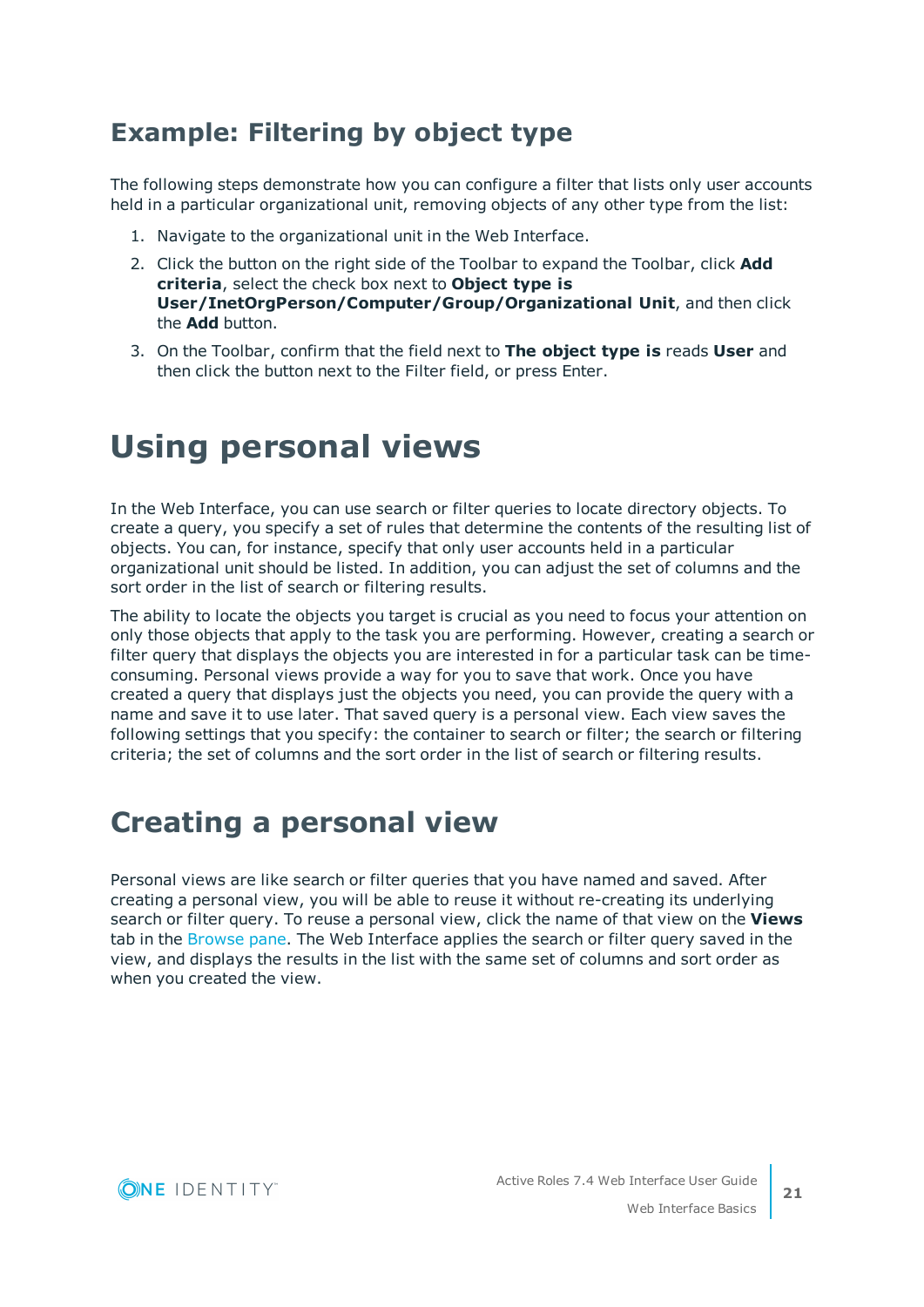### *To create a personal view*

- 1. Do one of the following:
	- Configure and perform a search. For instructions, see [Searching](#page-17-2) for [directory](#page-17-2) objects.
	- Create a filtered list of objects. For instructions, see Filtering the [contents](#page-19-0) of a [container.](#page-19-0)
- 2. Click the Menu button on the left side of the Toolbar, and then click **Save current view**.
- 3. In the dialog box that appears, type a name for the personal view, and then click **Save**.

### <span id="page-21-0"></span>**Changing a personal view**

The personal views that you created are listed on the **Views** tab in the Browse pane. When you select a view in the Browse pane, Web Interface applies the search or filter query saved in the view, and displays the results in the list with the same set of columns and sort order as when you created the view. At this point, you can make changes to the search or filter criteria, set of columns and sort order, and then save the changed settings to the selected personal view or create a new personal view based on the changed settings.

#### *To save the changed settings to the selected personal view*

- 1. Select a personal view in the Browse pane.
- 2. Make changes to the search or filter criteria, list columns or sort order.
- 3. Click the Menu button on the left side of the Toolbar, and then click **Save current view**.
- 4. In the dialog box that appears, don't change the name of the view. Click **Save**.

#### *To create a new personal view based on the changed settings*

- 1. Select a personal view in the Browse pane.
- 2. Make changes to the search or filter criteria, list columns or sort order.
- 3. Click the Menu button on the left side of the Toolbar, and then click **Save current view**.
- 4. In the dialog box that appears, type a name for the new personal view and then click **Save**.

You can also rename or delete personal views.

#### *To rename a personal view*

**.** On the **Views** tab in the Browse pane, click the Edit button next to the name of the view, type a new name, and then press Enter or click the Edit button once more.

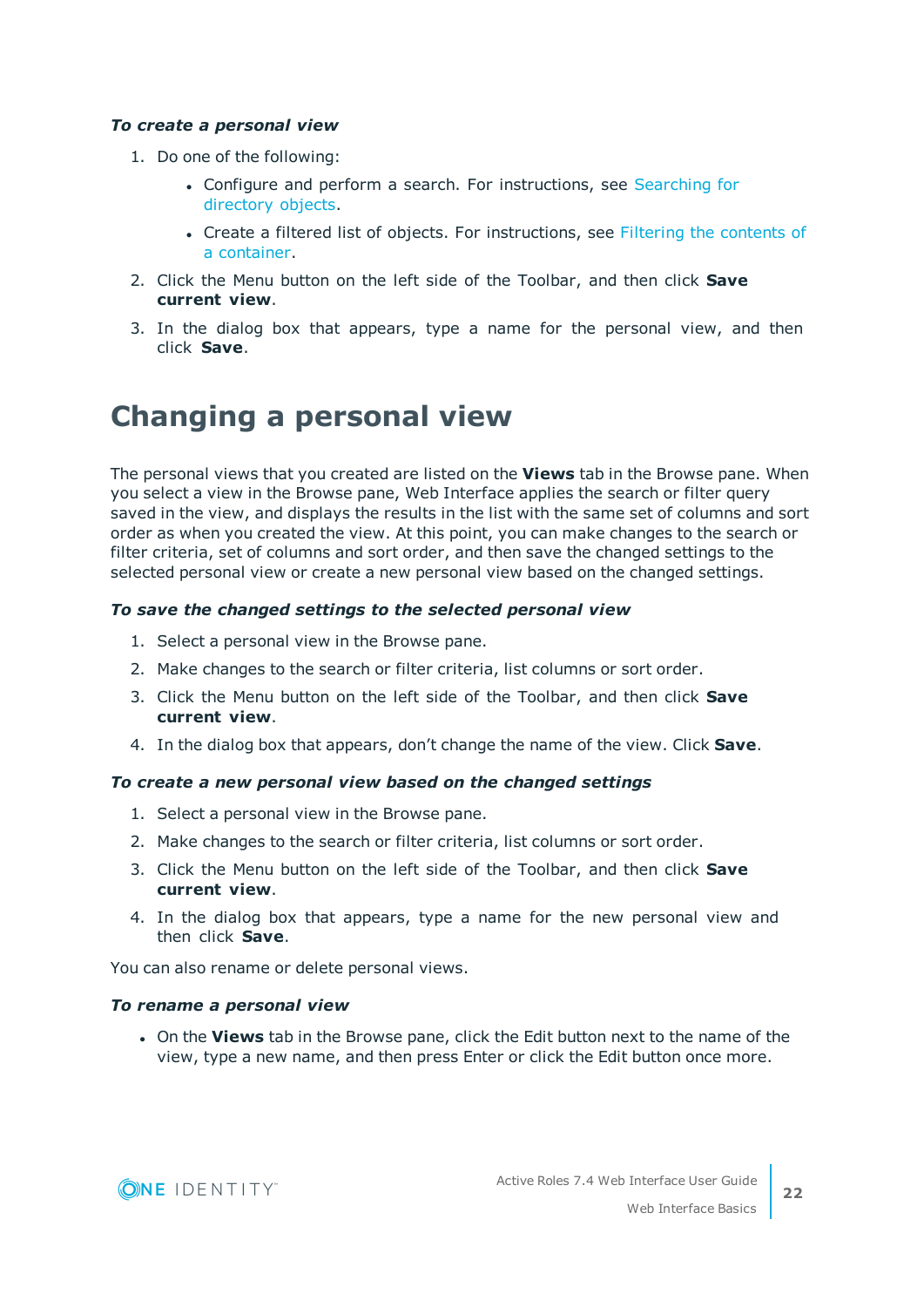### *To delete a personal view*

<sup>l</sup> On the **Views** tab in the Browse pane, click the Delete button next to the name of the view.

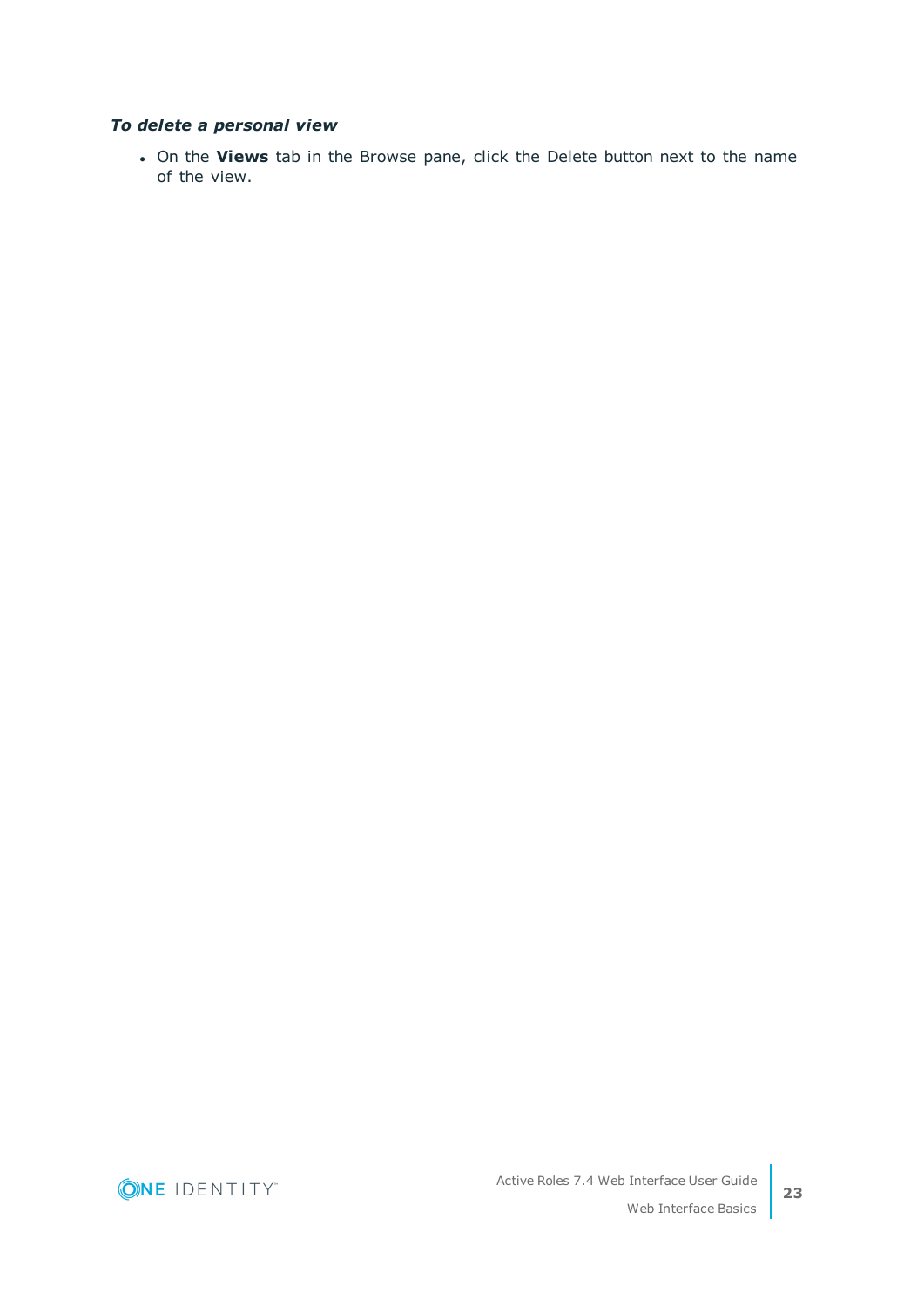# <span id="page-23-0"></span>**Performing Management Tasks**

- [Managing](#page-23-1) your personal account
- [Managing](#page-24-0) Active Directory objects
- Running an [automation](#page-26-2) workflow
- Managing temporal group [memberships](#page-28-0)
- [Managing](#page-31-0) AD LDS data
- Managing computer [resources](#page-32-0)
- <span id="page-23-1"></span>• [Restoring](#page-33-0) deleted objects

## **Managing your personal account**

The **User Profile Editor** section in the Web Interface site for self-administration gives you a convenient way to display and update your own identity information, such as your telephone numbers or mail address in your user account. The contents of the pages in the **User Profile Editor** section can be customized by the Active Roles administrator, who can add new elements to the pages, modify or remove existing elements, and regroup related elements on different tabbed pages.

### *To view or modify your user account*

1. In your Web browser, go to the address (URL) of the Web Interface site for selfadministration.

By default, the address is http://<server>/ARWebSelfService where <server> stands for the name of the server running the Web Interface.

- 2. On the Web Interface Home page, click **User Profile Editor**.
- 3. Use the page provided by the Web Interface to view or modify your user account.
- 4. Click the **Save** button to apply your changes.

It's up to the Active Roles administrator to determine what information you are authorized to view or modify on the **User Profile Editor** page. Some fields on the page might not be editable. The fields that you are not permitted to modify appear on the page as read-only text. The properties that you are not permitted to view are not displayed on the **User Profile Editor** page.

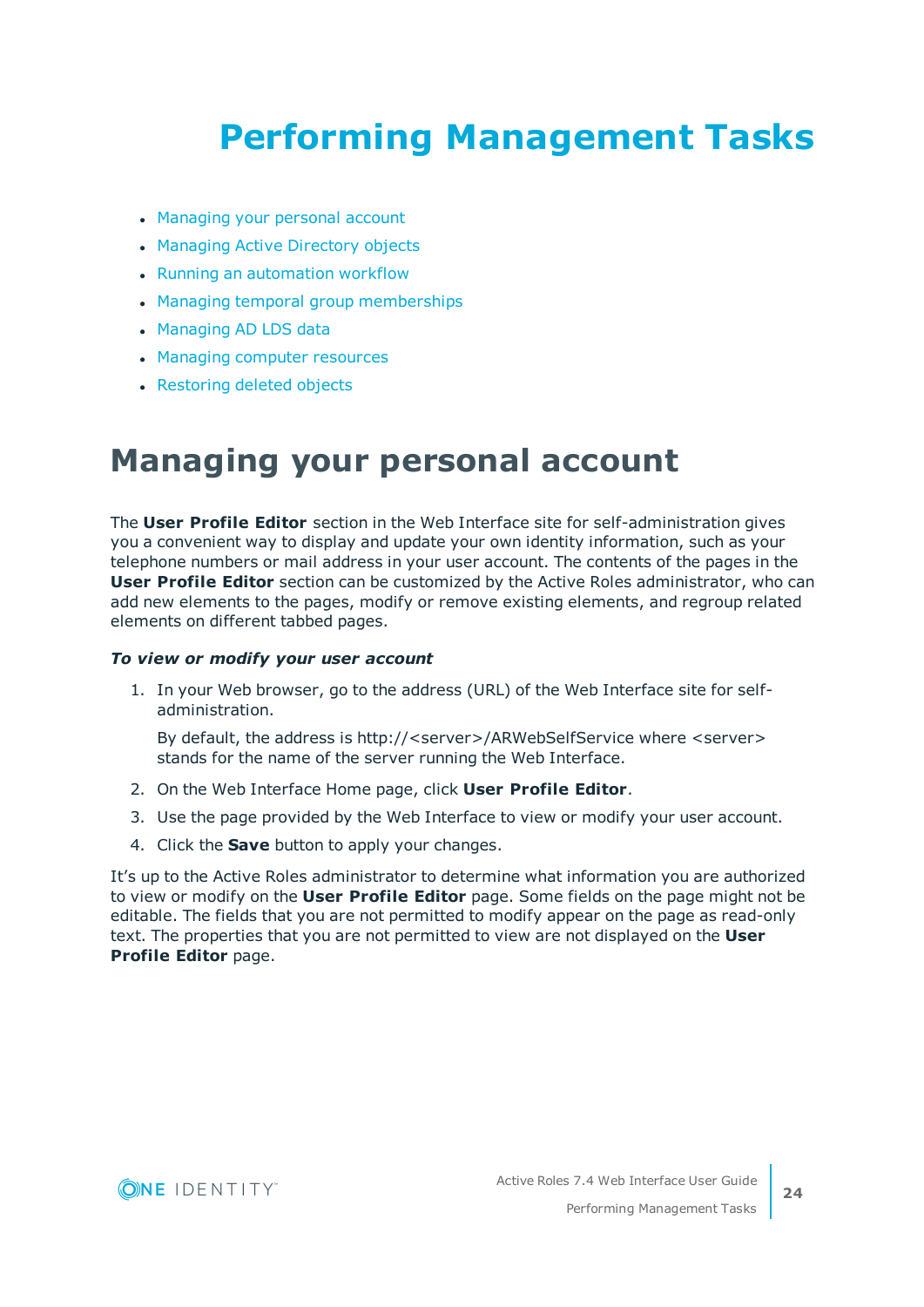## <span id="page-24-0"></span>**Managing Active Directory objects**

The **Directory Management** section of the Web Interface allows you to browse for, and administer, directory objects in your organization. You can navigate through containers in the directory; view, filter and select objects held in the container; and apply commands to the selected object or container.

Whether you can perform a certain management task depends upon permissions granted to your user account, and the Web Interface customization settings.

A general procedure for performing a Directory Management task is as follows.

### *To perform a management task*

- 1. On the Navigation bar, click **Directory Management**.
- 2. On the **Views** tab in the Browse pane, click one of the following:
	- To manage objects in Active Directory containers, such as domains or organizational units, click **Active Directory**. This displays a list of Active Directory domains.
	- <sup>l</sup> To manage directory objects in a certain Managed Unit, click **Managed Units**. This displays a list of Managed Units.
- 3. In the list of objects, do one of the following:
	- To navigate to a container, such as an organizational unit, click the name of that container.
	- To perform a command that applies to the current container, click that command in the Command pane under the name of the current container.
	- To perform a command on a particular object held in the current container, select the check box next to the name of that object, and then click the command in the top area of the Command pane, under the name of the object.
	- To perform a command on two or more objects at a time, select the check box next to the name of each object, and then click the command in the top area of the Command pane.
- **O** NOTE: In the list of objects, clicking the name of a leaf object such as a user or group, displays a page where you can view or modify object properties; clicking a container object such as a domain or an organizational unit, displays a list of objects held in that container.

When you perform a management tasks, the Web Interface supplements and restricts your input based on policies and permissions defined in Active Roles. The Web Interface displays the data generated by policies, and prevents the input of data that would cause policy violations. The following rules apply:

If a policy requires that a value be specified for a particular property, the name of the field for that property is marked with an asterisk (\*).

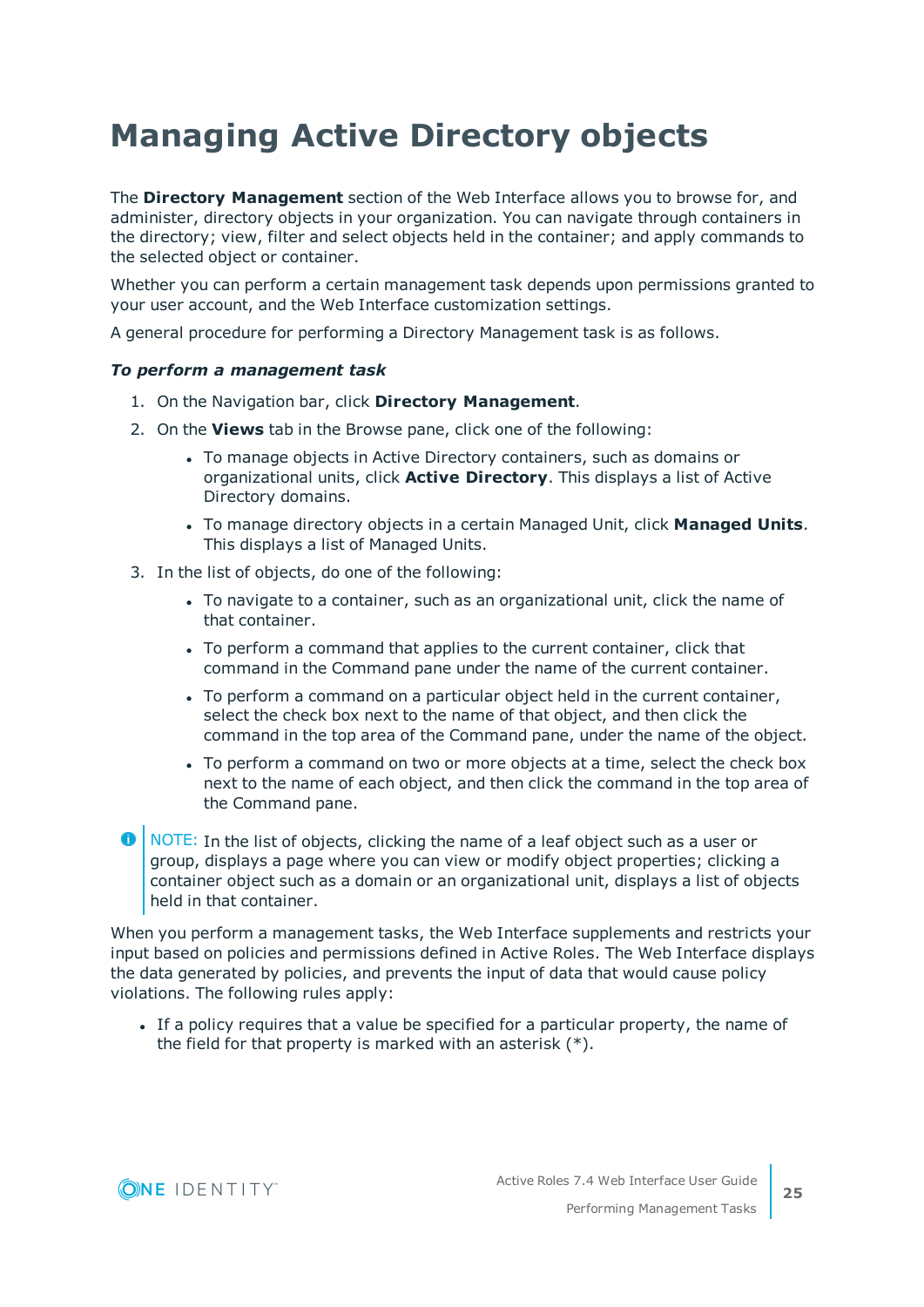- If a policy imposes any restrictions on a property, an information icon is displayed next to the name of the field for that property. Click the icon to view policy information, which you can use to enter an acceptable value.
- <sup>l</sup> When you specify a property value that violates a policy, and click **Save**, the Web Interface displays an error message. Review the error message and correct your input.
- Pages for object creation must include the entries for all required properties. Otherwise, the Web Interface fails to create the object. For information on how to configure forms, see "Configuring forms" in the Active Roles Web Interface Administration Guide.
- Object property pages display the values of the properties for which you have the Read permission. You can modify only those properties for which you have the Write permission. The properties for which you only have the Read permission are displayed as read-only.
- The Command pane includes only the commands that you are permitted to use.
- The list of objects includes only the objects that you are permitted to view.

### <span id="page-25-0"></span>**Batch operations**

In the Web Interface, you can select multiple objects (such as users, groups and computers), and then apply a certain command to your selection of objects. This allows you to perform a batch operation on all the selected objects at a time instead of executing the command on each object separately. The Web Interface supports the following batch operations:

- **.** Delete Allows you to delete multiple objects at a time.
- **. Deprovision** Allows you to deprovision multiple users or groups at a time.
- **Move** Allows you to move a batch of objects to a different organizational unit or container.
- **Add to groups** Allows you to add a batch of objects to one or more groups of your choice.
- <sup>l</sup> **Update object attributes** Allows you to perform bulk attributes operations on multiple users at a time.
- <sup>l</sup> **Reset Password** Allows you to reset the password for multiple users at a time.

Batch operations are available in the list of objects on the following Web Interface pages:

- **Search** This page lists the search results when you perform a search.
- **View Contents** This page displays the objects held in a given organizational unit, Managed Unit, or container.

To perform a batch operation, select the check box next to the name of each of the desired objects in the list, and then click a command in the top area of the Command pane. This executes the command on each object within your selection.

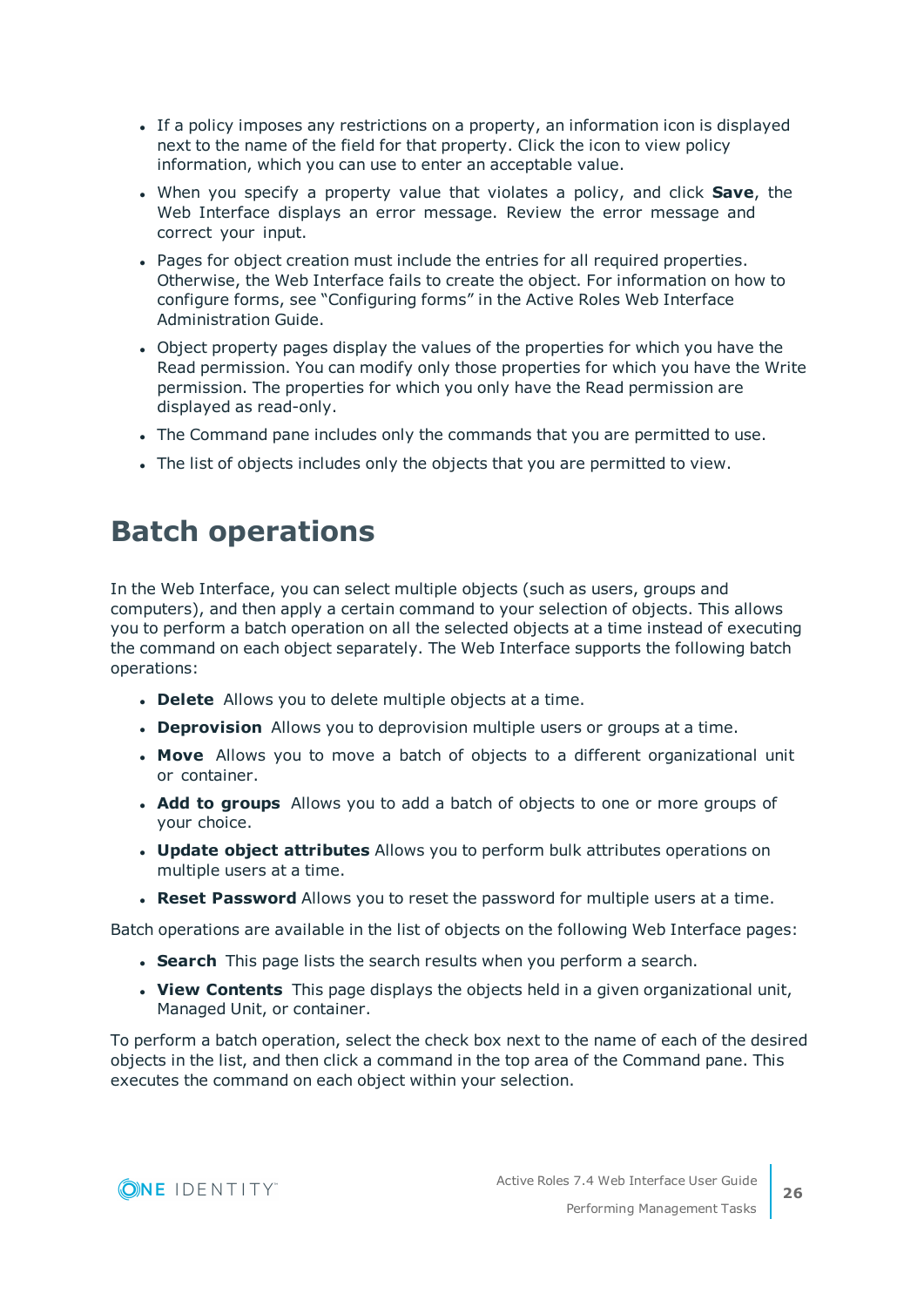**O** NOTE: Active Roles administrators can customize Web Interface by adding and removing commands, and modifying pages associated with commands. For more information, see "Customizing the Web Interface" in the Active Roles Web Interface Administration Guide.

### <span id="page-26-0"></span>**Example 1: Enabling a user account**

This topic demonstrates how to enable a disabled user account by using the Web Interface.

#### *To enable a disabled user account*

- 1. Locate the user account you want to enable. For instructions on how to locate objects in the Web Interface, see Locating [directory](#page-17-1) objects earlier in this document.
- 2. In the list of objects, select the user account you want to enable.
- 3. In the Command pane, click **Enable Account**.
- **O** NOTE: If the user account is not disabled, the Command pane includes the **Disable Account** command instead of the **Enable Account** command.

### <span id="page-26-1"></span>**Example 2: Adding a user to a group**

This demonstrates how to add a user account to a group by using the Web Interface.

#### *To add a user account to a group*

- 1. In the Web Interface locate and select the user account. For instructions on how to locate objects in the Web Interface, see Locating [directory](#page-17-1) objects earlier in this document.
- 2. In the Command pane, click **Member Of**.
- 3. On the **Member Of** page that appears, click **Add**.
- 4. On the **Select Object** page that appears, perform a search to locate the group. For instructions on how to configure and start a search, see [Searching](#page-17-2) for directory [objects](#page-17-2) earlier in this document.
- 5. In the list of search results on the **Select Object** page, select the group to which you want to add the selected user account, and then click **Add**.

## <span id="page-26-2"></span>**Running an automation workflow**

Workflow refers to a sequence of actions that leads to the completion of a certain task. Active Roles allows administrators to configure various workflows that can be started on a

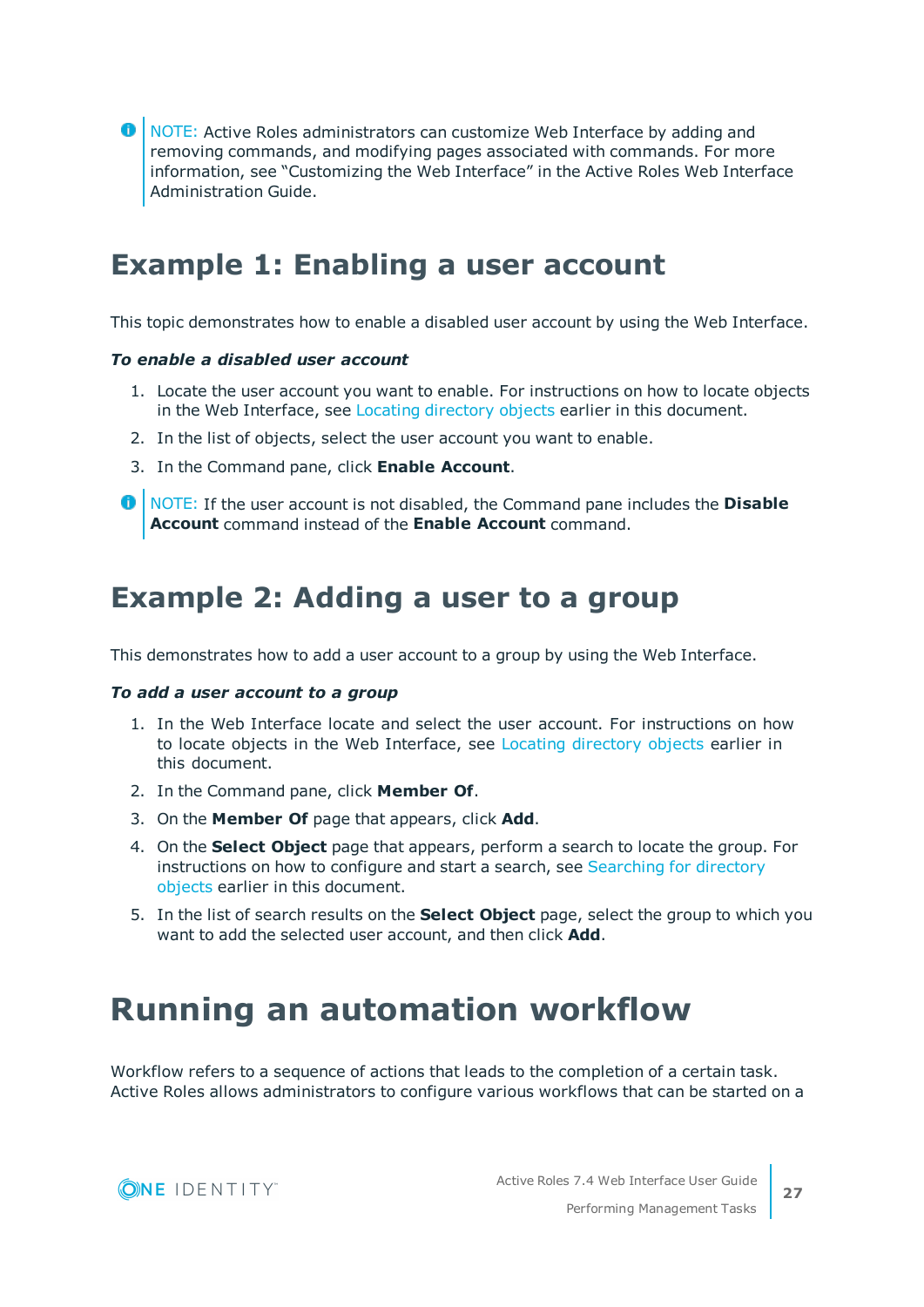scheduled basis or on user demand. This workflow type is called *automation workflow*. For more information, see "Automation workflow" in the Active Roles Administration Guide.

If an automation workflow is configured so that running it on demand is allowed, then such a workflow can be run from the Web Interface.

### *To run an automation workflow from the Web Interface*

- 1. On the Navigation bar, click **Directory Management**.
- 2. On the **Tree** tab in the Browse pane, expand the **Workflow** branch and click the container that holds the desired workflow.
- 3. In the list of objects, select the desired workflow.
- 4. In the Command pane, click **Run**.
- 5. If prompted, review or change the values of the workflow parameters.
- 6. Click **OK** in the confirmation message box.

The Web Interface prompts you for parameter values if the workflow has any parameters that need to be supplied by the user running the workflow on demand. If the workflow has no parameters that require user input, then the Web Interface starts the workflow without prompting you for parameter values.

Once you have started an automation workflow, the Web Interface opens a run history report allowing you to examine the progress of workflow execution. The report displays the workflow execution status along with information about the activities performed during workflow run. For a workflow that is in progress you have the option to cancel execution of the workflow by clicking the **Terminate** button.

After the workflow is completed, the report retains history information about the workflow run. For each completed run of the workflow, the report allows you to identify when and by whom the workflow was started, when the workflow was completed, and what parameter values were used.

The report also lists the workflow activities that were executed during the workflow run. For each activity, you can determine whether the activity was completed successfully or returned an error. In case of error, the report provides an error description. For activities requesting changes to directory data (for example, activities that create new objects or modify existing objects), you can examine the requested changes in detail by clicking the Operation ID number in the run history report.

### *To view run history of an automation workflow in the Web Interface*

- 1. On the Navigation bar, click **Directory Management**.
- 2. On the **Tree** tab in the Browse pane, expand the **Workflow** branch and click the container that holds the desired workflow.
- 3. In the list of objects, select the desired workflow.

In the Command pane, click **Run History**.

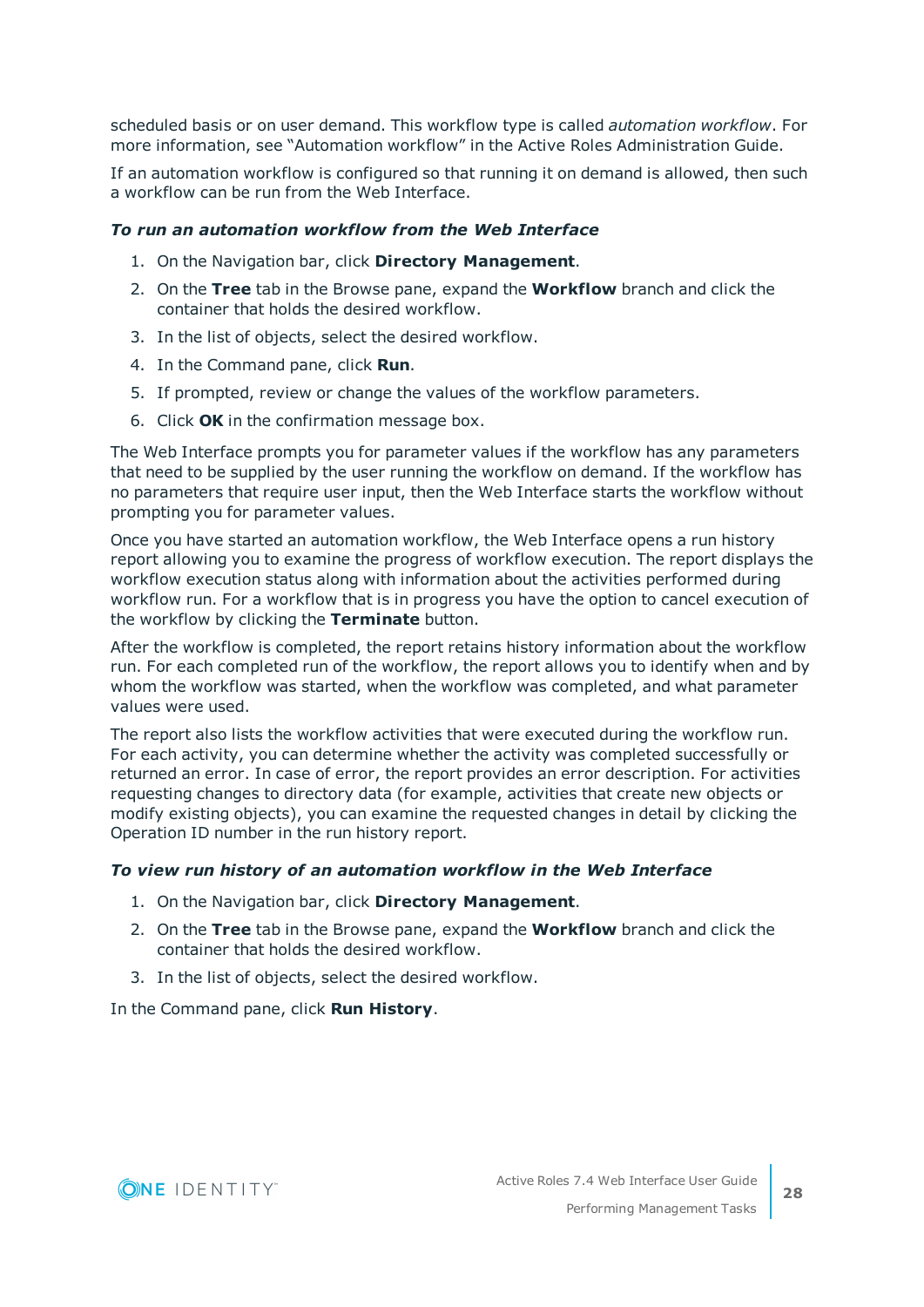## <span id="page-28-0"></span>**Managing temporal group memberships**

By using temporal group memberships, you can manage group memberships of objects such as user or computer accounts that need to be members of particular groups for only a certain time period. This feature gives you flexibility in deciding and tracking what objects need group memberships and for how long.

This section guides you through the tasks of managing temporal group memberships in the Web Interface. If you are authorized to view and modify group membership lists, then you can add, view and remove temporal group members as well as view and modify temporal membership settings on group members.

### <span id="page-28-1"></span>**Adding temporal members**

A temporal member of a group is an object, such as a user, computer or group, scheduled to be added or removed from the group. You can add and configure temporal members using the Web Interface.

### *To add temporal members of a group*

- 1. In the Web Interface, select the group, and then choose the **Members** command.
- 2. On the **Members** page, click **Add**.
- 3. In the **Select Object** dialog box find and select the objects that you want to make temporal members of the group, and then click **Temporary Access**.
- 4. In the **Temporal Membership Settings** dialog box, choose the appropriate options, and then click **OK**:
	- To have the temporal members added to the group on a certain date in the future, select **On this date** under **Add to the group**, and choose the date and time you want.
	- To have the temporal members added to the group at once, select **Now** under **Add to the group**.
	- To have the temporal members removed from the group on a certain date, select **On this date** under **Remove from the group**, and choose the date and time you want.
	- <sup>l</sup> To retain the temporal members in the group for indefinite time, select **Never** under **Remove from the group**.

œ NOTE: You can make an object a temporal member of particular groups by managing the object rather than the groups. Select the object, and then choose the **Member Of** command. On the **Member Of** page, click **Add**. In the **Select Object** dialog box, find and select the groups, and specify the temporal membership settings as appropriate for your situation.

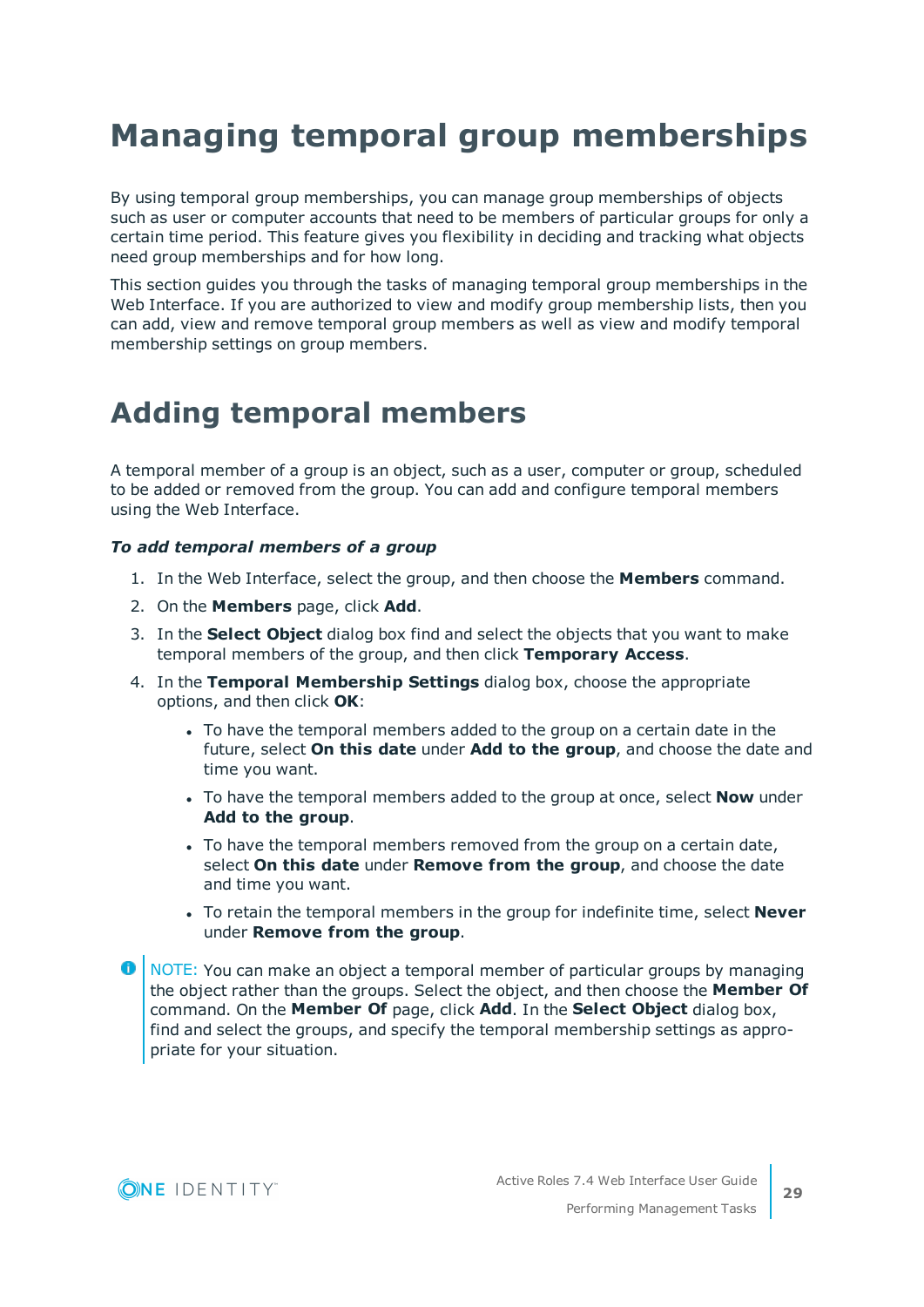## <span id="page-29-0"></span>**Viewing temporal members**

In the list of group members displayed by the Web Interface, you can distinguish between regular and temporal group members. It is also possible to hide or display so-called *pending members*, the temporal members that are scheduled to be added to the group in the future but are not actual members of the group so far.

### *To view temporal members of a group*

- 1. In the Web Interface, select the group, and then choose the **Members** command.
- 2. Review the list on the **Members** page:
	- . An icon of a small clock overlays the icon for the temporal members.
	- <sup>l</sup> If the **Show pending members** check box is selected, the list also includes the temporal members that are not yet added to the group.

The list of group memberships for a particular object makes it possible to distinguish between the groups in which the object is a regular member and the groups in which the object is a temporal member. It is also possible to hide or display so-called *pending group memberships*, the groups to which the object is scheduled to be added in the future.

### *To view groups in which an object is a temporal member*

- 1. In the Web Interface, select the object, and then choose the **Member Of** command.
- 2. Review the list on the **Member Of** page:
	- An icon of a small clock overlays the icon for the groups in which the object is a temporal member.
	- <sup>l</sup> If the **Show pending group memberships** check box is selected, the list also includes the groups to which the object is scheduled to be added in the future.

## <span id="page-29-1"></span>**Rescheduling temporal group memberships**

The temporal membership settings on a group member include the *start time* and *end time* settings.

The start time setting specifies when the object is to be actually added to the group. This can be specific date and time or an indication that the object should be added to the group right away.

The end time setting specifies when the object is to be removed from the group. This can be specific date and time or an indication that the object should not be removed from the group.

You can view or modify both the start time and end time settings using the Web Interface.

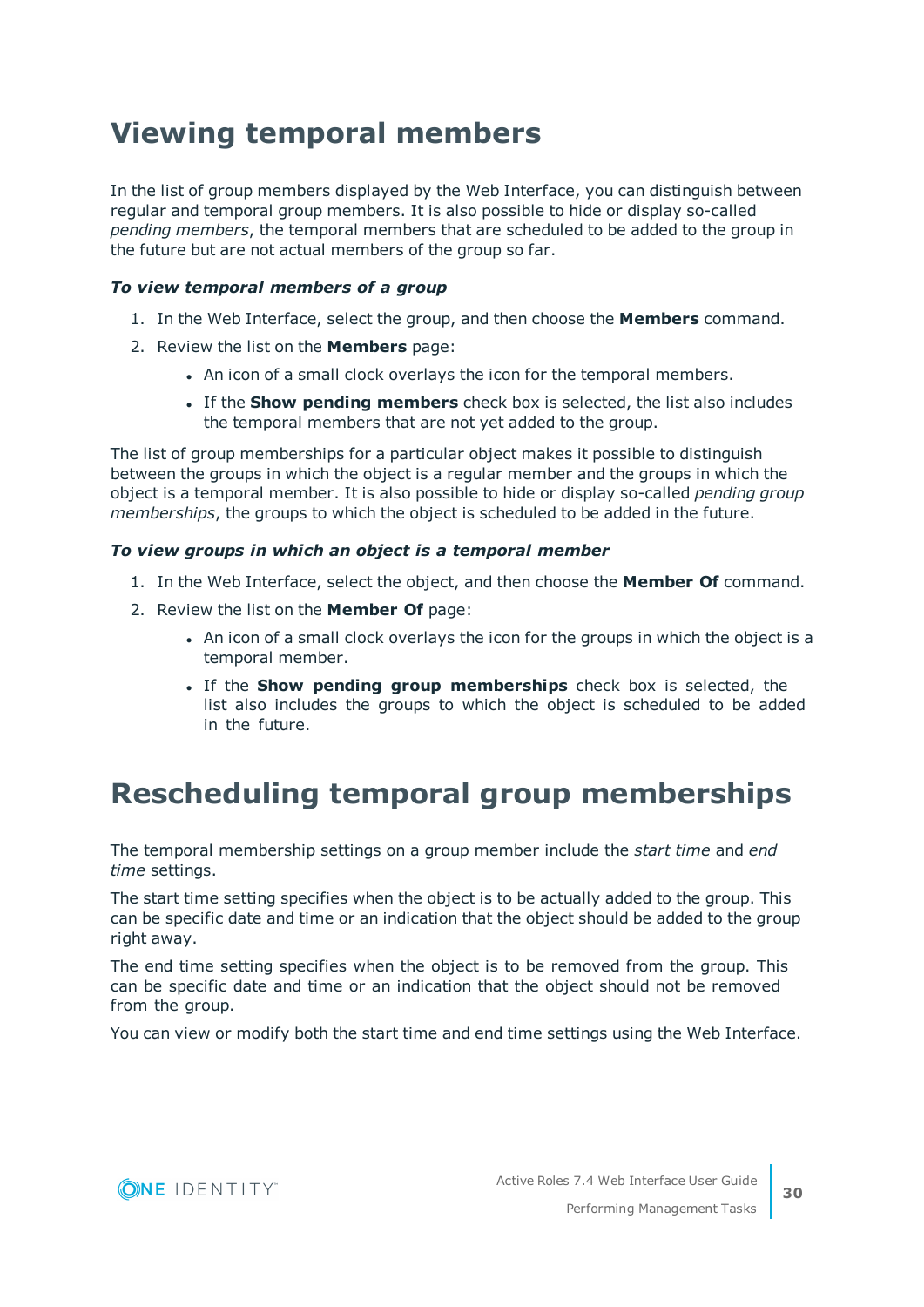### *To view or modify the start or end time setting for a member of a group*

- 1. In the Web Interface, select the group, and then choose the **Members** command.
- 2. In the list on the **Members** page, select the member and then click the **Temporary Access** button.
- 3. Use the **Temporal Membership Settings** dialog box to view or modify the start or end time settings.

The **Temporal Membership Settings** dialog box provides the following options:

- <sup>l</sup> **Add to the group | Now** Indicates that the object should be added to the group at once.
- <sup>l</sup> **Add to the group | On this date** Indicates the date and time when the object should be added to the group.
- <sup>l</sup> **Remove from the group | Never** Indicates that the object should not be removed from the group.
- <sup>l</sup> **Remove from the group | On this date** Indicates the date and time when the object should be removed from the group.

Regular members have the **Add to group** and **Remove from group** options set to **Already added** and **Never**, respectively. You can set a particular date for any of these options in order to convert a regular member to a temporal member.

- **O** | NOTE:
	- You can view or modify the start time and end time settings by managing an object rather than the groups in which that object has memberships. select the object, and then choose the **Member Of** command. On the **Member Of** page, select the group for which you want to manage the object's start or end time setting and click **Temporary Access**.
	- <sup>l</sup> On the **Members** or **Member Of** page, you can change the start or end time setting for multiple members or groups at a time. On the page, select multiple list items, click **Temporary Access**, and then, in the **Temporal Membership Settings** dialog box, make the changes you want.

### <span id="page-30-0"></span>**Removing temporal members**

You can remove temporal group members in the same way as regular group members. Removing a temporal member of a group deletes the temporal membership settings for that object with respect to that group. As a result, the object will not be added to the group. If the object already belongs to the group at the time of removal, then it is removed from the group.

### *To remove a temporal member of a group*

- 1. In the Web Interface, select the group, and then choose the **Members** command.
- 2. On the **Members** page, select the member, and click **Remove**.

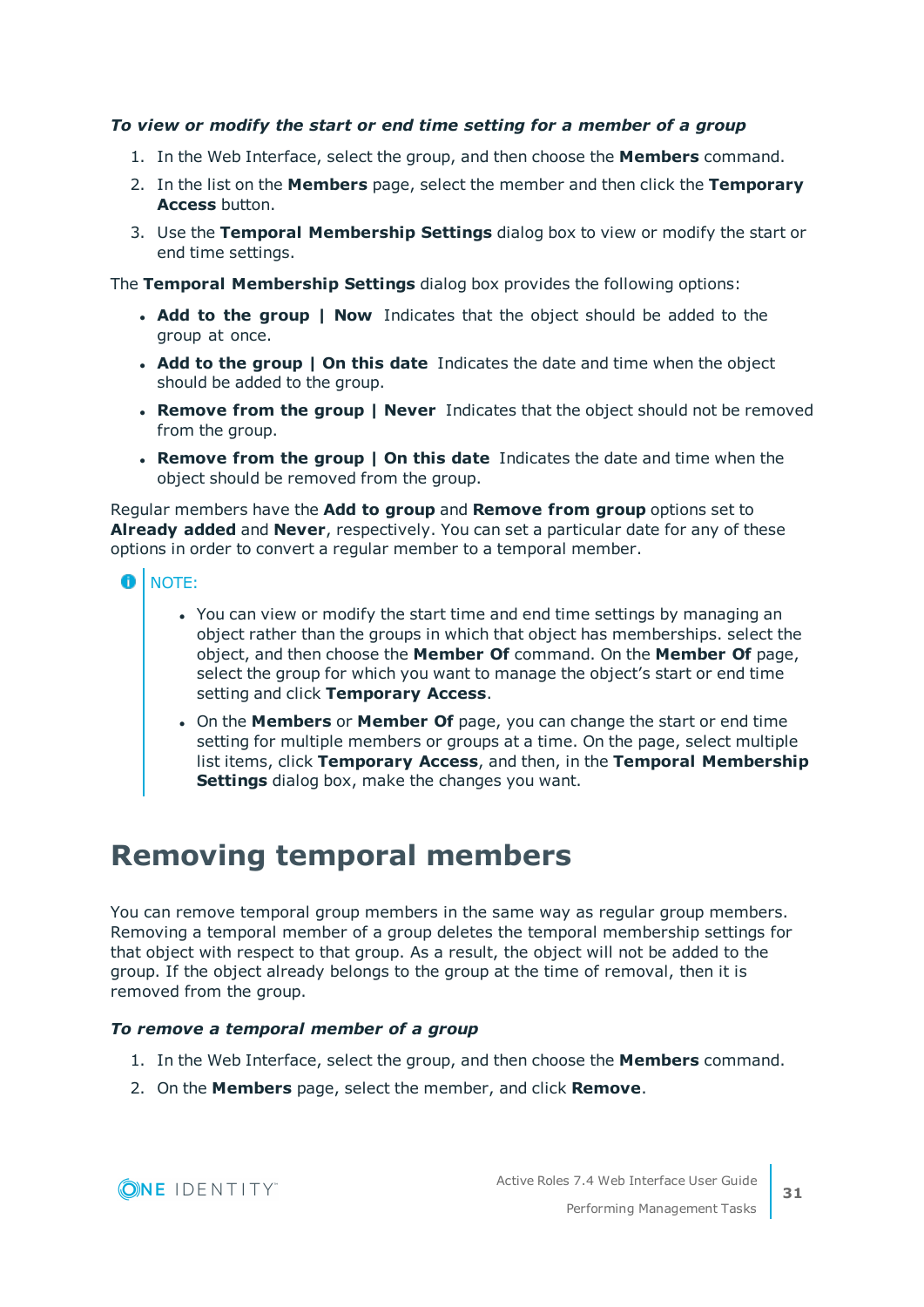**O** NOTE: You can remove an object that is a temporal member of a group by managing the object rather than the group. Select the object, and then choose the **Member Of** command. On the **Member Of** page, select the group from the list and click **Remove**.

## <span id="page-31-0"></span>**Managing AD LDS data**

You can use the Web Interface to manage directory data in Microsoft Active Directory Lightweight Directory Services (AD LDS). Similarly to Active Directory domains, directory data can be managed in only the AD LDS instances that are registered with Active Roles (managed AD LDS instances).

The application directory partitions found on the managed AD LDS instances are grouped together in the **AD LDS (ADAM)** container, thus making it easy to locate the AD LDS data. Each directory partition is represented by a separate container (node) so you can browse the partition tree the same way you do for an Active Directory domain.

The Web Interface supports a wide range of administrative operations on AD LDS users, groups and other objects, so you can create, view, modify, and delete directory objects, such as users, groups, containers and organizational units, in AD LDS the same way you do when managing data in Active Directory.

### *To browse the directory tree in AD LDS directory partitions*

- 1. On the Navigation bar, click **Directory Management**.
- 2. In the Browse pane, click the **Tee** tab.
- 3. On the **Tree** tab, do the following:
	- a. Expand the **AD LDS (ADAM)** container.
	- b. Under **AD LDS (ADAM)**, expand a directory partition object to view its toplevel containers.
	- c. Expand a top-level container to view the next level of objects in that container.
- 4. Do one of the following:
	- To move down a directory tree branch, continue expanding the next lowest container level on the **Tree** tab.
	- To administer a directory object at the current directory level, click a container on the **Tree** tab and use the instructions that follow.

### *To manage directory data in AD LDS*

On the **Tree** tab in the Browse pane, under **AD LDS (ADAM)**, click the container that holds the data you want to manage.

- 1. In the list of objects, select the object that represents the directory data you want to manage.
- 2. Use commands in the Command pane to perform management tasks.

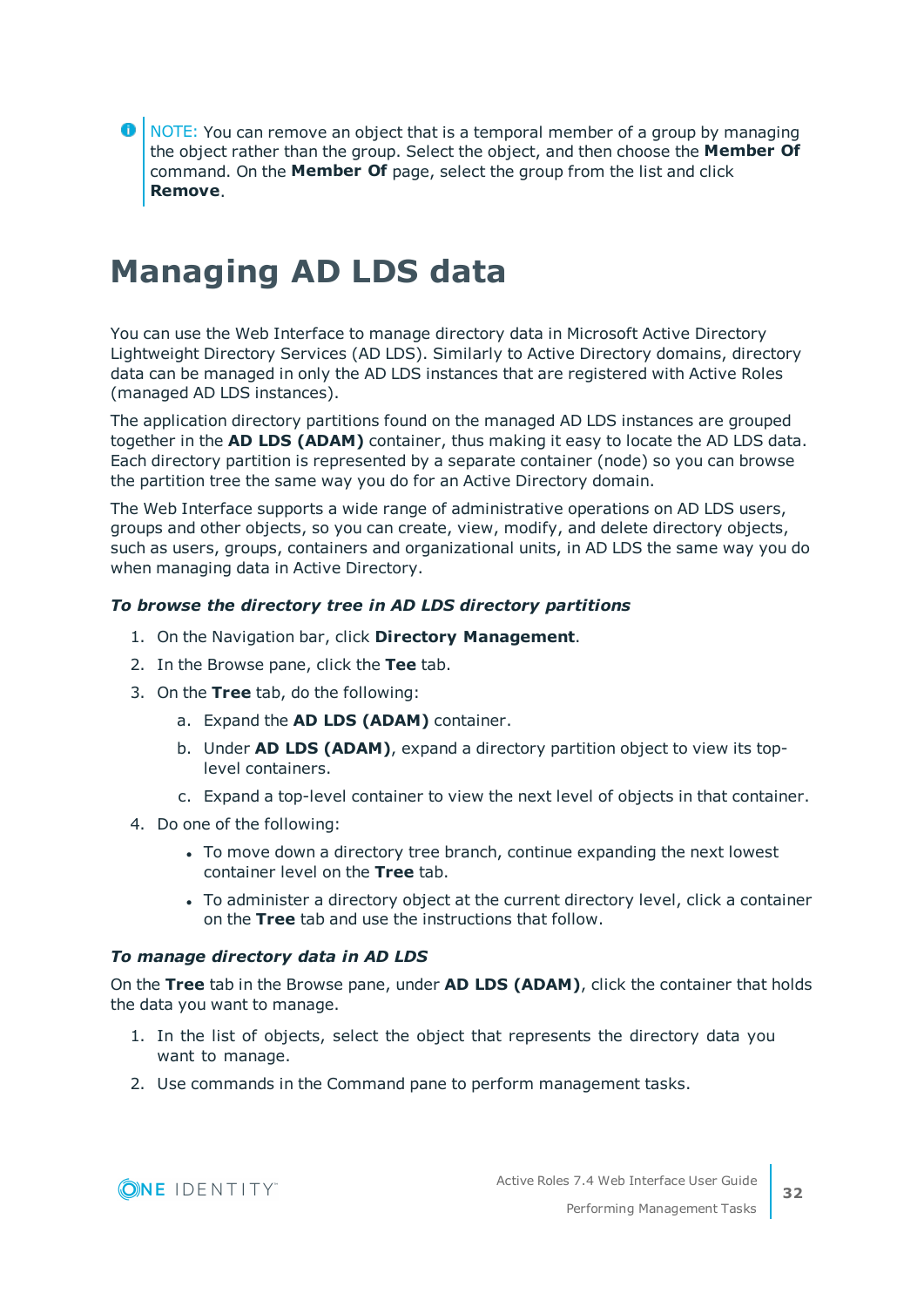NOTE: In the list of objects, clicking the name of a leaf object, such as a user or group, displays a page intended to view or modify object properties; clicking a container object, such as a partition or an organizational unit, displays a list of objects held in that container.

## <span id="page-32-0"></span>**Managing computer resources**

You can use the Web Interface to manage the following computer resources:

- **Services** Start or stop a service, view or modify properties of a service.
- <sup>l</sup> **Network file shares** Create a file share, view or modify properties of a file share, stop sharing a folder.
- **Logical printers** Pause, resume or cancel printing, list documents being printed, view or modify properties of a printer.
- <sup>l</sup> **Documents being printed (print jobs)** Pause, resume, cancel or restart printing of a document, view or modify properties of a document being printed.
- **Local groups** Create or delete a group, add or remove members from a group, rename a group, view or modify properties of a group. Unavailable on domain controllers.
- **Local users** Create or delete a local user account, set a password for a local user account, rename a local user account, view or modify properties of a local user account. Unavailable on domain controllers.
- **.** Devices View or modify properties of a logical device, start or stop a logical device.

#### *To manage computer resources*

- 1. In the Web Interface, locate the computer that hosts resources you want to manage. For instructions on how to locate objects in the Web Interface, see Locating [directory](#page-17-1) [objects](#page-17-1) earlier in this document.
- 2. Select the computer in the list of objects, and then click **Manage** in the Command pane.
- 3. In the list of resource types, click the type of resource you want to manage.
- 4. In the list of objects that appears, select the resource you want to manage.
- 5. Use commands in the Command pane to perform management tasks on the selected resource.

### *To manage print jobs*

- 1. Repeat Steps 1–2 of the previous procedure, to start managing computer resources.
- 2. In the list of resource types, click **Printers** to view a list of printers found on the computer you selected.
- 3. In the list of printers, select a printer whose print jobs you want to manage.

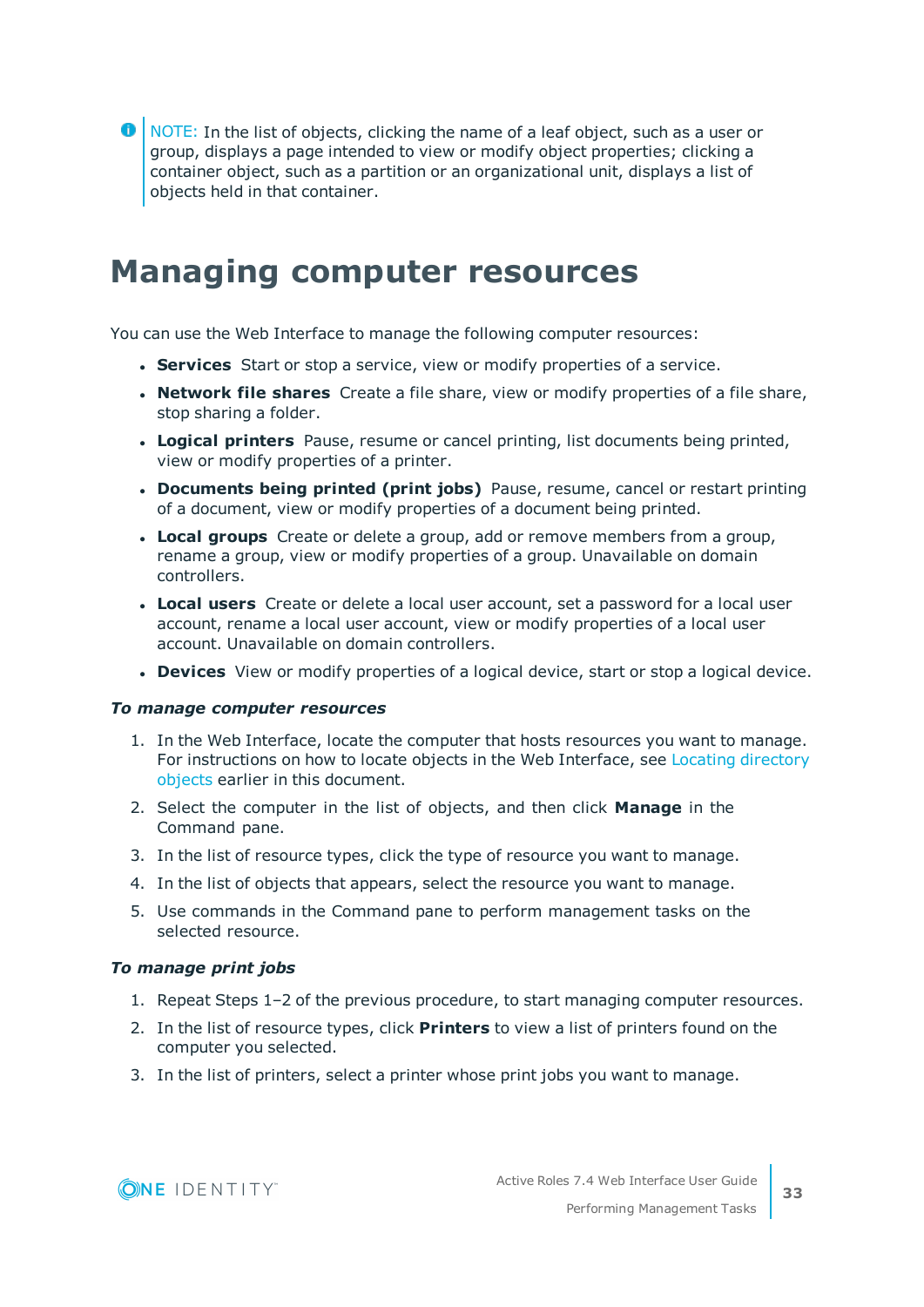- 4. In the Command pane, click **Print Jobs** to view a list of documents being printed.
- 5. In the list of documents, select a document to pause, resume, restart, or cancel printing.
- 6. Use commands in the Command pane to perform management tasks on the selected document.

## <span id="page-33-0"></span>**Restoring deleted objects**

The Web Interface can be used to restore deleted objects in any managed domain that is configured to enable Active Directory Recycle Bin—a feature of Active Directory Domain Services introduced in Microsoft Windows Server 2008 R2.

To undo deletions, Active Roles relies on the ability of Active Directory Recycle Bin to preserve all attributes, including the link-valued attributes, of the deleted objects. This makes it possible to restore deleted objects to the same state they were in immediately before deletion. For example, restored user accounts regain all group memberships that they had at the time of deletion.

This section provides instructions on how to restore deleted objects by using the Web Interface. For more information, see the "Recycle Bin" chapter in the *Active Roles Administration Guide*.

## <span id="page-33-1"></span>**Locating deleted objects**

If Active Directory Recycle Bin is enabled in a managed domain, the Web Interface provides access to the **Deleted Objects** container that holds the deleted objects from that domain. On the **Tree** tab in the Browse pane, the **Deleted Objects** container appears at the same level as the domain object, under the **Active Directory** node. If multiple managed domains have Active Directory Recycle Bin enabled, then a separate container is displayed for each domain. To tell one container from another, the name of the container includes the domain name (for example, **MyDomain.MyCompany.com - Deleted Objects**).

When you select the **Deleted Objects** container, the Web Interface lists all the deleted objects that exist in the corresponding domain. The list can be sorted or filtered as appropriate to locate particular objects (see [Managing](#page-16-0) the list of objects earlier in this document). If you click an object in the list, a menu appears that displays all actions you can perform on that object.

### <span id="page-33-2"></span>**Searching the Deleted Objects container**

To locate deleted objects, you can perform a search in the **Deleted Objects** container:

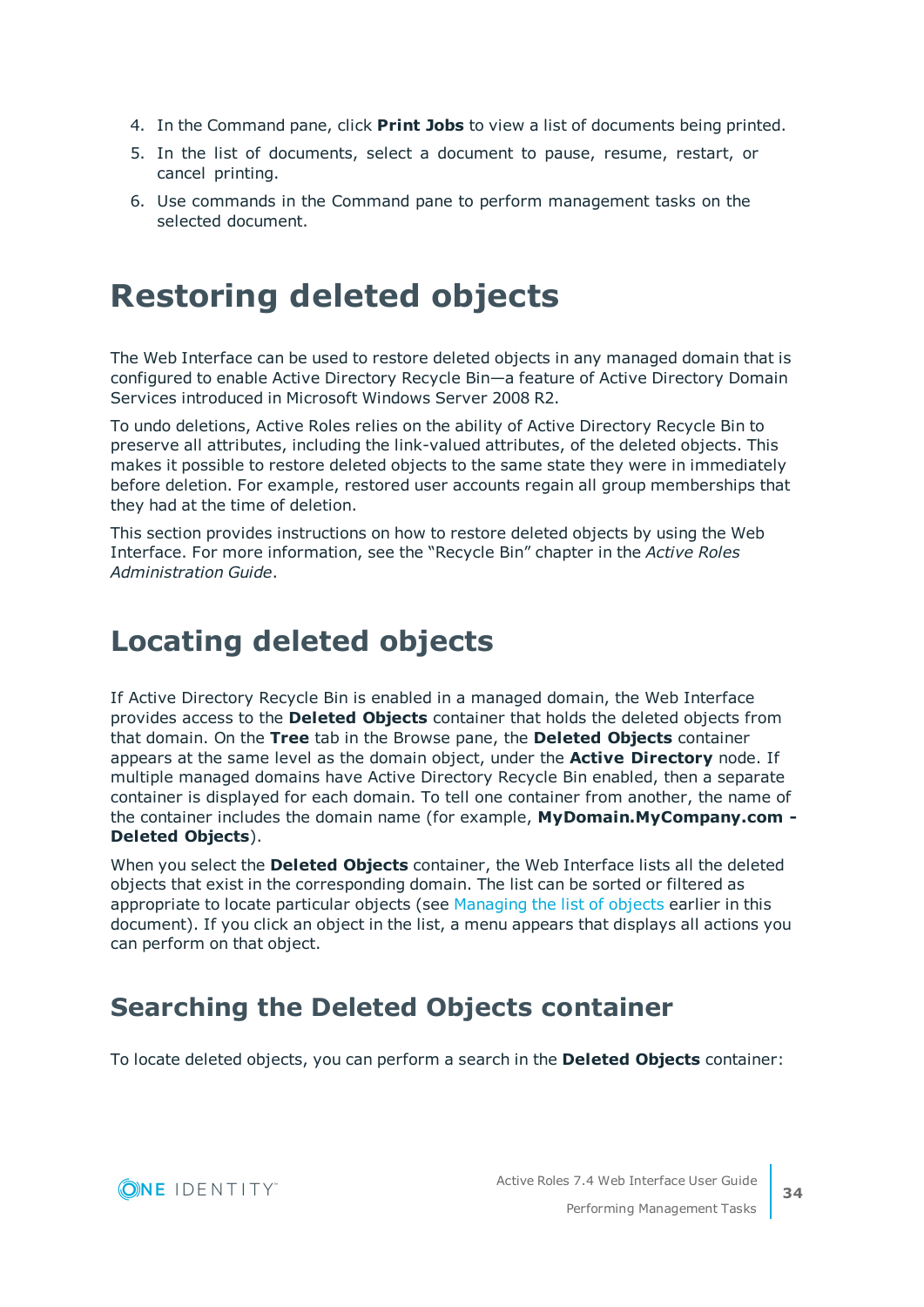- 1. On the **Tree** tab in the Browse pane, click the **Deleted Objects** container.
- 2. In the Command pane, click **Search under this container**.
- 3. Specify criteria for the deleted objects that you want to find:
	- To search by naming properties, type in the Search field on the Toolbar. The Web Interface will search for objects whose naming properties match what you typed. The naming properties include name, first name, last name, display name, and logon name.
	- To search by other properties, click the button on the right side of the Toolbar to expand the Toolbar, click **Add criteria**, choose the properties by which you want to search, click **Add**, and then configure the criteria as appropriate. The Web Interface will search for objects that match the criteria that you configured.
- <span id="page-34-0"></span>4. Press Enter to start the search.

### **Locating objects deleted from a certain OU or MU**

To view a list of objects that were deleted from a particular Organizational Unit (OU) or Managed Unit (MU), you can use the **View or Restore Deleted Objects** command. The command opens a page that lists the deleted objects that were direct children of the corresponding OU or MU at the time of deletion.

### *To view a list of objects that were deleted from a particular OU or MU*

- 1. Select the OU or MU that held deleted objects you want to view.
- 2. In the Command pane, click **View or Restore Deleted Objects**.

The Web Interface lists the objects that were deleted from the OU or MU you selected. The list can be sorted or filtered as appropriate to locate particular objects (see [Managing](#page-16-0) the list of [objects](#page-16-0) earlier in this document).

NOTE: The **View or Restore Deleted Objects** command is also available on Œ domain and container objects.

## <span id="page-34-1"></span>**Restoring a deleted object**

You can restore deleted objects by using the **Restore** command that is available in the Command pane when you select a deleted object in the Web Interface.

### *To restore a deleted object*

- 1. In a list of deleted objects, select the object you want to undelete. For instructions on how to build a list deleted objects, see [Locating](#page-33-1) deleted objects.
- 2. In the Command pane, click **Restore**.

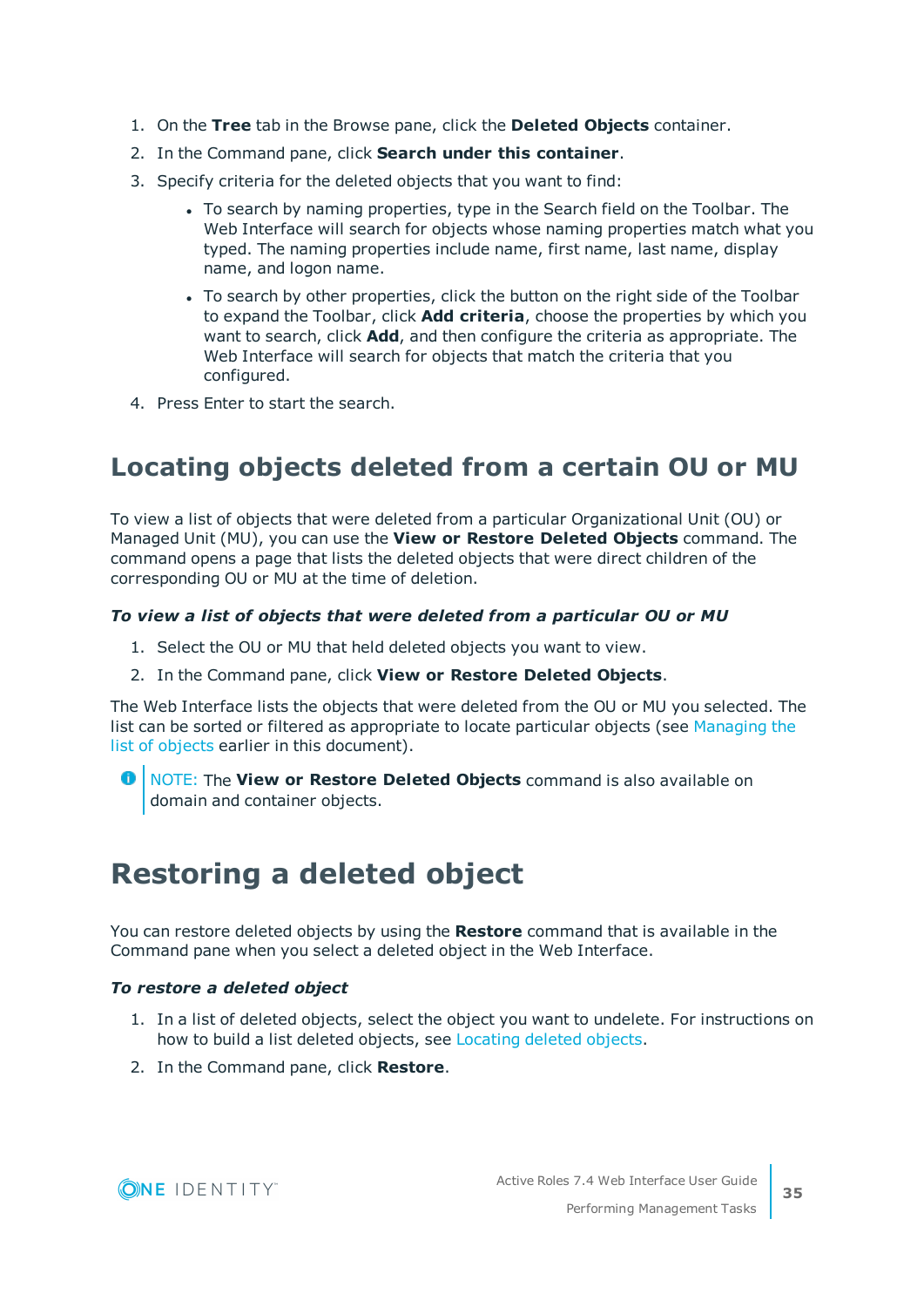3. Review and, if necessary, change the settings in the **Restore Object** dialog box, and then click **OK** to start the restore process.

The **Restore Object** dialog box prompts you to choose whether the deleted child objects (descendants) of the deleted object should also be restored. The **Restore child objects** check box is selected by default, which ensures that the **Restore** command applied on a deleted container restores the entire contents of the container.

**O** NOTE: When restoring a deleted object, ensure that its parent object is not deleted. You can identify the parent object by viewing properties of the deleted object: the canonical name of the parent object, preceded with the "Deleted from:" label, is displayed beneath the name of the deleted object on the property page for that object. If the parent object is deleted, you need to restore it prior to restoring its children because deleted objects must be restored to a live parent.

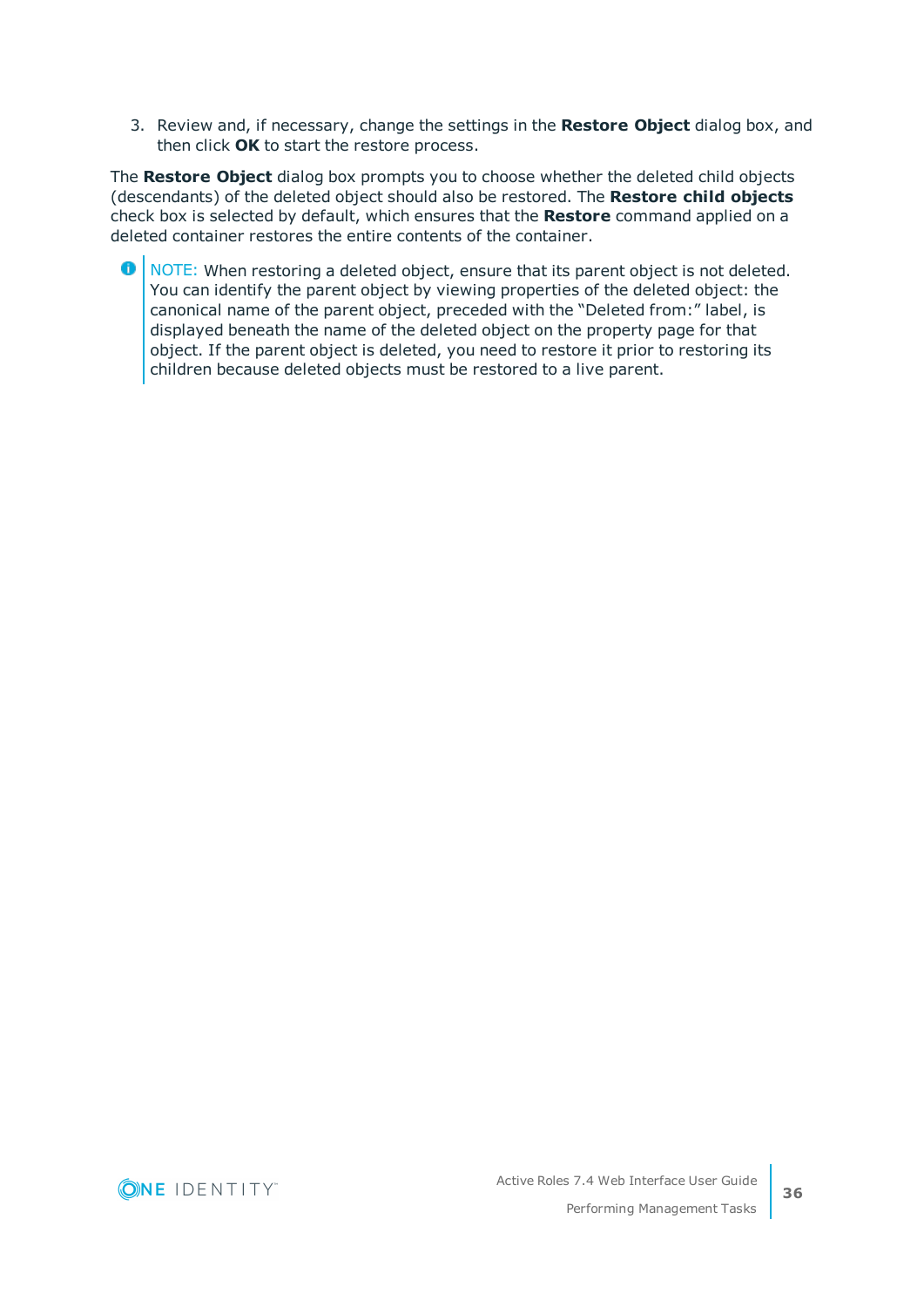# **Using Approval Workflow**

- <span id="page-36-0"></span>• [Understanding](#page-36-1) approval workflow
- Locating [approval](#page-37-0) items
- Using "My [Tasks"](#page-38-0)
- <span id="page-36-1"></span>• Using "My [Operations"](#page-41-0)

## **Understanding approval workflow**

The approval workflow system included with Active Roles provides:

- <sup>l</sup> A point-and-click interface to configure approval rules, available from the Active Roles console. The approval rules are stored and performed by the Active Roles Administration Service.
- The directory management section of the Web Interface for submitting operation requests for approval. For example, approval rules could be configured so that creation of a user account starts an approval workflow instead of immediately executing the user creation operation. For information on how to use the directory management section, see [Managing](#page-24-0) Active Directory objects earlier in this document.
- **.** The **Approval** area of the Web Interface to manage operation requests and approvals. This area includes a "to-do" list of the approval tasks the designated user has to carry out, allowing the user to approve or reject operation requests.

The **Approval** area provides a way to perform change approval actions, allowing you to control changes to directory data that require your approval and monitor your operations that require approval by other persons. You can use the **Approval** area to:

- Perform approval tasks—approve or reject operations so as to allow or deny the requested changes to directory data. Examples of operations include (but not limited to) creation and modification of user accounts or groups.
- Check the status of your operations—examine whether the changes to directory data you requested are approved and applied, or rejected.

When a Web Interface user makes changes to directory data that require permission from other individuals in an organization, the changes are not applied immediately. Instead, an operation is initiated and submitted for approval. This starts a workflow that coordinates the approvals needed to complete the operation. The operation is performed and the requested changes are applied only after approval. An operation may require approval from one person or from multiple persons.

When an operation is submitted for approval, Active Roles tracks the initiator and the approver or approvers. The initiator is the person who requested the changes. Approvers are those who are authorized to allow or deny the changes. An operation that requires

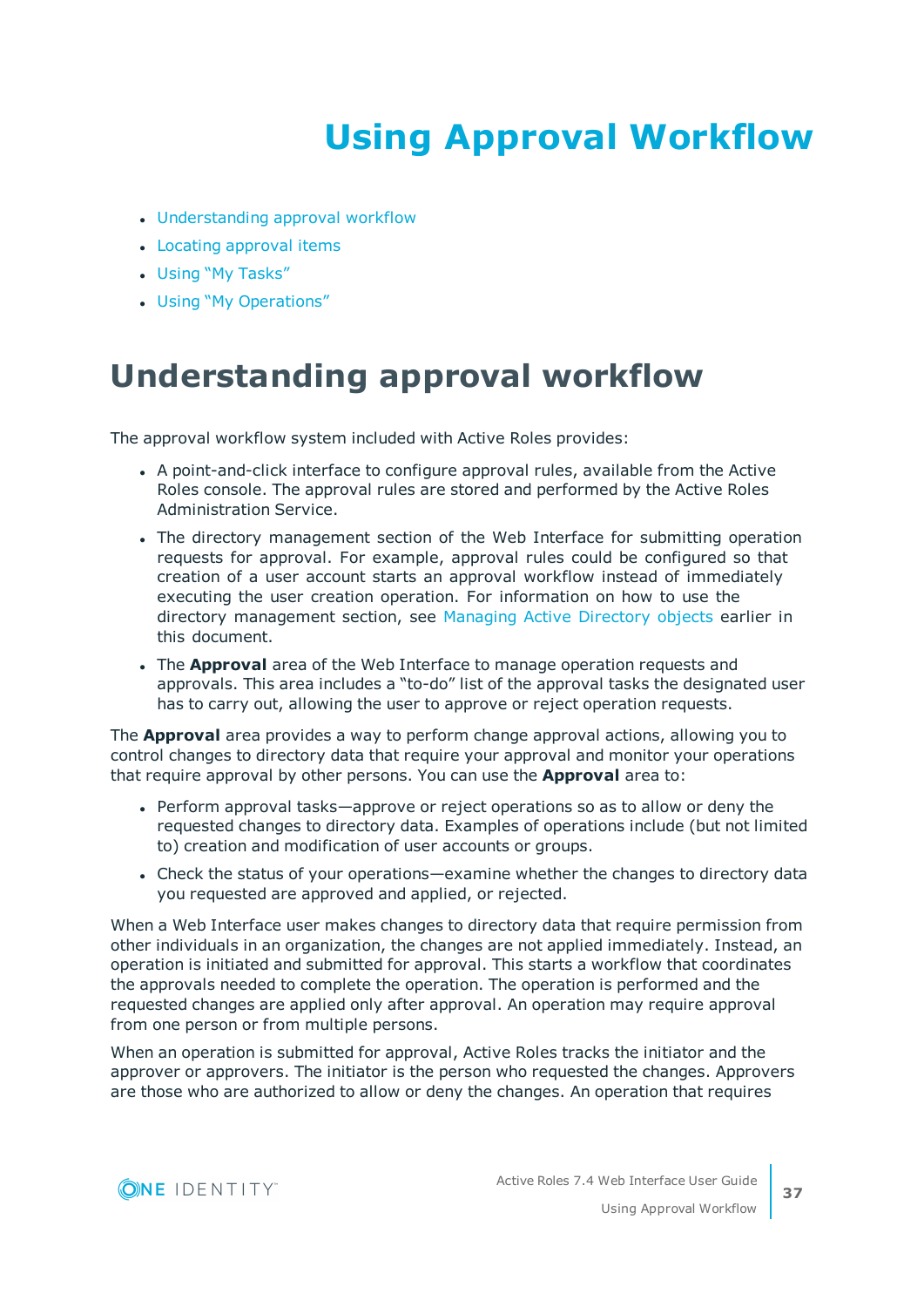approval generates one or more approval tasks, with each approval task assigned to the appropriate approver. Active Roles administrators configure approval workflow by creating approval rules to specify what changes require approval and who is authorized to approve or deny change requests.

In the **Approval** area, you can work with the operations for which you are assigned to the approver role. As an approver, you are expected to take appropriate actions on your approval tasks.

### *To access the Approval area*

<span id="page-37-0"></span>**.** On the Web Interface Home page, click in the **Approval** box.

## **Locating approval items**

The **Approval** area provides a number of views to help you locate approval items—tasks and operations:

- <sup>l</sup> **My Tasks** Contains detailed entries representing the approval tasks assigned to you. Depending on their status, the approval tasks are distributed into two views. The **Pending** view allows you to manage the approval tasks awaiting your response. The **Completed** view lists your approval tasks that have been completed.
- **. My Operations** The Recent view lists your recent operations that required approval, and allows you to examine the status and details pertinent to each operation.

In addition to using the predefined views, you can locate operations and tasks by using the search function.

### *To search for an operation or task by ID*

- 1. In the right pane of the Web Interface page, under the **Search** label, type the ID number of the operation or task in the **Search by ID** box.
- 2. Click the button next to the **Search by ID** box to start the search.

You can also search for approval items (operations and tasks) by properties other than ID. For instance, you can find the operations that were initiated by a specific user. Another example is the ability to locate approval tasks generated within a specific time period. To access the advanced search function, click **Advanced Search** under the **Search** label. Then, use the **Advanced Search** page to configure your search settings and start a search.

Advanced search is the most comprehensive way to search for approval items such as operations and tasks. Use it to find approval items based on their properties. You do this by creating queries, which are sets of one or more rules that must be true for an item to be found. An example of a query for operations is "Initiator is (exactly) John Smith." This specifies that you are searching for operations that have the Initiator property set to John Smith's use account.

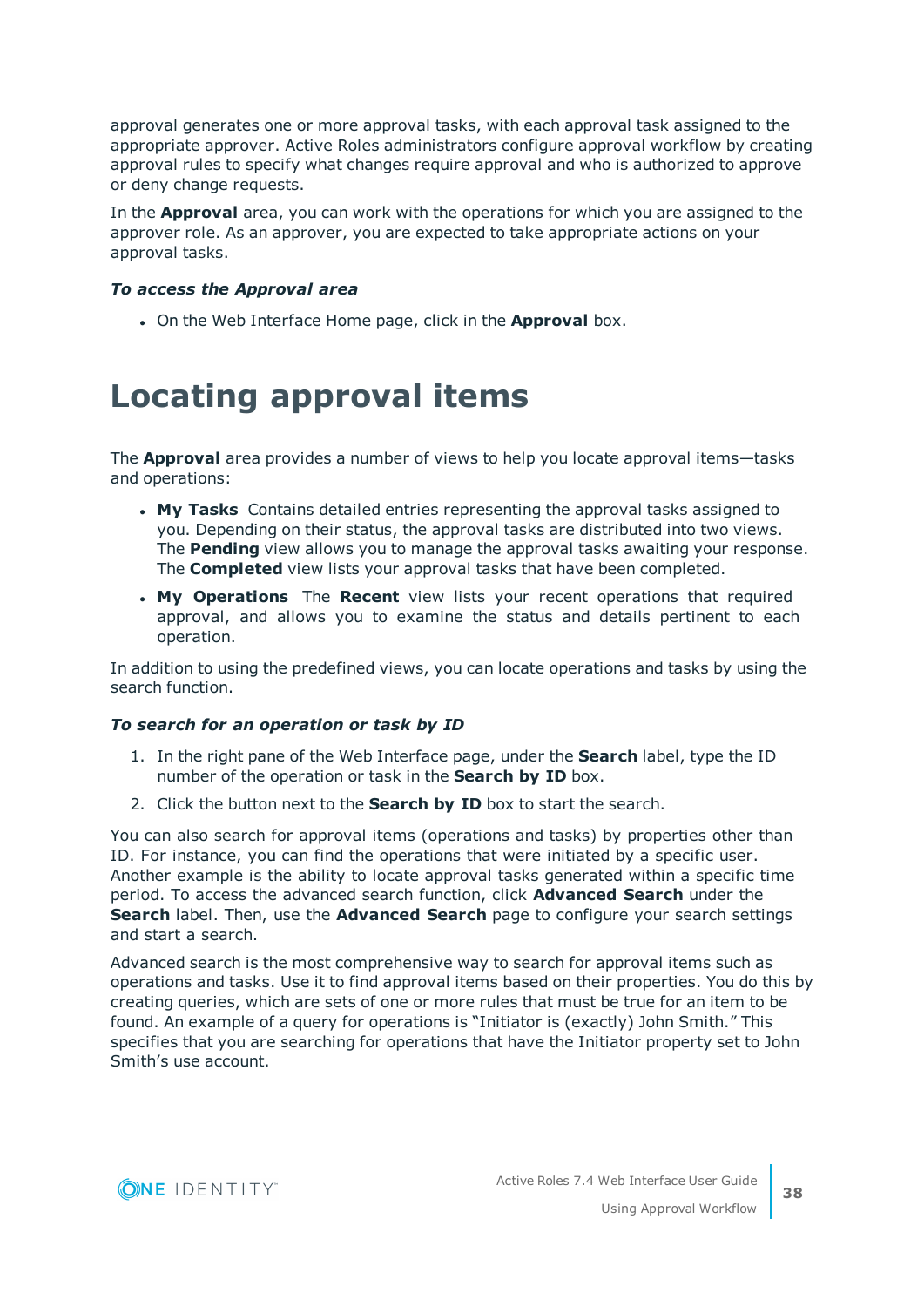With advanced search, you can use conditions and values to search for approval items based on item properties (referred to as "fields" on the search page). Conditions are limitations you set on the value of a field to make the search more specific. Each type of item has a set of relevant fields and each type of field has a set of relevant conditions that advanced search displays automatically.

Some fields, such as "Target object property," require that you select a property to further define your search. In this case, you configure a query to search for operations or tasks specific to the approval of changes to the objects based on a certain property of those objects. For example, to find the operations that request any changes to the "Description" property, you could select the "Target object property" field, select the "Description" property, and then choose the "Modified" condition.

Some conditions require a value. For example, if you select a Date field, the "Is between" condition requires a date range value so you have to select a start date and an end date to specify a date range. Another example is the Initiator field, which requires that you select a user account of the Initiator role holder.

In some cases, a value is not required. For example, if you select the "Modified" condition, value is not necessary since this condition means that you want your search to be based on any changes to a certain property, without considering what changes were actually requested or made to the property value.

<span id="page-38-0"></span>The following topics cover the predefined views of the **Approval** section.

## **Using "My Tasks"**

You can use the **My Tasks** area to work with the approval tasks assigned to you as an approver. According to their status, the tasks are distributed into two views: **Pending** and **Completed**.

For information about the **Pending** view, see [Pending](#page-38-1) tasks.

<span id="page-38-1"></span>For information about the **Completed** view, see [Completed](#page-40-0) tasks.

### **Pending tasks**

The **Pending** view contains a list of your approval tasks to be completed. Each task in the list is identified by a header area that provides basic information about the task such as a unique ID number of the task, who requested the operation that is subject to approval, when the task was created, the time limit of the task (if any), and the target object of the operation. In the middle of a task's header area is a section that contains the title of the task (**Approve operation** by default), a label indicating the status of the task, and summary information about the operation that is subject to approval.

The task's header area contains the action buttons you can use to apply the appropriate resolution to the approval task. The action buttons are displayed at the bottom of the header area. Which buttons are displayed depends upon configuration of the approval rule. You may encounter the following action buttons there:

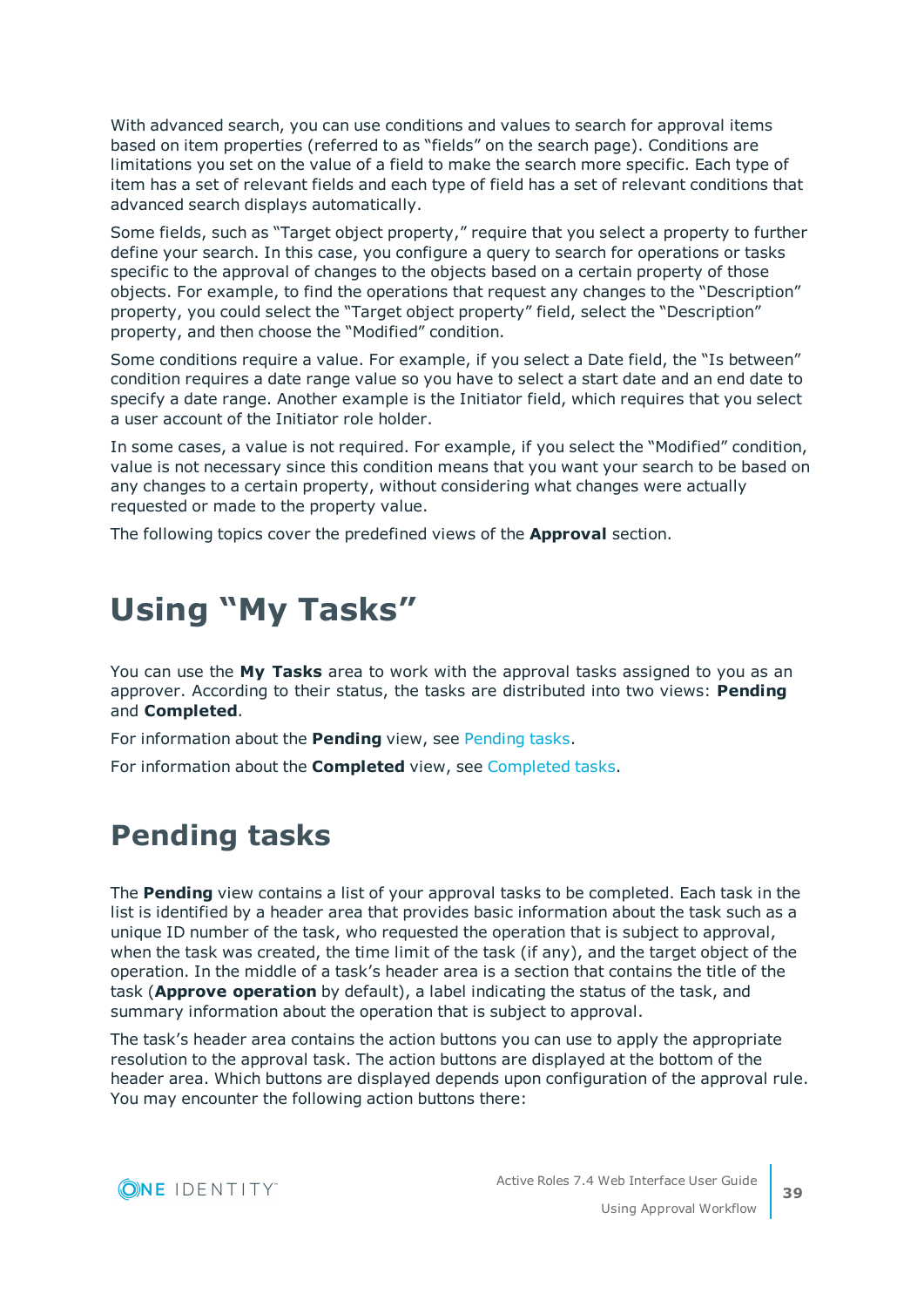**Approve** Click this button to allow the requested operation.

Depending on configuration of the approval and policy rules, the Web Interface may request you to enter additional information that must be added to the operation request. For example, when you approve the operation of creating a user account, you may have to supply certain properties of the user account in addition to those supplied by the administrator who requested creation of that user account. If additional information is required, clicking **Approve** displays a page where you can supply the required information. You can also access that page by clicking the **Examine task** button.

- **Reject** Click this button to deny the requested operation.
- **Escalate** Click this button to assign the approval task to an approver of a higher level.

This button is displayed if the approval rule has one or more approver levels (referred to as escalation levels) configured in addition to the initial approver level. Escalation levels are normally used to assign (escalate) the approval task automatically to the approver of a higher level if the task is not completed in time. The approval rule may be configured to allow approvers to escalate approval tasks as needed, in which case the task's header area contains the **Escalate** button.

**Delegate** Click this button to assign the approval task to a different person. You can select the user account of the person to whom you want to assign the task.

This button is displayed if the approval rule is configured with the option to allow approvers to reassign (delegate) their approval tasks to others.

<sup>l</sup> **Custom buttons** The approval rule may add custom buttons to the task's header area. The action that Active Roles performs when you click a custom button depends upon configuration of the workflow containing the approval rule. The administrator who configures the workflow should normally supply an instruction on the use of custom action buttons. To view the instruction, click the **Examine task** button. This opens a page containing the same action buttons that you see in the task's header area. The instruction text is displayed above the action buttons on that page.

The task's header area contains the **Examine task** button allowing you to get detailed information about the task, review the object properties submitted for approval, and supply or change additional properties. Clicking the **Examine task** button displays a page containing a replica of the task's header area, the action buttons, and a number of information sections. Review the information on the page, supply or change the object properties for which the task requests your input, and then click the appropriate action button.

The page that appears when you click the **Examine task** button includes the following information sections:

### <sup>l</sup> **Object properties**

The contents of this section heavily depends upon configuration of the approval rule. Thus the approval rule may request you to enter additional information that must be added to the operation request. For example, when you approve the operation of creating a user account, you may have to supply certain properties of the user account in addition to those supplied by the administrator who requested creation of

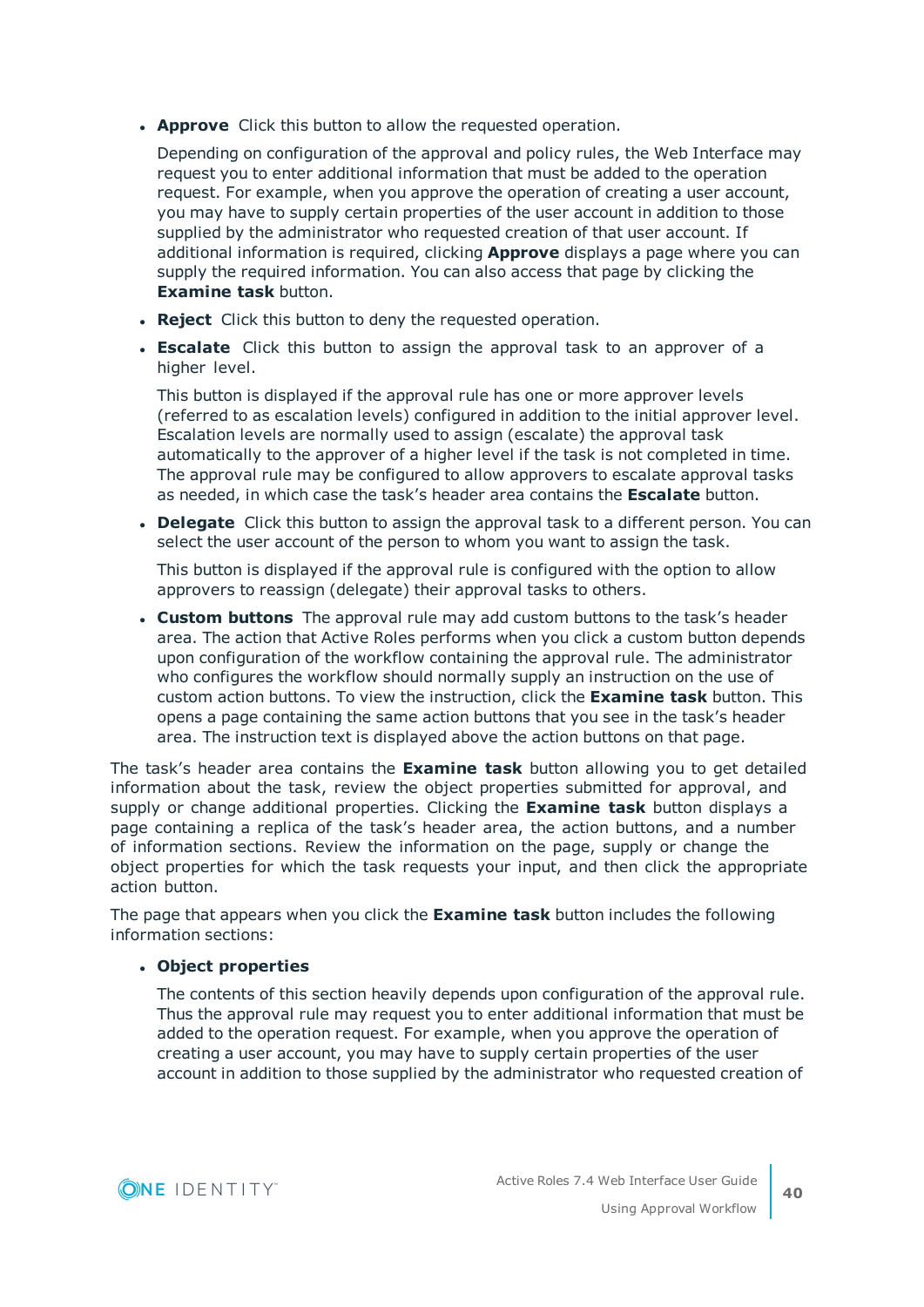that user account. In this case, enter the requested properties in the fields under **Supply or change the following properties**.

Normally, the approval rule is configured so that the approver is allowed to review the values of the object properties that were supplied or changed by the operation that is subject to approval. The approval rule may also be configured to allow the approver to change those property values. In either case, you can view or change them in the fields under **Review the properties submitted for approval**.

#### <sup>l</sup> **Approvers**

This section displays a list of the user accounts or groups to which the approval task is currently assigned. Any of the listed users or members of the listed groups can act as an approver on the task in question.

#### <sup>l</sup> **Approval progress**

This section provides information on the date and time that the task was created and whether the task was escalated to a higher approver level or reassigned (delegated) to other persons. If the task was escalated, you can view when escalation occurred and what caused escalation. If the task was reassigned (delegated), you can view who and when delegated the task and to whom the task was delegated.

<sup>l</sup> **Details**

In this section you can view aggregated information about the approval task properties and configuration, and some details of the operation that the task is intended to allow or deny. The **Operation ID** filed provides a link to a page where you can examine the operation in more detail.

#### *To complete a pending task*

- 1. Click **Examine task** in the task's header area.
- 2. On the **Object properties** page, review, supply or change the object properties for which the task requests your input, and then click the appropriate action button.

You can also complete a task by clicking the appropriate action button in the task's header area. However, if the current policy and approval rules require the approver to supply some additional information, the Web Interface would open the **Object properties** page, prompting you to configure the required properties.

## <span id="page-40-0"></span>**Completed tasks**

The **Completed** view contains a list of your approval tasks that are completed and do not require approver action. Each task in the list is identified by a header area that provides basic information about the task such as a unique ID number of the task, who requested the operation that is subject to approval, when the task was created, and the target object of the operation. In the middle of a task's header area is a section that contains the title of the task (**Approve operation** by default), a label indicating the status of the task, and summary information about the operation that was subject to approval. The header area also identifies the approver action that was applied to complete the task and the completion reason, if any, specified by the approver who completed the task.

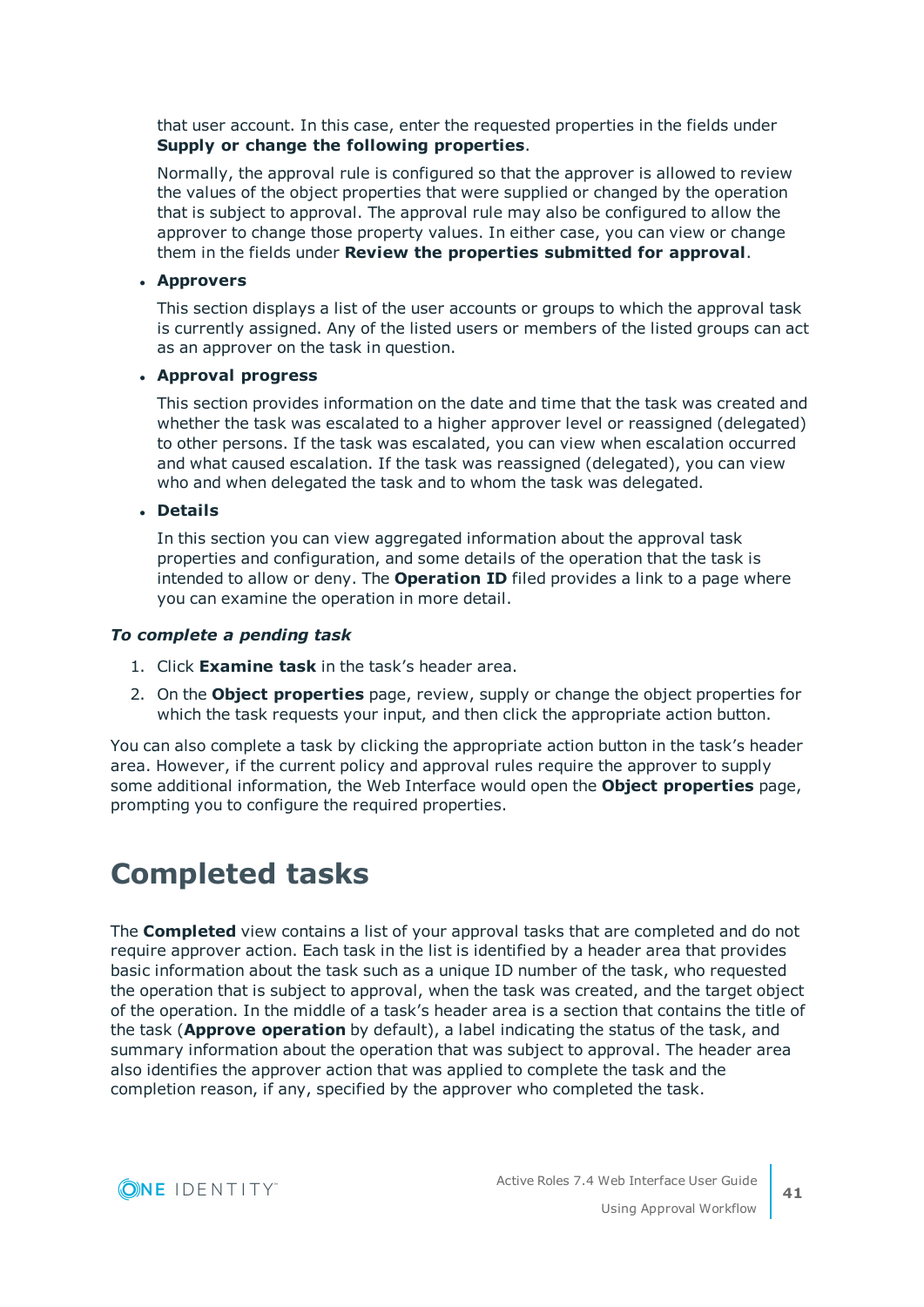The task's header area contains the **Examine task** button allowing you to get detailed information about the task and review the object properties that were submitted for approval or changed by the approver who completed the task. Clicking the **Examine task** button displays a page containing a replica of the task's header area and the following information sections:

### <sup>l</sup> **Object properties**

The contents of this section heavily depends upon configuration of the approval rule. Thus the approval rule may request the approver to enter additional information that must be added to the operation request. For example, when you approve the operation of creating a user account, you may have to supply certain properties of the user account in addition to those supplied by the administrator who requested creation of that user account. The values of the properties supplied by the approver are displayed in the fields under **Supply or change the following properties**.

Normally, the approval rule is configured so that the approver is allowed to review the values of the object properties that were supplied or changed by the operation that is subject to approval. The approval rule may also be configured to allow the approver to change those property values. In either case, you can view them in the fields under **Review the properties submitted for approval**.

### <sup>l</sup> **Approvers**

This section displays a list of the user accounts or groups to which the approval task was assigned.

### <sup>l</sup> **Approval progress**

This section provides information on the date and time that the task was created, and whether the task was escalated to a higher approver level or reassigned (delegated) to other persons. If the task was escalated, you can view when escalation occurred and what caused escalation. If the task was reassigned (delegated), you can view who and when delegated the task and to whom the task was delegated.

The **Task completed** sub-section indicates the date and time that the task was completed, identifies the approver who completed the task and the approver action that was applied to complete the task, and lists the values of the object properties that were supplied or changed by the approver.

### <sup>l</sup> **Details**

In this section you can view aggregated information about the approval task properties and configuration, and some details of the operation that was allowed or denied by the completed task. The **Operation ID** filed provides a link to a page where you can examine the operation in more detail.

## <span id="page-41-0"></span>**Using "My Operations"**

In the **My Operations** area, the **Recent** view lists your operation requests that are waiting for approval from other individuals, as well as those allowed (approved) or denied (rejected) by the approver. You can use this view to monitor the status of your requests.

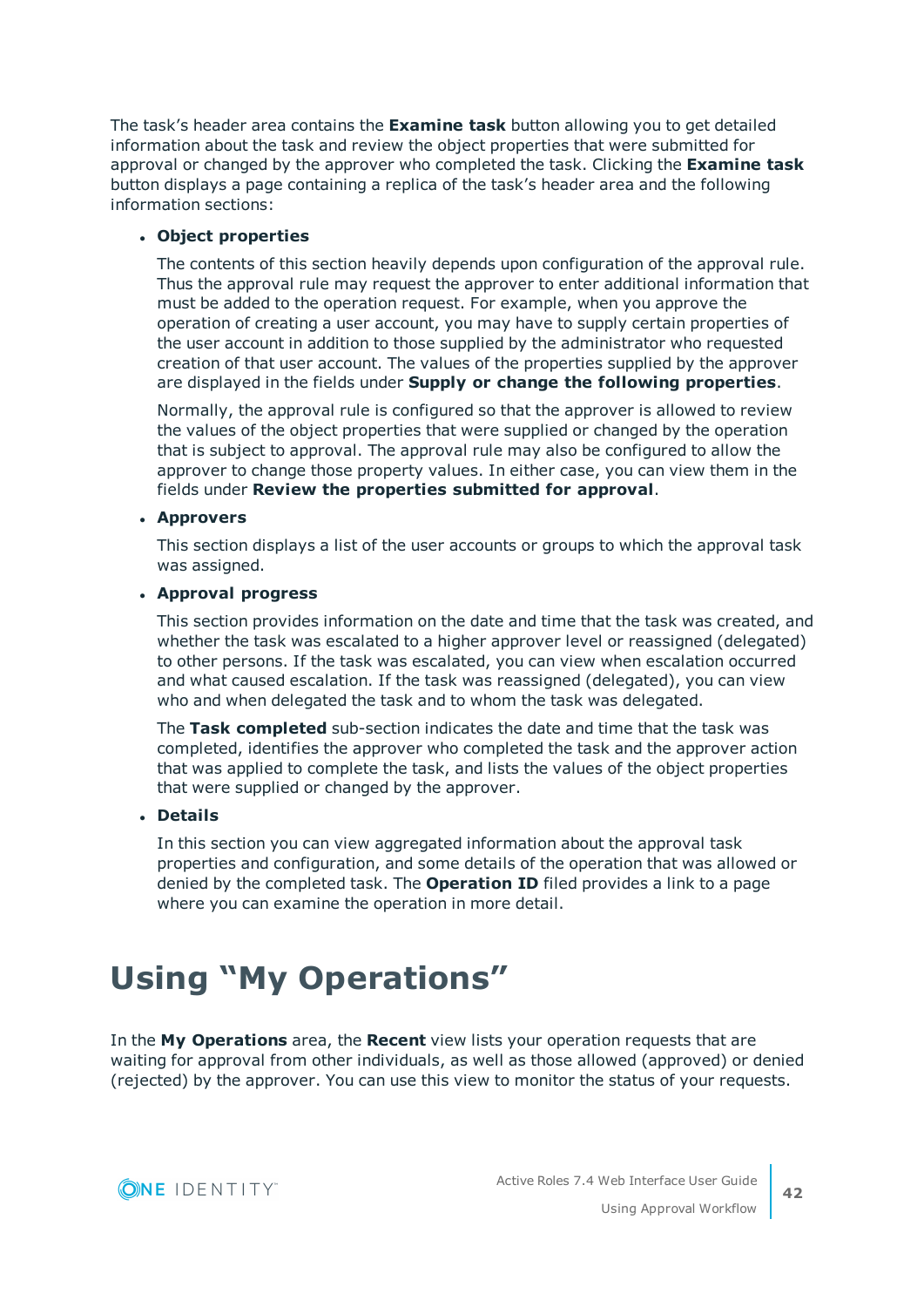You also have the option to cancel any of your requests that are not yet approved or rejected.

Each operation listed in the **Recent** view is identified by a header area that provides basic information about the operation such as a unique ID number of the operation, when and by whom the operation was requested, and the target object of the operation. A section in the middle of the operation header contains a summary of the operation, operation status and an operation reason that was supplied when the operation was submitted for approval.

The operation summary identifies the operation type (such as **Create user** or **Change user**) and may provide information about the changes to the object properties that result from the operation. From the operation status you can tell whether the operation is waiting for approval (pending), allowed (completed), denied (rejected) or canceled. If a given operation is waiting for approval, you can remove the operation request by clicking the **Cancel operation** button.

The operation header contains the **View operation details** button allowing you to get detailed information about the operation and review the object properties that were submitted for approval or changed by the approver who allowed the operation. Clicking the **Examine task** button displays a page that contains a replica of the operation header and the following information sections under the operation header:

### <sup>l</sup> **Properties changed during this operation**

This section lists the object property values that were changed as a result of the operation, new values assigned to the properties, and identifies who made the changes.

#### <sup>l</sup> **Workflow activities and policy actions**

This section provides detailed information about all policies and workflows that Active Roles performed when processing the operation request, including information about the approval tasks created as a result of approval workflow activities. For each approval task, you can view the status of the task along with aggregated information about the properties and configuration of the task.

From the task status you can tell whether the task is waiting for completion (pending), completed to allow the operation or rejected to deny the operation. From the additional information about a task, you can identify, for instance, the approvers to whom the task is assigned, the due date of the task, the approver who allowed or denied the operation and what changes, if any, the approver made to the original operation request.

#### <sup>l</sup> **Operation details**

This section contains additional information about the operation, including when and by whom the operation was requested, the target object of the operation, the current status of the operation, and the date and time that the record of the operation was last updated.